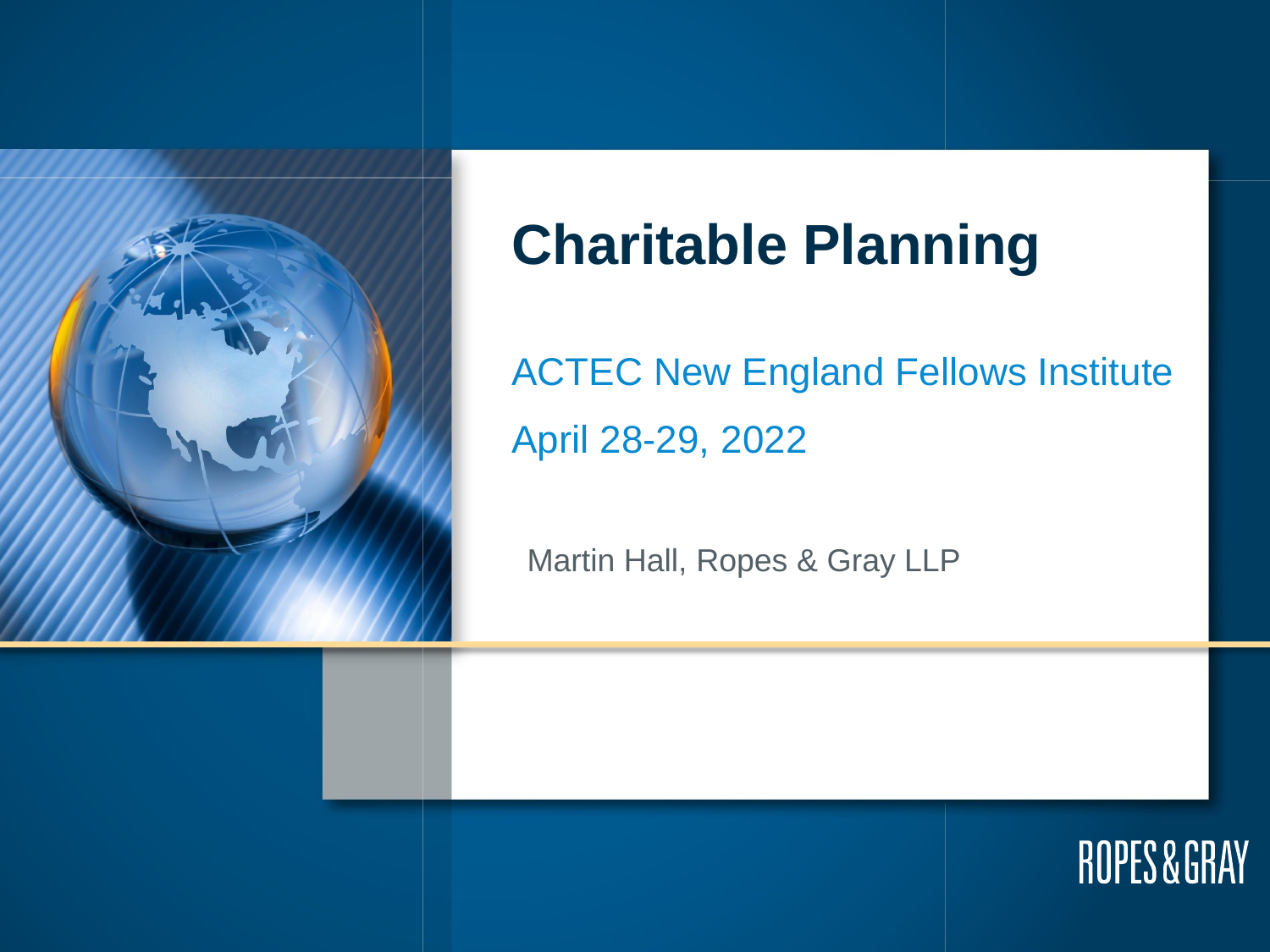## **A. Introduction**

- **Why Give?** 
	- Doing good for community
	- Doing good for yourself and your family
- **In 2020, \$471 Billion was donated to charitable causes:** Giving USA – 2021 Annual Report

*"Charities ought to be a tax expenditure that is still preserved because civil society is one of the most important components of American life, of getting people involved in our communities …… I think that is a very important thing to preserve and that's pretty much as a supply side or low tax-rate guy:"* Paul Ryan (Aug. 20, 2014)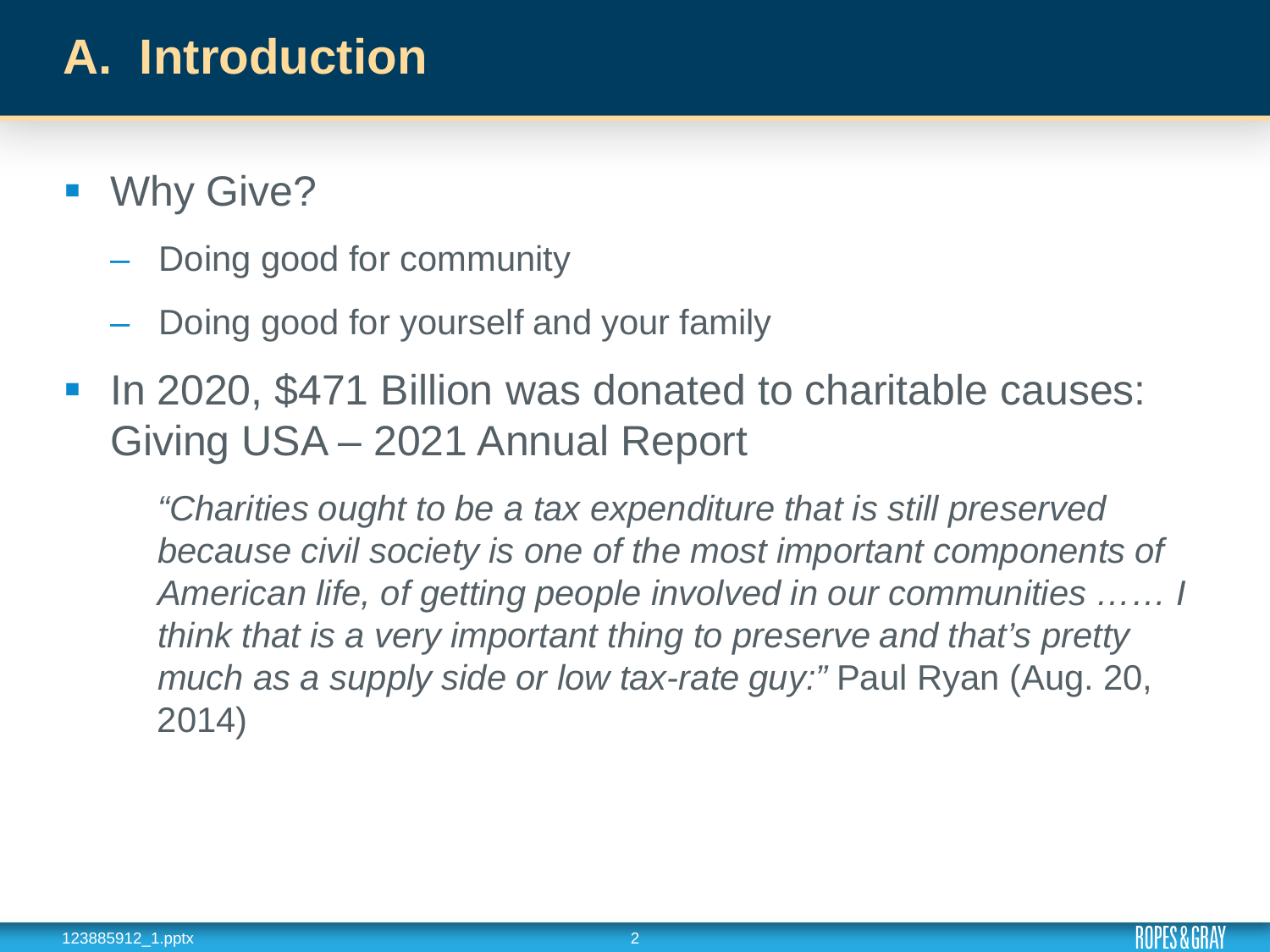## **A. Introduction**

- **Internal Revenue Code encourages philanthropy** 
	- Income tax system provides meaningful taxpayer benefits
		- **Itemized deduction is allowed for individual and corporate** taxpayers generally for value of gift; not required to donate income against which deduction is claimed
			- Limited non-itemizer deduction available in 2021; not extended
		- Donation of appreciated asset is not treated per se as realization event for capital gains tax purposes
	- Charitable transfers are excluded broadly from estate and gift tax systems and do not attract tax liability
	- Overlap in income and estate/gift tax systems but meaningful differences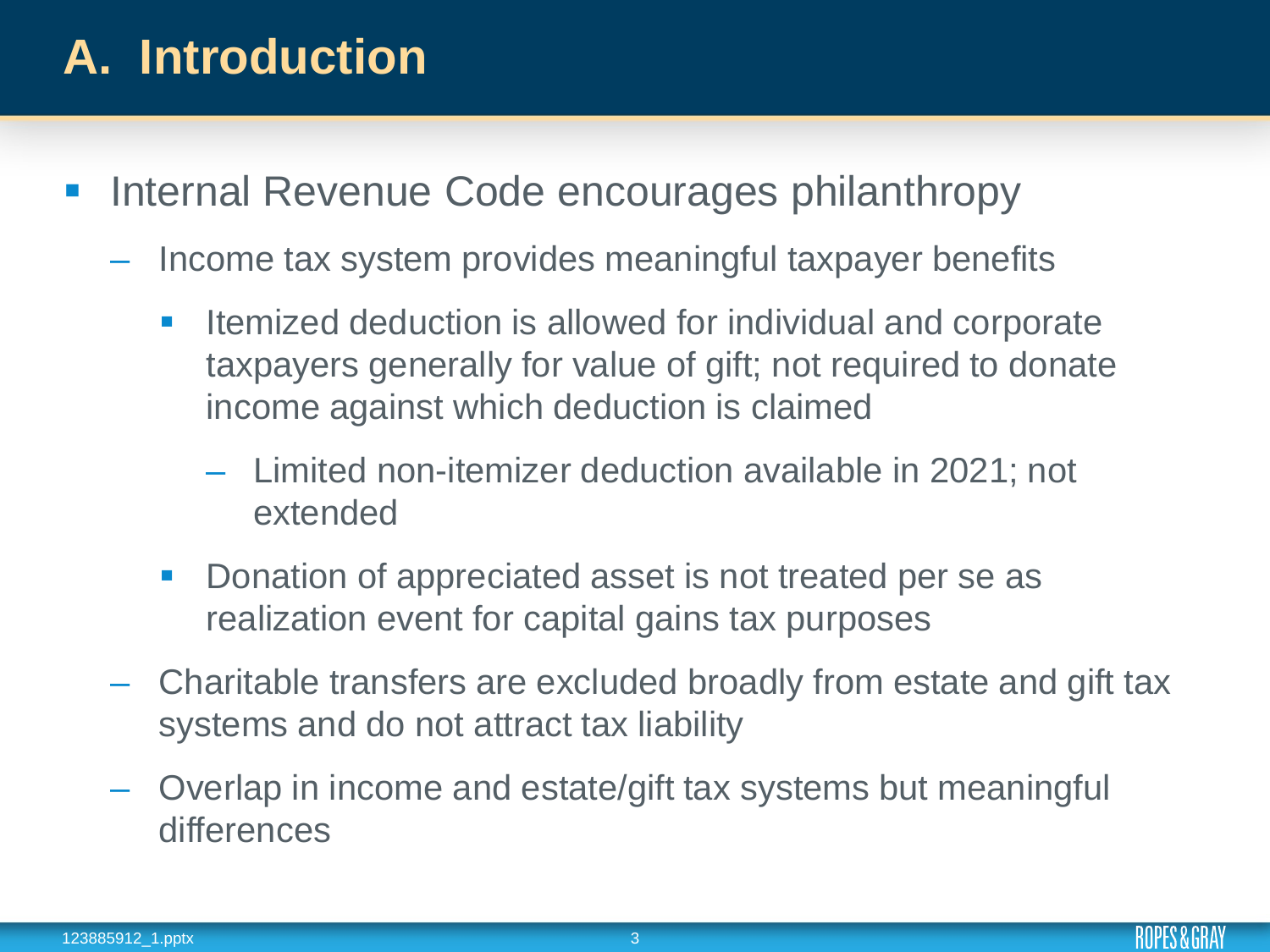- **Income tax deduction rules are impacted by numerous** considerations, including:
	- Is donee recognized entity described in Internal Revenue Code (IRC) Section 170(c)?
	- Is there a transfer? If so, is it without consideration, or is there quid pro quo? Is it substantiated?
	- Does transfer constitute outright transfer of all donor's interest? If not, is donor transferring permitted partial interest?
	- Are there conditions attached to gift that affect its validity or value?
	- What type of recognized entity receives gift?
		- Broad-based distinction between private foundations and all other entities (commonly referred to as public charities)
	- What type of property is gifted? Does donor's status affect nature of property?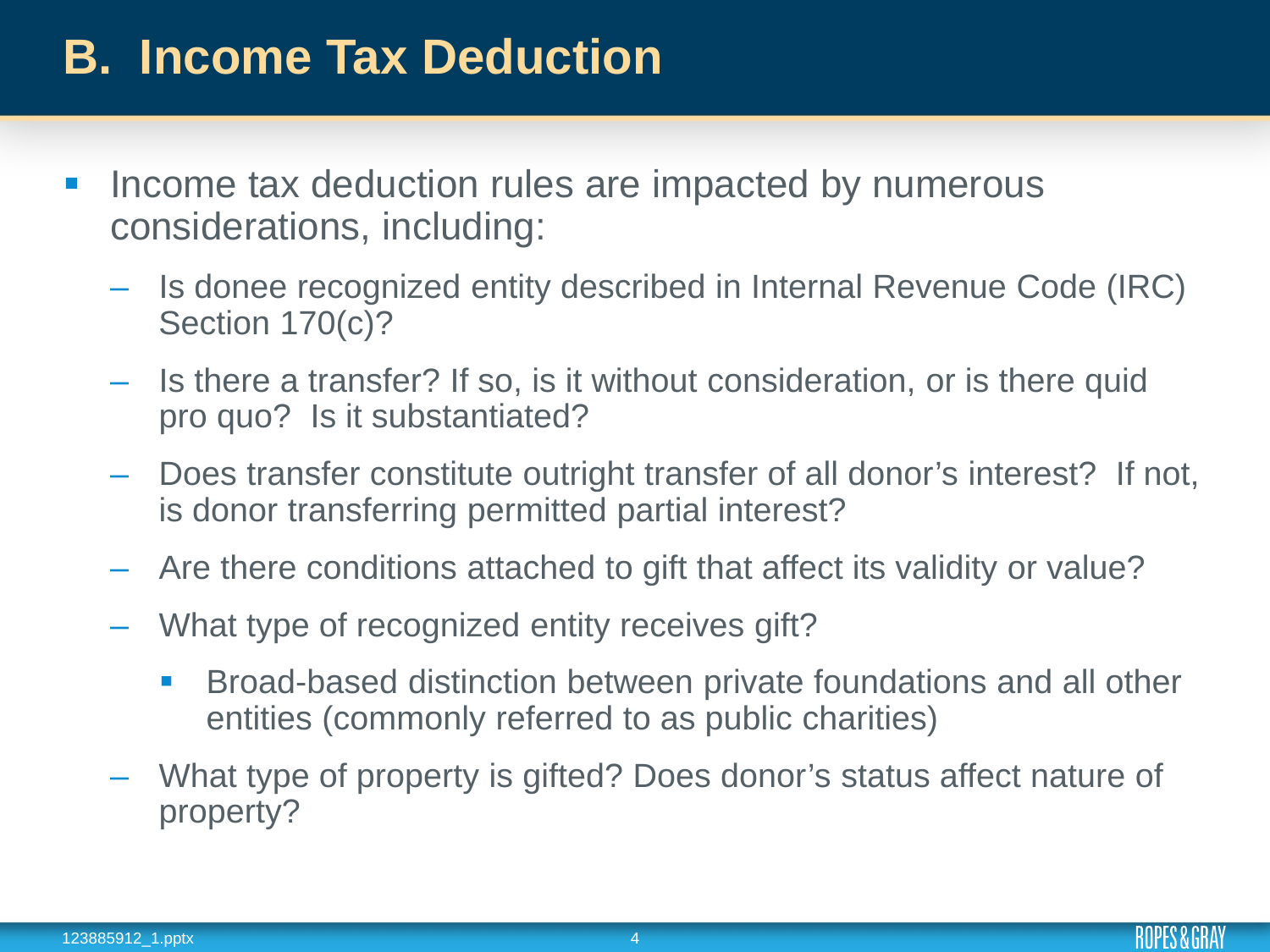- Charitable contribution is gift to or for use of:
	- US, state or local government for exclusively public purposes
	- Corporation, trust, or community chest, fund or foundation (i) created or organized in US or US state or under federal or state law, (ii) organized and operated exclusively for religious, charitable, scientific, literary or educational purposes, or to foster amateur sports competition or for prevention of cruelty to children or animals, (iii) with no private shareholder or individual inurement and (iv) not disqualified from tax exemption by reason of political campaigning/lobbying
	- War veterans post or auxiliary if organized in US and no private inurement
	- Domestic fraternal society operated under lodge system if used exclusively for charitable purposes (individual taxpayer only)
	- Certain nonprofit cemetery companies if no private inurement IRC §170(c)(1)–(5)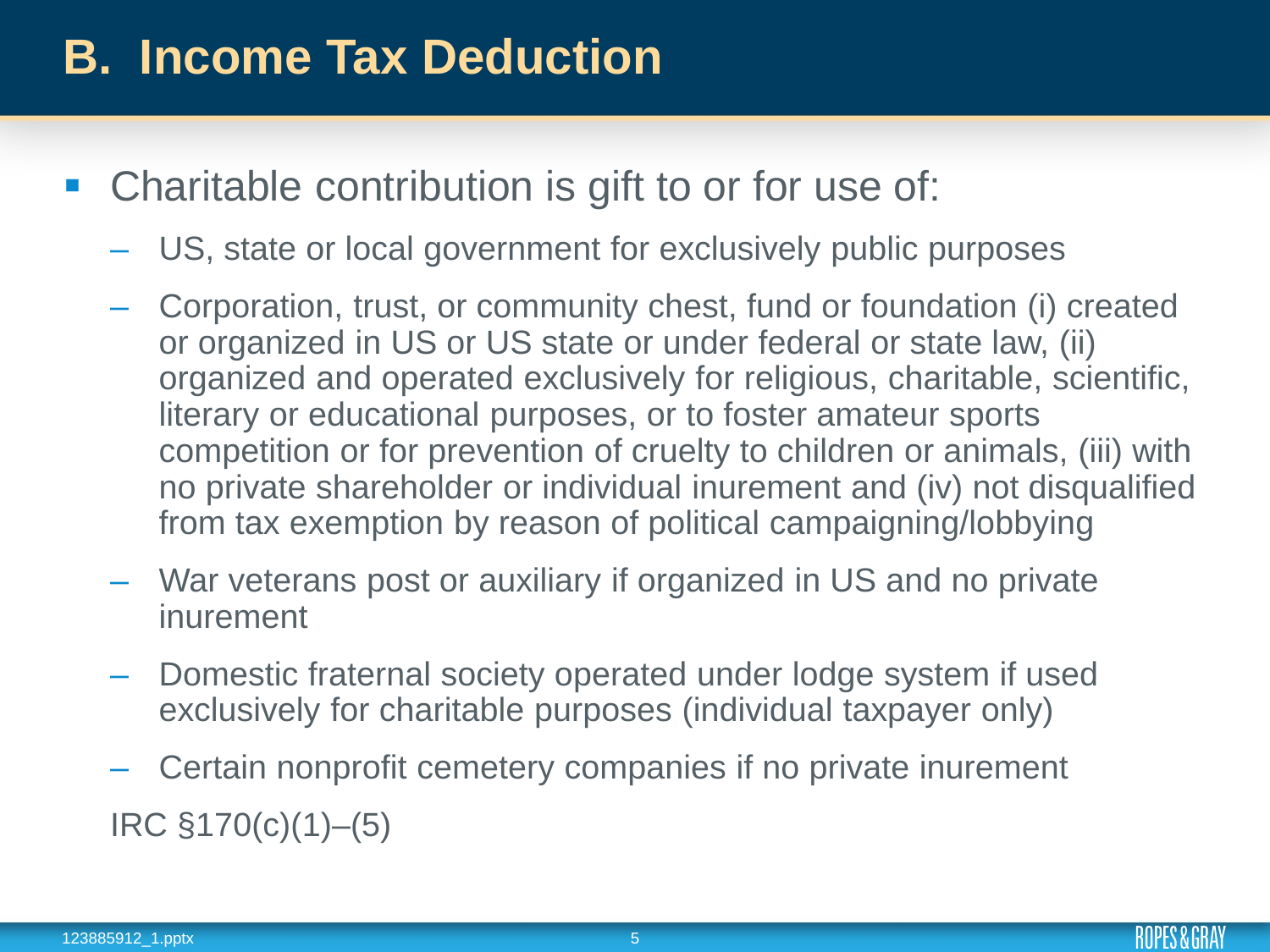#### **-** Domestic gating issue

- Donee recipient must generally be domestic entity or domestic government unit
	- No deduction for direct gift by individual to foreign charity, even if charity has obtained exemption under IRC §501(c)(3)
	- **No deduction for gift to domestic organization which flows** through to foreign charity if domestic organization exercises no independent control and serves as conduit: Rev. Rul. 63-252, 1963-2 C.B. 101; Rev. Rul. 66-79, 1966-1 C.B. 48
	- **E** Limited treaty exceptions (Canada, Mexico and Israel)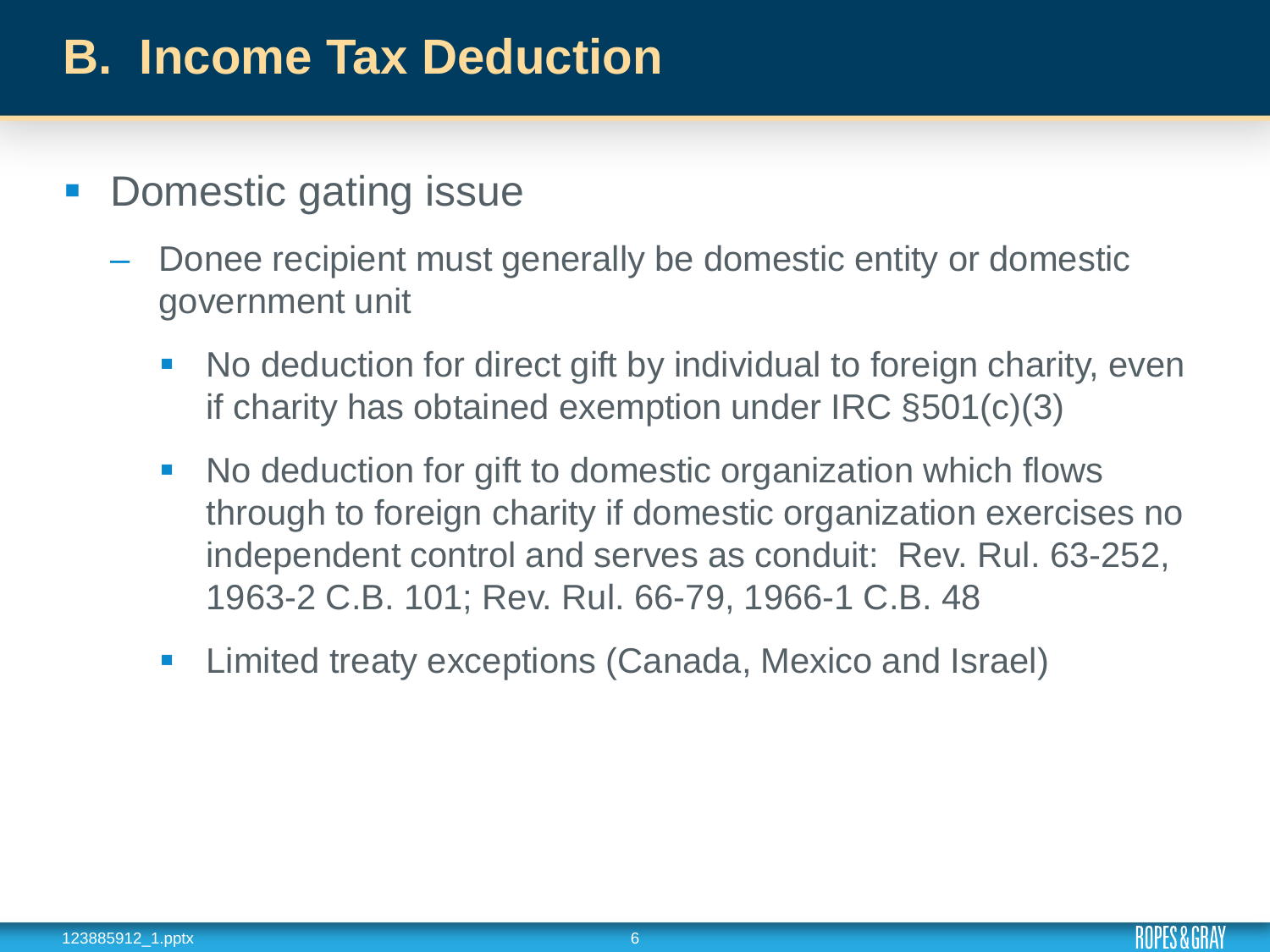- **Must be (i) transfer of (ii) cash or property** 
	- Donor must part with dominion and control
		- Donor may earmark contribution for specific purpose without losing deduction provided that purpose is charitable (e.g., scholarship fund; construction costs of charity-owned building)
		- **Donor may also control eventual use or distribution of contributed** assets provided assets committed to charitable purposes (e.g., funding private foundation)
	- Pledges, even if enforceable, do not create immediate income tax deduction since donor has not relinquished control of funds; deduction is only available when pledge payment is made
		- **Enforceable pledge does not create debt for income tax purposes;** accordingly, no capital gain recognition if pledge is later satisfied with appreciated property: Rev. Rul. 55-410, 1955-1 C.B. 297; Rev. Rul. 64-240, 1964-2 C.B. 172
	- No deduction for contribution of services: Treas. Reg. §1.170A-1(g)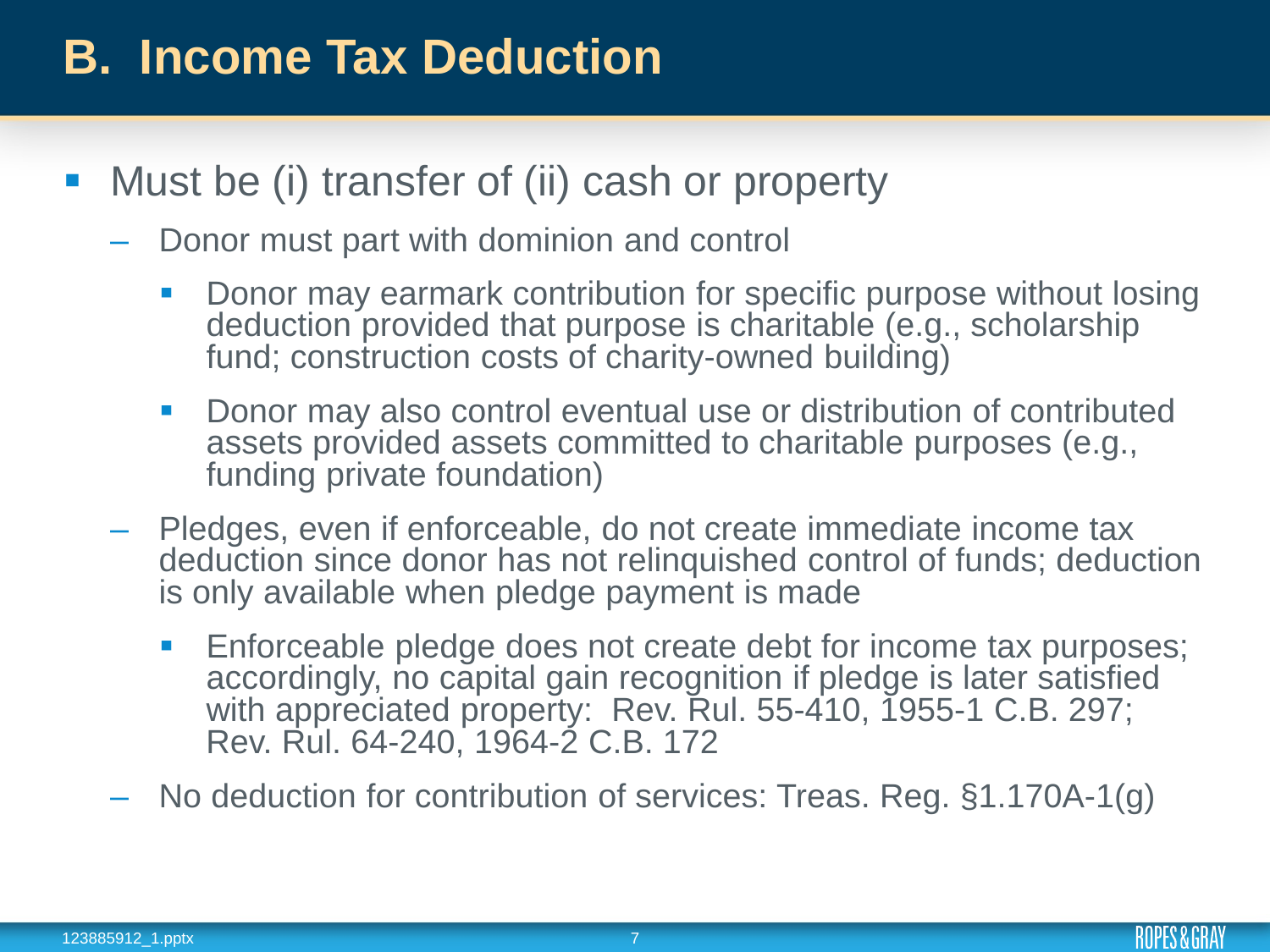- Transfer must be voluntary with no expectation of "procuring financial benefit commensurate with the amount of the transfer": Treas. Reg. §1.170A-1(c)(5)
	- Incidental benefit (promotion of goodwill, naming rights) does not disqualify deduction, or reduce amount deductible
	- But receipt of financial benefit seat at fundraising dinner impacts amount of donor's deductible donation under Quid Pro Quo rules
		- For gifts of \$75 or more, charity must inform donor of estimated value of goods or services provided by charity: IRC §6115
		- De minimis exceptions (inflation adjusted) for low cost articles and insubstantial benefits: Rev. Proc. 90-12, 1990-1 C.B. 471; Rev. Proc. 2021-45, 2021-48 IRB 764; IRS Publication 1771
	- No deduction allowed for gifts to institutions of higher education in return for right to purchase tickets for athletic events: IRC §170(l)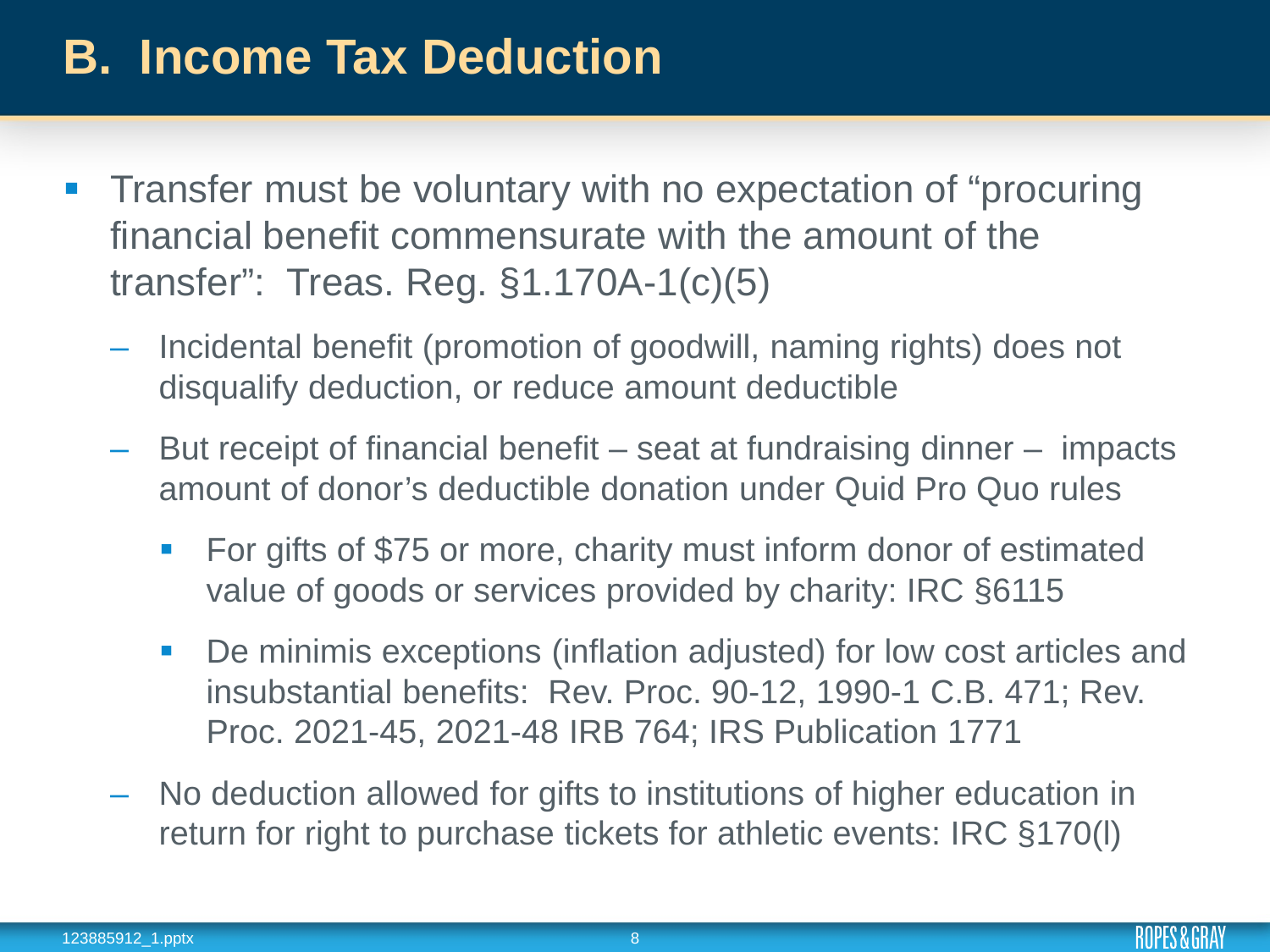- **Larger gifts must be substantiated** 
	- Donor may not claim deduction for contribution of ≥\$250 unless donor has contemporaneous written acknowledgement (paper or electronic form) of gift from charity that contains
		- (i) amount of cash or description of property donated
		- (ii) statement whether charity provided any goods or services (other than intangible religious benefits, certain membership benefits or token benefits) to donor in exchange for contribution and
		- (iii), if goods/services provided, description of and good faith estimate of value of such goods/services: IRC §170(f)(8)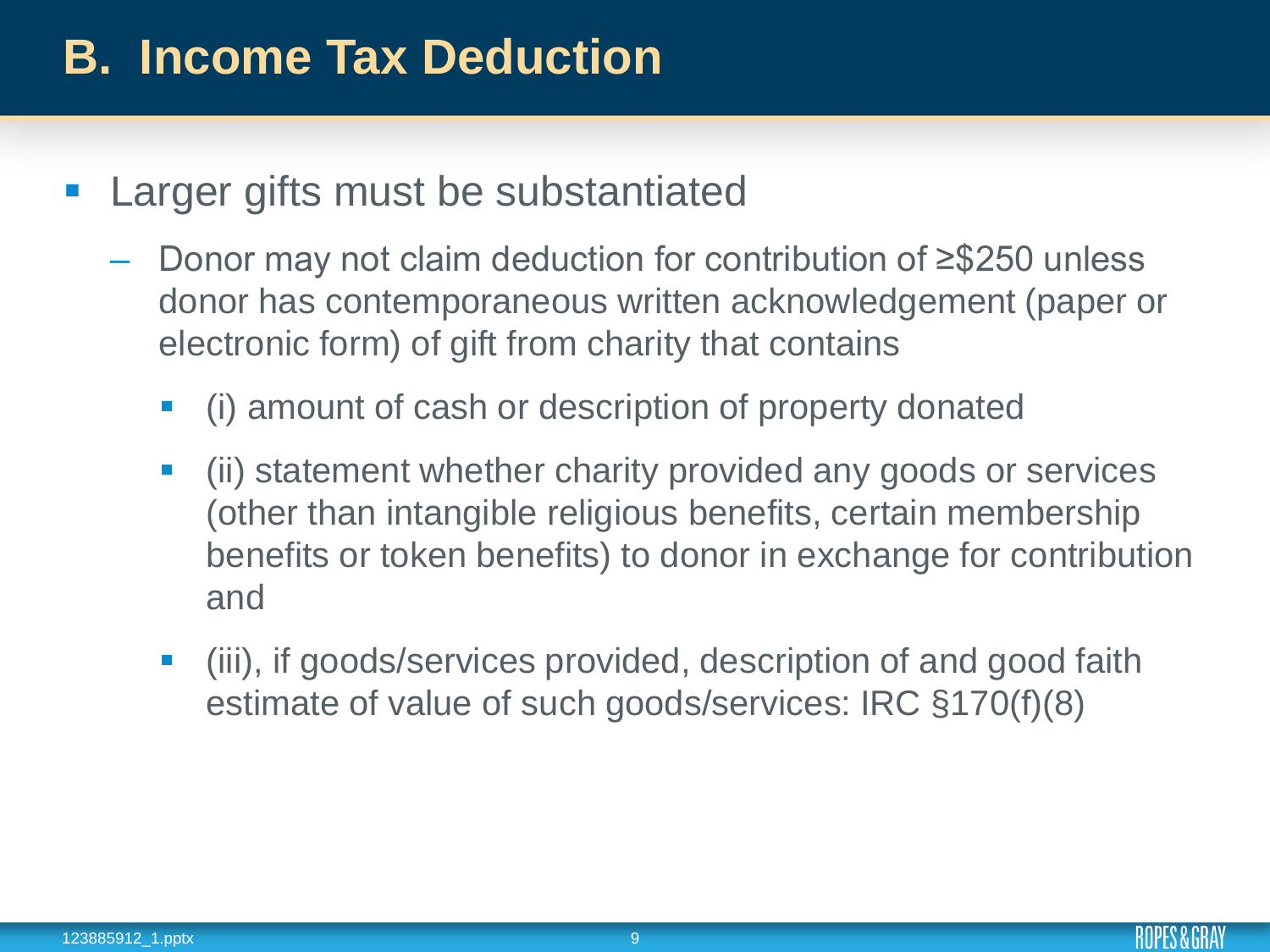- For property donation of ≥\$500, donor must have records of date of acquisition, manner of acquisition and cost basis, and must file Form 8283 (Noncash Charitable Contribution) with return: Treas. Reg. §1-170A-13(b)(3)
- For property donation (excluding marketable securities) of ≥\$5,000 (≥\$10,000 for closely-held stock), donor must obtain qualified appraisal and attach summary to return
	- Detailed requirements for qualified appraisal are set out in Treas. Reg. §1.170A-17
	- If donation is worth ≥\$500,000, appraisal must be filed with return
		- For artwork donation, threshold for filing appraisal is \$20,000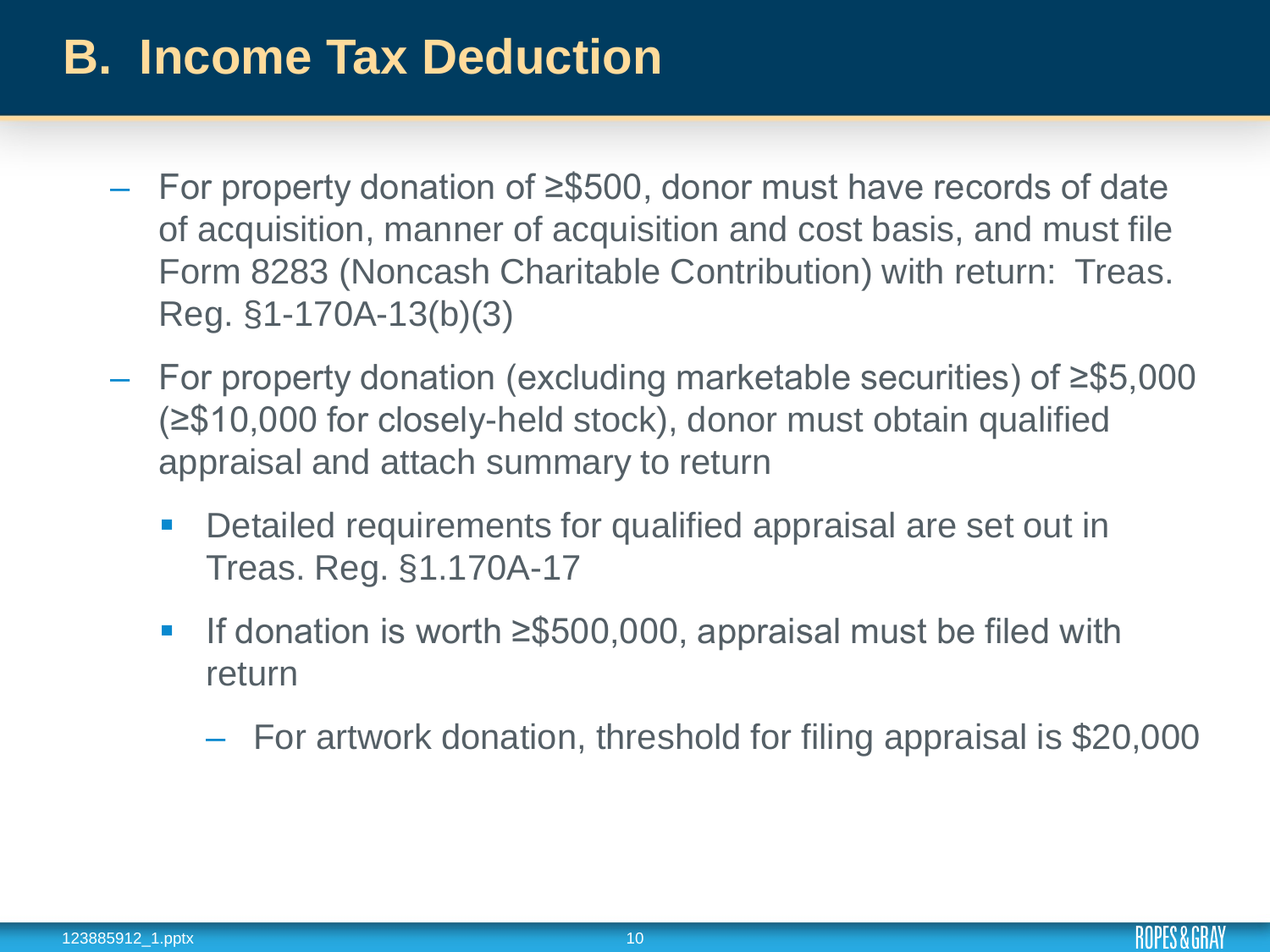- **Donor must give entire interest in property owned or fraction of "each"** and every substantial interest or right" owned by donor
- No deduction for:
	- Gift of stock with respect to which donor retains voting rights: Rev. Rul. 81-82, 1981-2 C.B. 78
	- Gift of life estate created for purpose of making gift (contrast gift of life estate previously given by someone else to donor): Treas. Reg. §1-170A-7(a)(2);
	- Gift of right to use building rent-free: Treas. Reg. §1-170A-7(a)(1)
- Special rules for fractional interest gifts of tangible personal property: IRC §170(o)
- Partial interest rule is, however, defined by its exceptions: IRC §170(f)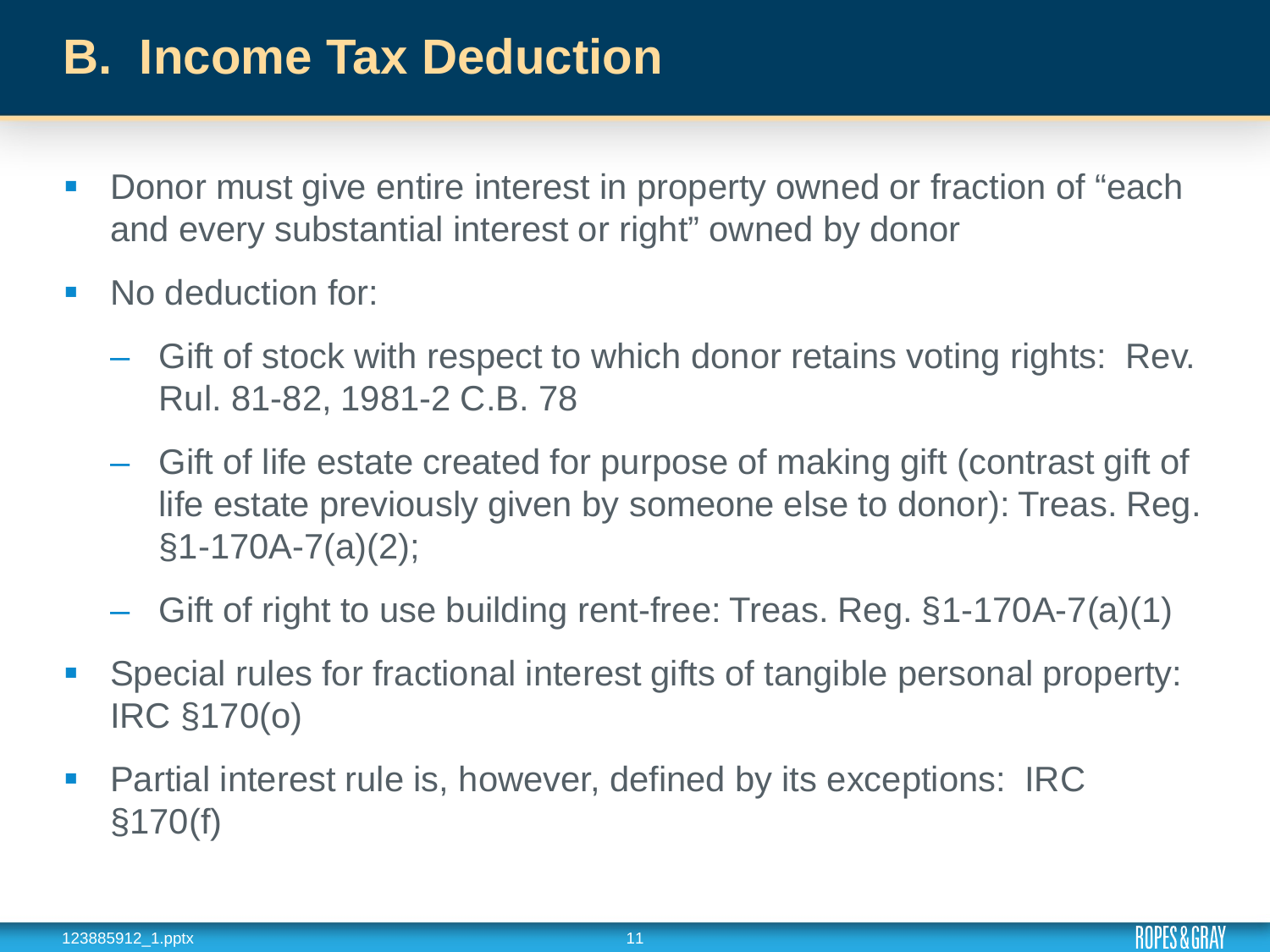- Conditions attached to gift may impact deductibility:
	- If condition precedent, no deduction allowed until condition is satisfied: Treas. Reg. §1.170A-1(e)
	- If condition subsequent that could defeat gift (e.g., gift of real estate for specific purpose, with reversion if not used for purpose), no deduction allowed unless likelihood of condition resulting in loss of gift is so remote as to be negligible
	- Permissible restriction on gift may reduce value of gift
		- **Gift of land with contemporaneously imposed covenant that** land could only be used for agricultural purposes results in deduction based on value charity receives (diminished by covenant), not value of what donor had before transfer (full development rights): Rev. Rul. 85-99, 1985-2 C.B. 83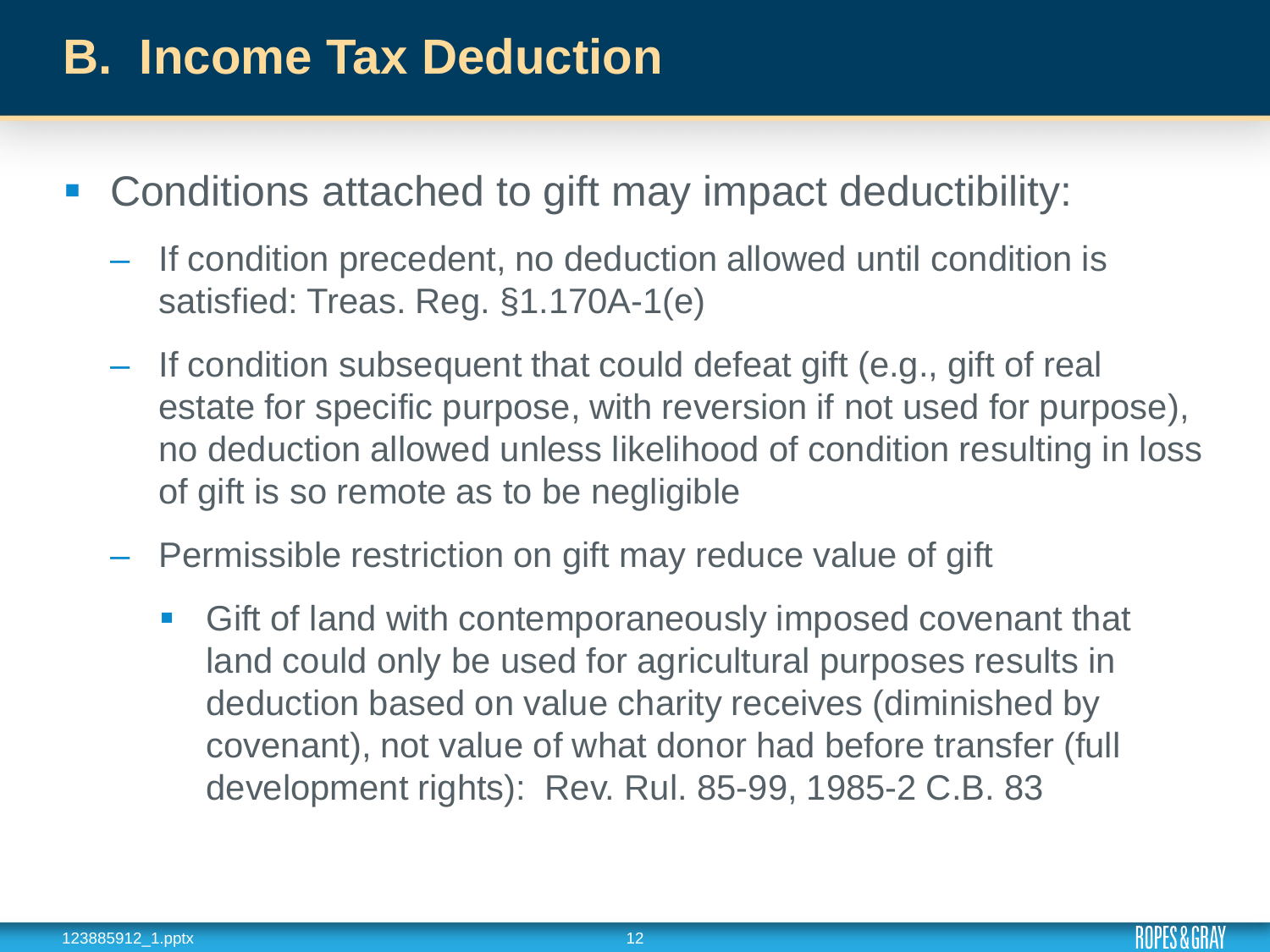- **Type of recipient charitable organization impacts how deduction is** determined and limits on amount deductible against current year income
- **Two general categories** public charities (PCs) and private foundations (PFs)
- Four board classifications of PCs:
	- Inherent PCs (churches, schools, hospitals): IRC §§509(a)(1) and  $170(b)(1)(A)(i-v)$
	- Publicly supported organizations: IRC §§509(a)(1) and 170(b)(1)(A)(vi)
	- Gross receipts organizations: IRC §§509(a)(2)
	- Supporting organizations (SOs): IRC §§509(a)(3) and 170(b)(1)(A)(viii)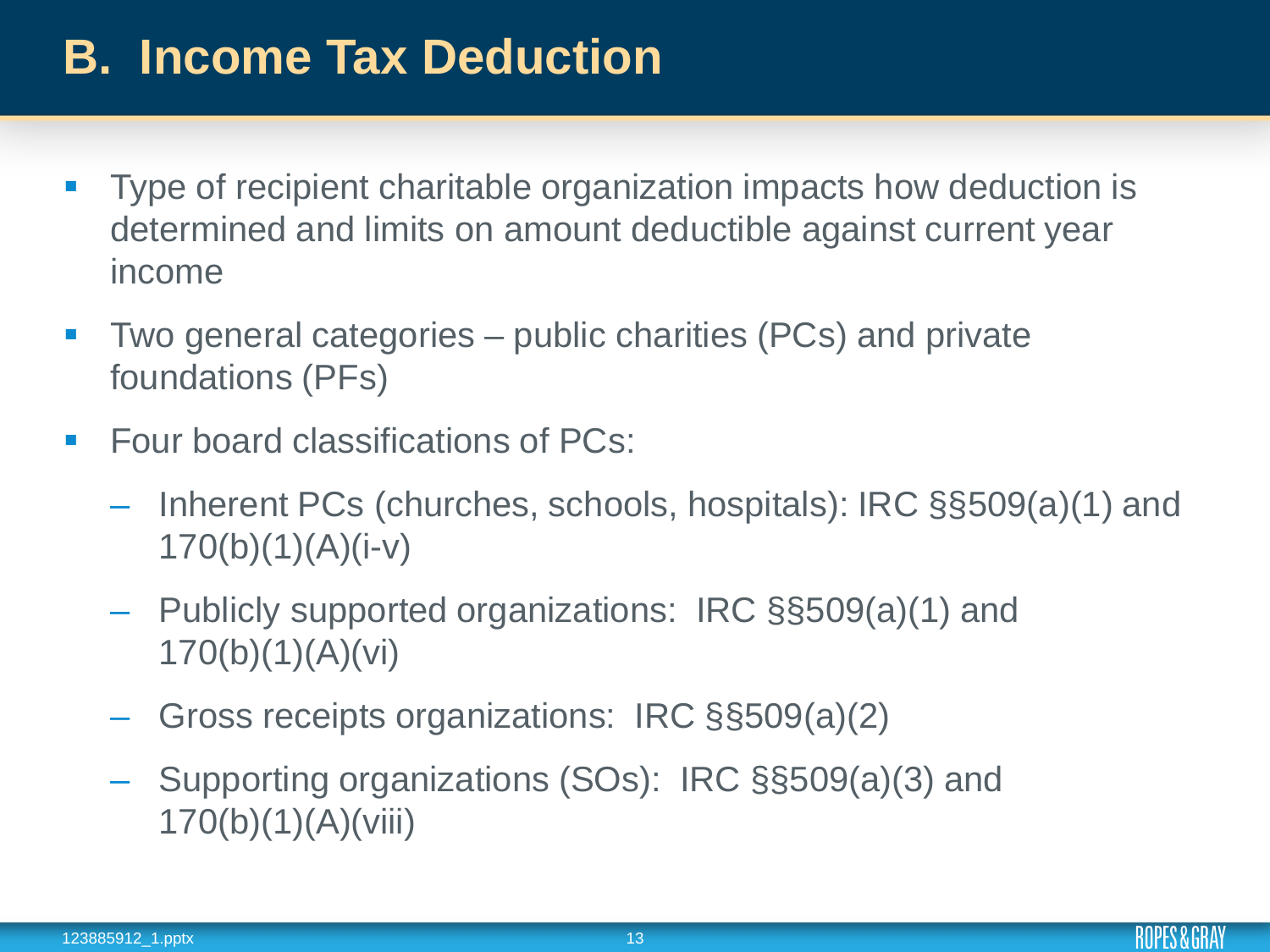- All other organizations treated as PFs
	- Certain PFs are treated, however, like PCs for income tax charitable contribution deduction rules, including
		- **Private operating foundations (POFs) (conduct own charitable** programs): IRC §170(b)(1)(F)(i)
		- Pass-through foundations (PTFs) (distribute all contributions in year of receipt, with 65 day rule post year-end rule); status can vary from year-to-year: IRC §170(b)(1)(F)(ii) and Treas. Reg. §1.170A-9(h)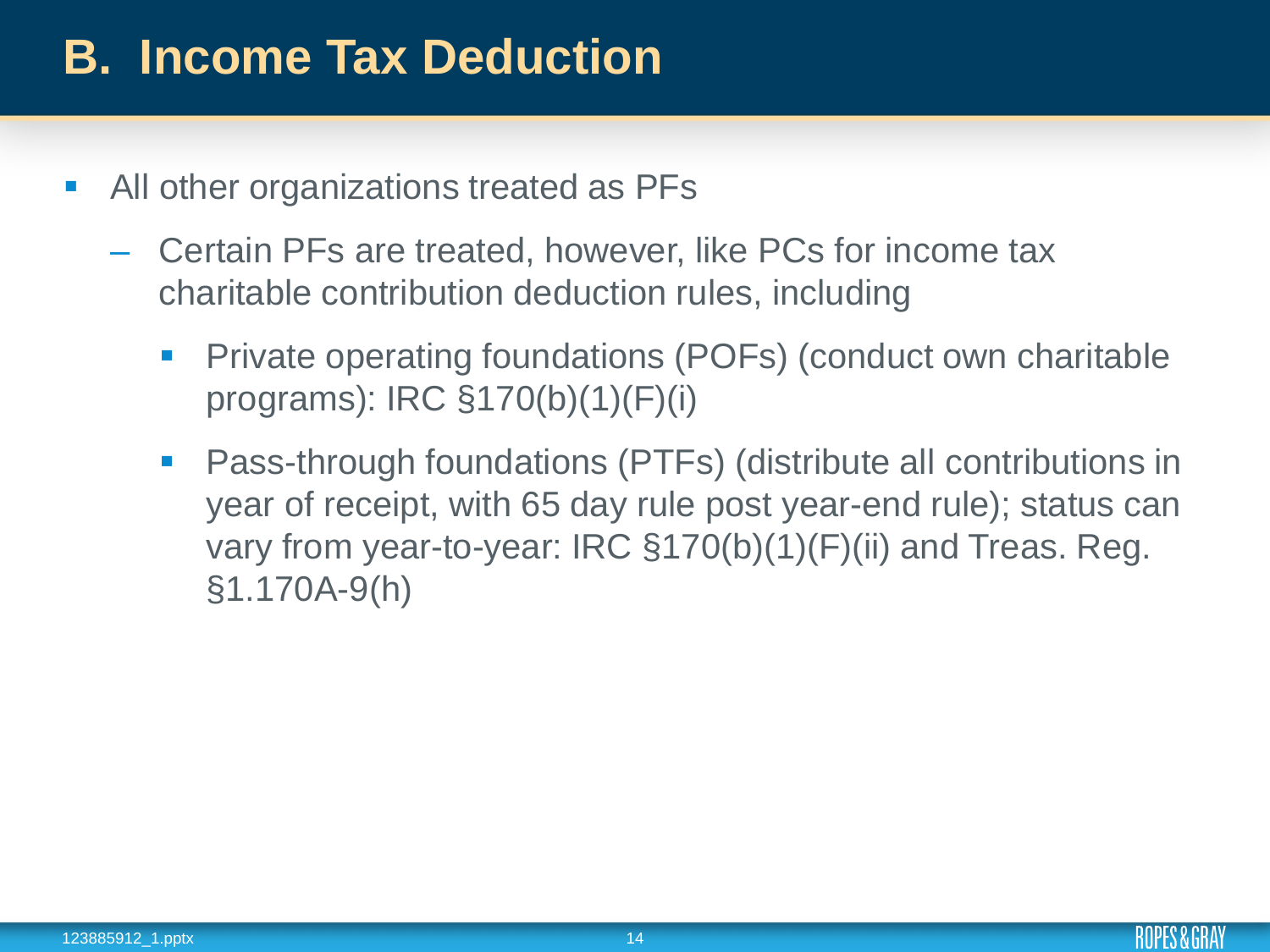- Type of property contributed also impacts how deduction is determined and limits on amount deductible against current year income
- Value of gift of property that would produce ordinary income or short-term capital gain on sale is limited to value reduced by ordinary income/short-term capital gain: IRC §170(e)(1)(A)
	- Real estate if sale would trigger recapture of depreciation
	- Assets held by dealer
	- Assets created by donor (e.g., artwork)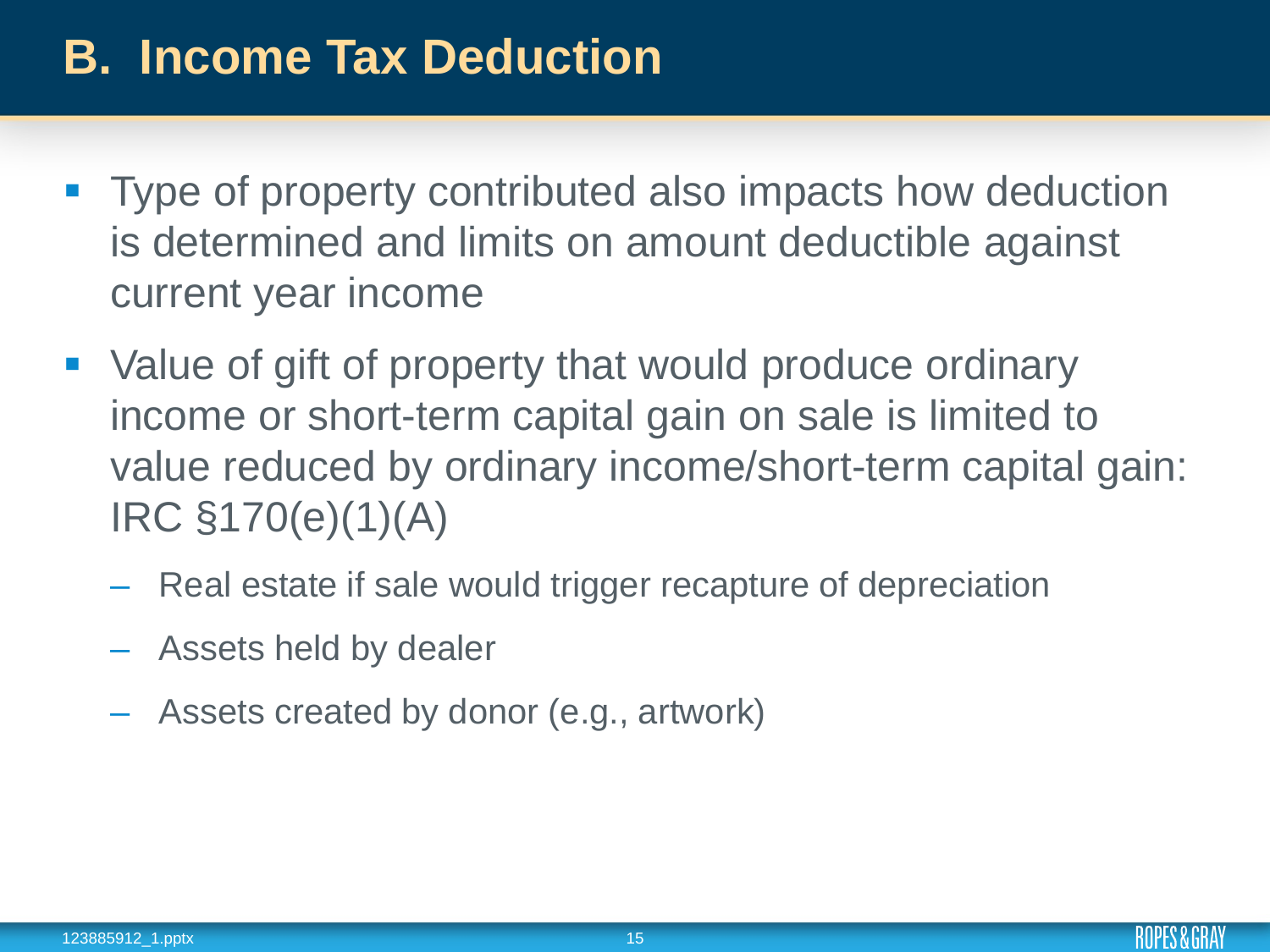- Long-term capital gain property generally produces full fair market value deduction and avoidance of capital gains tax on appreciation
	- Exceptions to full fair market value deduction include:
		- **Gifts of artwork or other tangible personal property, unless** reasonable to anticipate that charity will use property for educational, charitable or scientific purpose (i.e., use related to charity's exempt function: IRC §170(e)(1)(B)(i)
		- Gifts of intellectual property rights: IRC §170(e)(1)(B)(iii)
		- All gifts of taxidermy: IRC §170(e)(1)(B)(iv)
		- Any asset transferred to a PF (other than an operating or passthrough foundation), except for qualified appreciated securities (which may be impacted by donor's status within corporation): IRC §§170(e)(1)(B)(ii), 170(e)(5)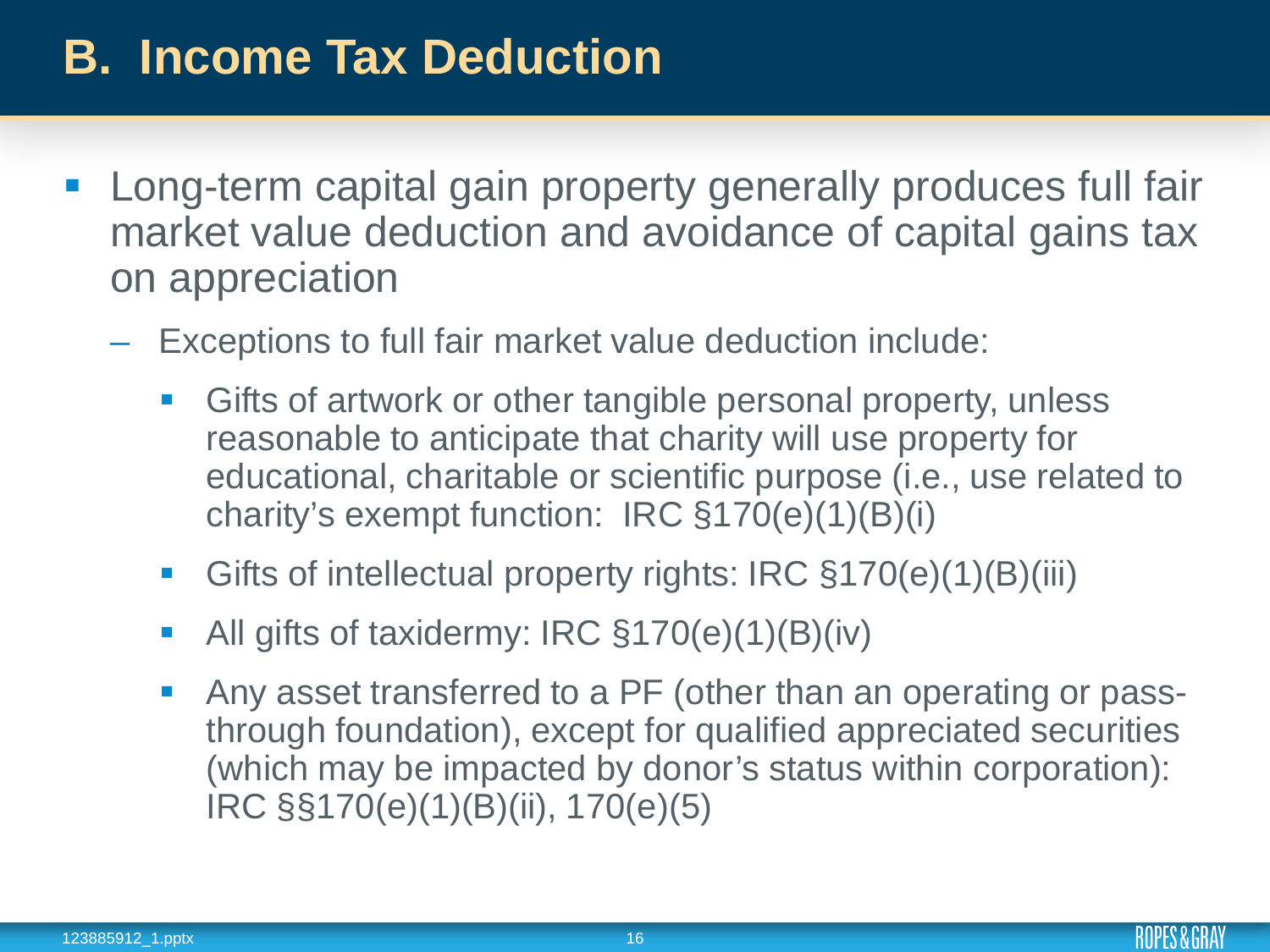- Exception to gain recognition applies if assignment of income rule invoked
	- Don't wait too long; donor must not be committed to sell at time of gift: *Ferguson v. Comm'r*, 108 T.C. No. 14 (1997), *aff'd* 99-1 U.S.T.C. 50.412 (9th Cir. 1999)
	- **Also don't compel charity to redeem donated stock; as long as** charity not committed to offer stock for redemption, gift followed by redemption will not be taxed as dividend to donor shareholder: Rev. Rul. 78-197, 1978-1 C.B.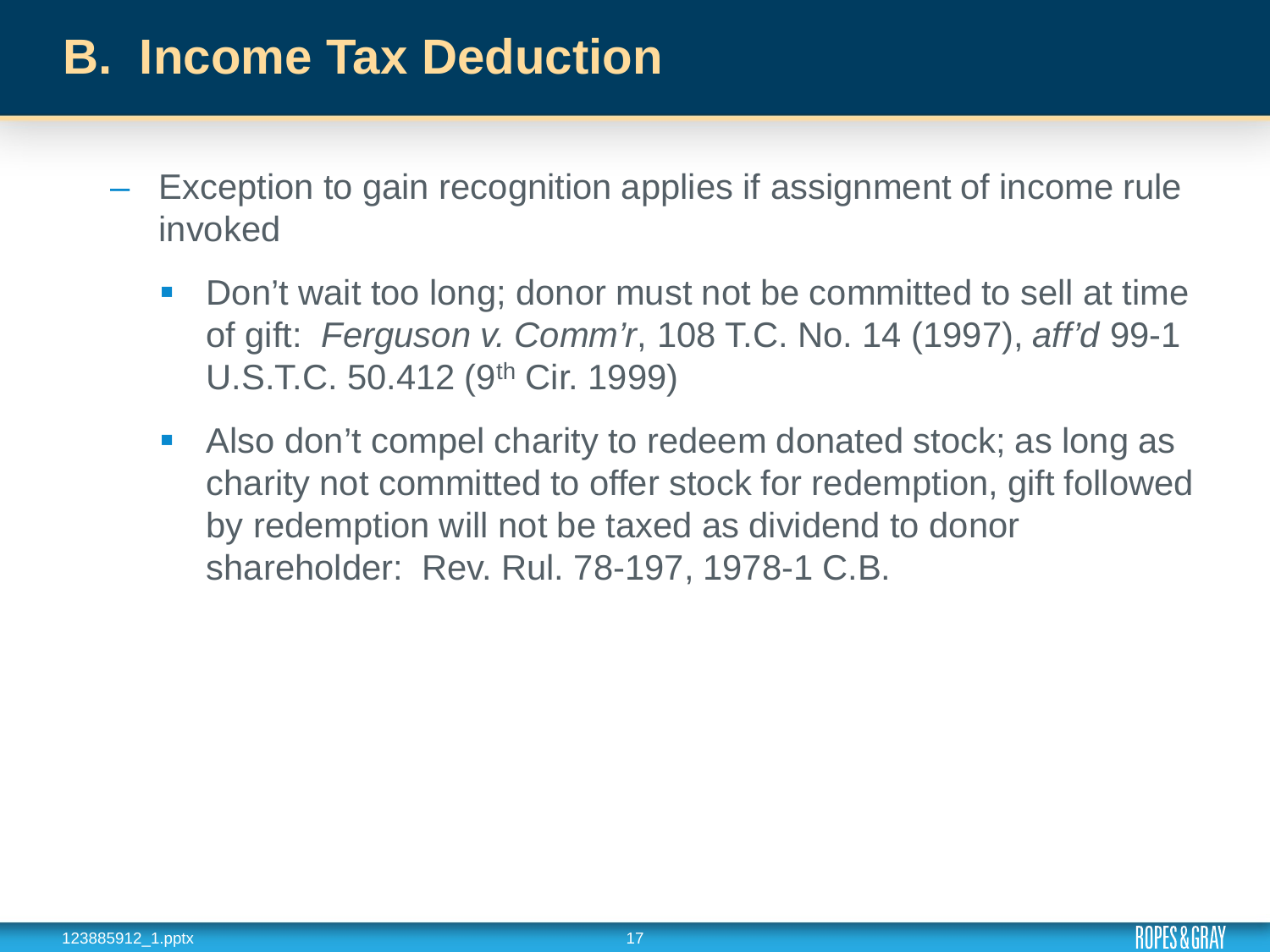| <b>Type of Property</b><br><b>Donated</b>                                              | <b>Public Charity</b>                                                                                                                   | <b>Donor Advised</b><br><b>Fund</b>                                                                                        | <b>Private Foundation</b>                                                                                               | <b>Private Operating</b><br>or Flow-Through<br><b>Foundation</b>                                                                        |
|----------------------------------------------------------------------------------------|-----------------------------------------------------------------------------------------------------------------------------------------|----------------------------------------------------------------------------------------------------------------------------|-------------------------------------------------------------------------------------------------------------------------|-----------------------------------------------------------------------------------------------------------------------------------------|
| Cash                                                                                   | Deductible up to 60% of<br>AGI                                                                                                          | Deductible up to 60%<br>of AGI                                                                                             | Deductible up to 30%<br>of AGI                                                                                          | Deductible up to 60%<br>of AGI                                                                                                          |
| Property with 1+<br><b>Year Holding Period</b><br>(e.g., real estate, LP<br>interests) | FMV deductible up to<br>30% of AGI<br>Appraisal required<br>Cost basis deductible<br>up to 50% of AGI                                   | FMV deductible up to<br>30% of AGI<br>Appraisal required<br>Cost basis deductible<br>up to 50% of AGI                      | Cost basis deductible<br>up to 20% of AGI<br>Appraisal required                                                         | FMV deductible up to<br>30% of AGI<br>Appraisal required<br>Cost basis deductible<br>up to 50% of AGI                                   |
| <b>Publicly-Traded</b><br>Securities with 1+<br><b>Year Holding Period</b>             | FMV deductible up to<br>30% of AGI<br>Appraisal summary<br>required<br>Cost basis deductible<br>up to 50% of AGI                        | FMV deductible up to<br>30% of AGI<br>Appraisal summary<br>required<br>Cost basis deductible<br>up to 50% of AGI           | if QAS, FMV<br>deductible up to 20%<br>of AGI; if not, cost<br>basis up to 20% of<br>AGI; Appraisal<br>summary required | FMV deductible up to<br>30% of AGI<br>Appraisal summary<br>required<br>Cost basis deductible<br>up to 50% of AGI                        |
| <b>Tangible Personal</b><br>Property (e.g.,<br>work(s) of art)                         | FMV deductible up to<br>30% of AGI if put to<br>related use; if not, cost<br>basis deductible up to<br>50% of AGI<br>Appraisal required | Likely cannot be put to<br>related use, so<br>generally cost basis<br>deductible up to 50%<br>of AGI<br>Appraisal required | Cost basis deductible<br>up to 20% of AGI<br>Appraisal required                                                         | FMV deductible up to<br>30% of AGI if put to<br>related use; if not,<br>cost basis deductible<br>up to 50% of AGI<br>Appraisal required |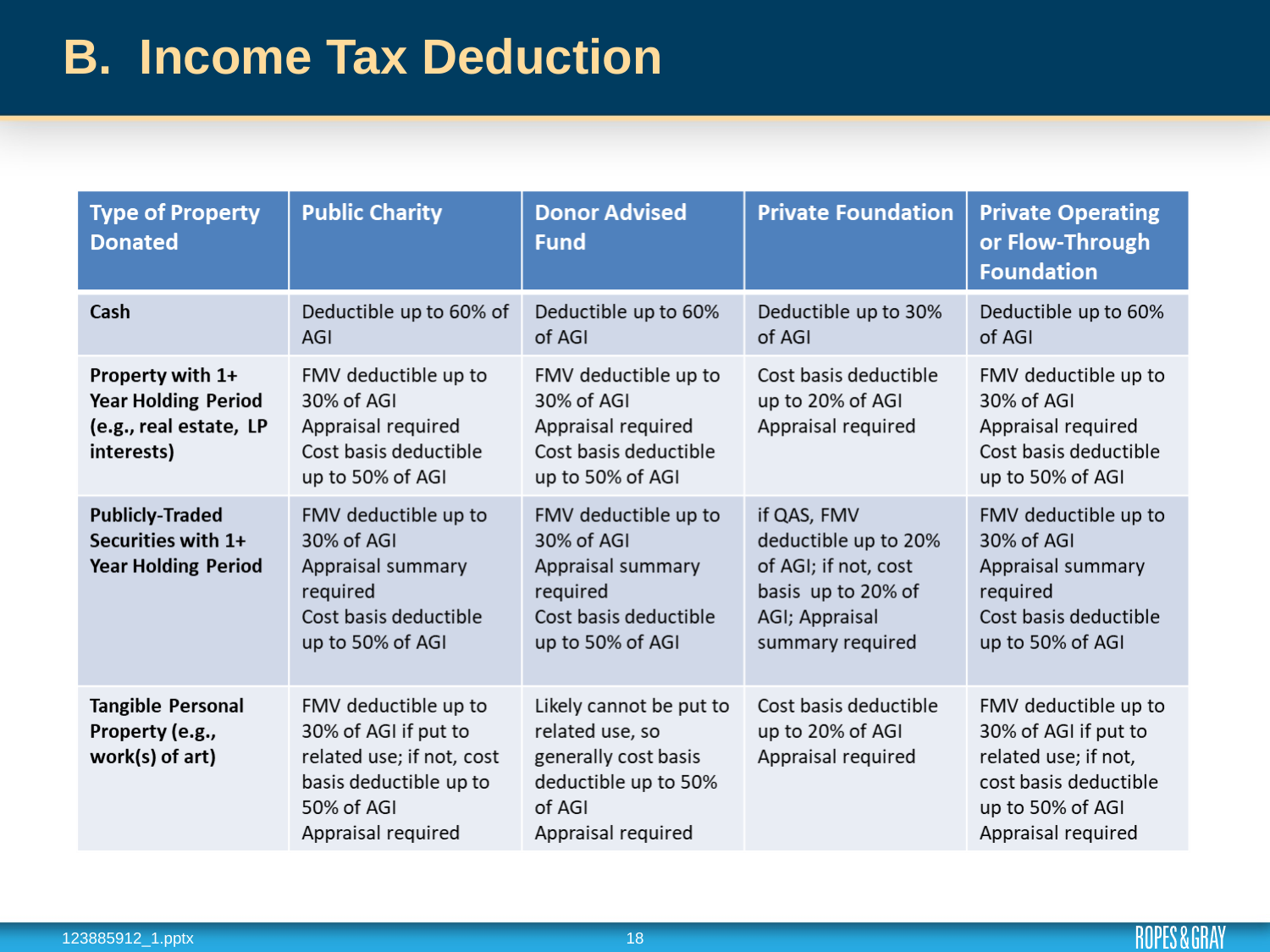#### ■ Fine print of IRC §170(b)(1)

- AGI means adjusted gross income without regard to any NOL carry back into year of gift; referred to as "contribution base"
- FMV means fair market value determined in accordance with IRC principles
- Deduction amounts in excess of AGI limits may be carried forward for 5 years (or until donor's death, if earlier); special 15-year rule for qualified conservation contributions by corporate farmers/ranchers
- Qualified appreciated stock (QAS) means stock (i) for which market quotations are available on established securities market (ii) which is capital gain property in donor's hands and (iii) in company of which the donor (and his or her family members) will have contributed less than 10 percent in value, counting prior gifts
- Gifts for use of PC (which means gift to trust for benefit of PC e.g., grantor lead trust) are subject to 30% limit, even if made in cash
- 60% cash gift limit will revert to 50% in 2026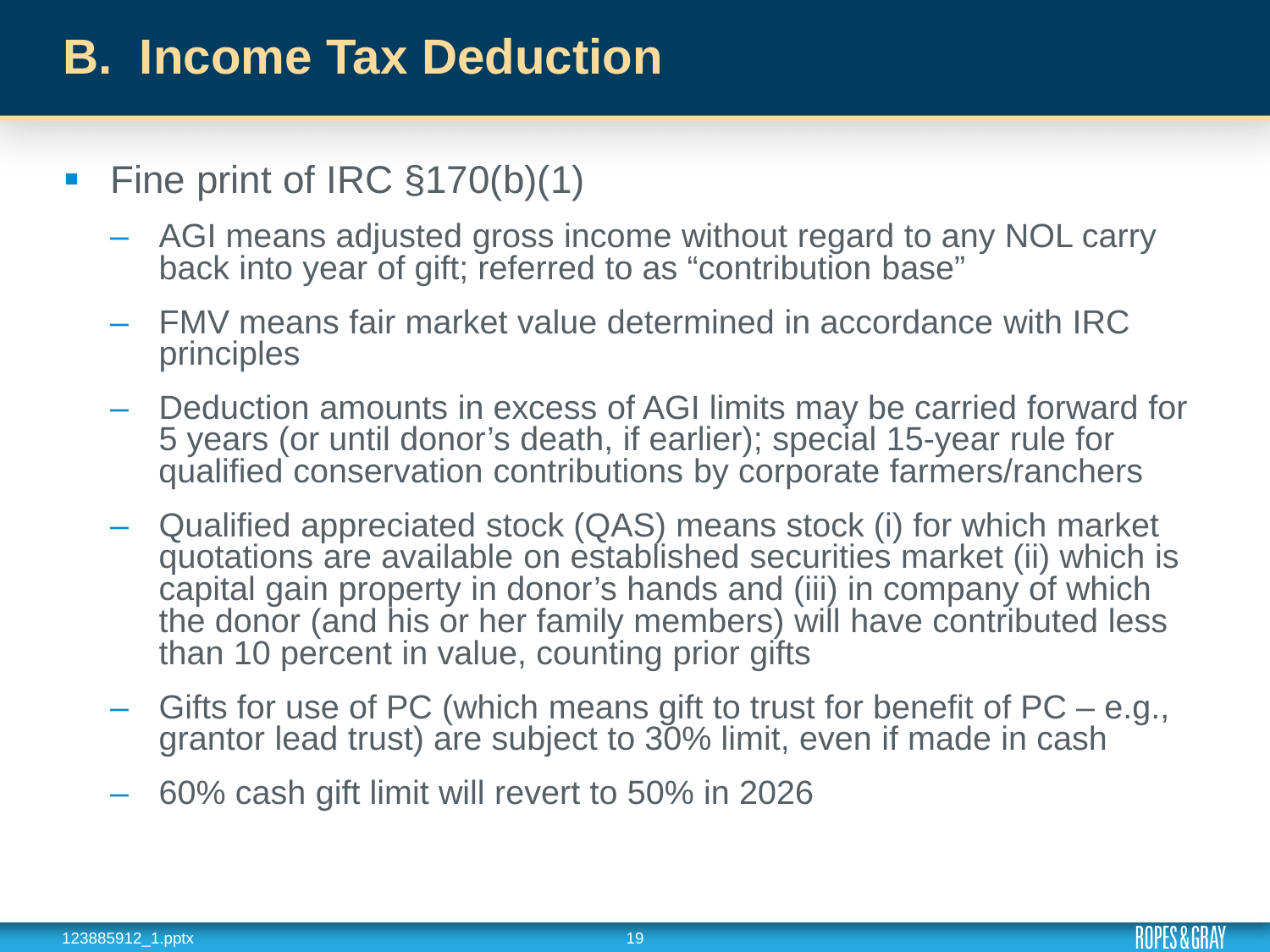| <b>IRC 170(b)(1) PC/PF Cash</b> |                                                                                       |                                                                                       | <b>STCG (cost basis)</b>                                                            | <b>LTCG (no cost basis election)</b>                                                                           |  |  |
|---------------------------------|---------------------------------------------------------------------------------------|---------------------------------------------------------------------------------------|-------------------------------------------------------------------------------------|----------------------------------------------------------------------------------------------------------------|--|--|
| Sub. G                          | <b>PC</b>                                                                             | 60%                                                                                   | N/A                                                                                 | N/A                                                                                                            |  |  |
| Sub. A                          | <b>PC</b>                                                                             | 50%<br>minus Sub. G gifts                                                             | 50%<br>minus Sub. G gifts                                                           | 50%<br>minus Sub. G gifts<br>subject to Sub. C<br>max                                                          |  |  |
| Sub. C                          | <b>PC</b>                                                                             | N/A                                                                                   | N/A                                                                                 | Limited to 30% max (see Sub A)                                                                                 |  |  |
| Sub. B                          | PF                                                                                    | Lesser of<br>$(i)$ 30% and<br>(ii) 50%<br>minus Sub. G<br>gifts minus Sub.<br>A gifts | Lesser of<br>(i) 30% and<br>(ii) 50%<br>minus Sub. G<br>gifts minus Sub.<br>A gifts | Lesser of<br>$(i)$ 30% and<br>(ii) 50%<br>minus Sub. G gifts<br>minus Sub. A gifts<br>subject to Sub. D<br>max |  |  |
| Sub. D                          | <b>PF</b>                                                                             | N/A                                                                                   | N/A                                                                                 | Limited to max of lesser of<br>(i) 20% and<br>(ii) 30%<br>minus Sub. C gifts                                   |  |  |
| Sub. E                          | 50% (100% if qualified rancher/farmer) minus all other gifts allowable under IRC §170 |                                                                                       |                                                                                     |                                                                                                                |  |  |
| Sub. F                          | Modifies PF rules for certain PFs                                                     |                                                                                       |                                                                                     |                                                                                                                |  |  |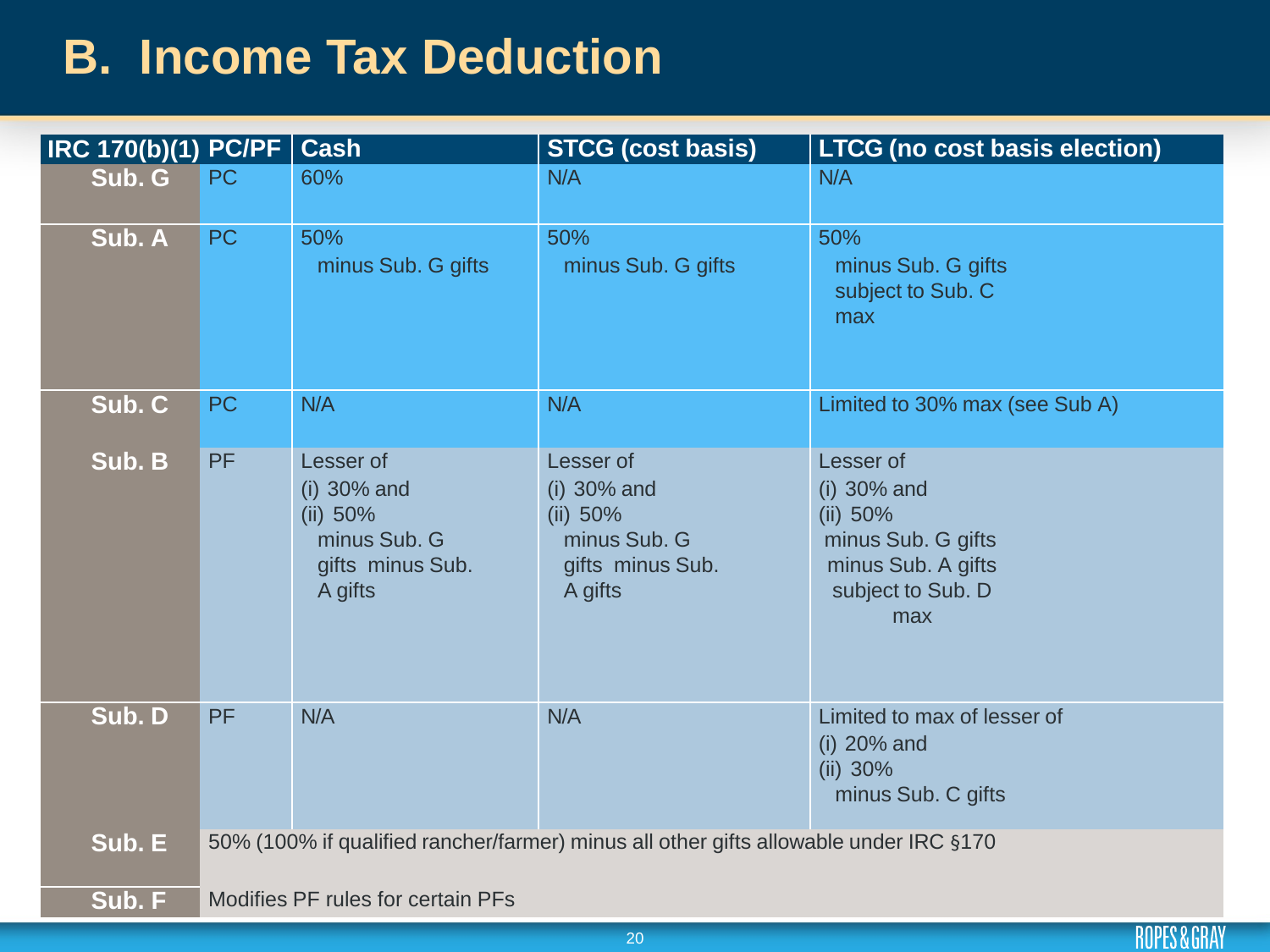#### **General Rule: Estate Tax**

#### – Deduction permitted for bequests

- **To US governmental entities, for exclusively public purposes**
- To or for the use of corporation organized and operated exclusively for religious, charitable, scientific, literary or educational purposes, or to foster amateur sports competition, or to prevent cruelty to children or animals
- To a trust or fraternal society under terms of which bequest is used exclusively for religious, charitable, scientific, literary or educational purposes or for prevention of cruelty to children or animals
- To domestic war veterans' post incorporated by Act of **Congress**
- **To ESOPS, but only if qualified gratuitous transfer of qualified** employer securities: IRC §2055(a)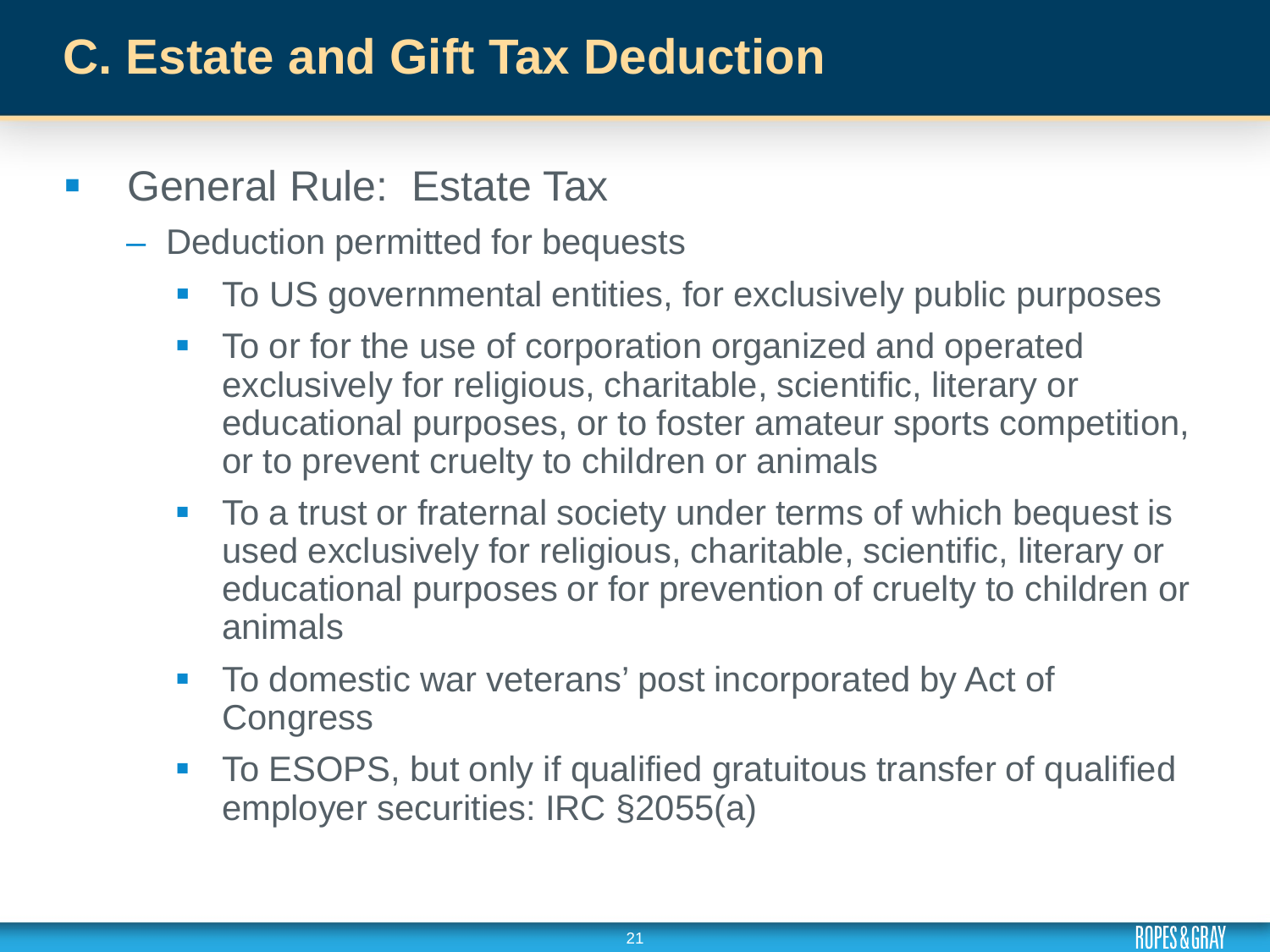- Not limited to bequests to domestic corporations; and trust purposes not restricted to use in US
	- **Foreign organization must satisfy prohibitions against private** inurement, political activities and lobbying
	- **Transfer to foreign government for public purposes not within** scope of deduction; however, bequest to foreign government for exclusively charitable purposes will qualify: Rev. Rul. 74-523, 1974-2 C.B. 304
	- Only 5 bilateral treaties in force that reference deductibility of charitable gifts and bequests for estate and gift tax purposes: Canada, Denmark, France, Germany and Sweden
- Deduction is unlimited
	- No distinction between PCs and PFs
	- No distinction between type of property transferred
	- Partial interest rules apply, with some modifications (including works of art and real property easements)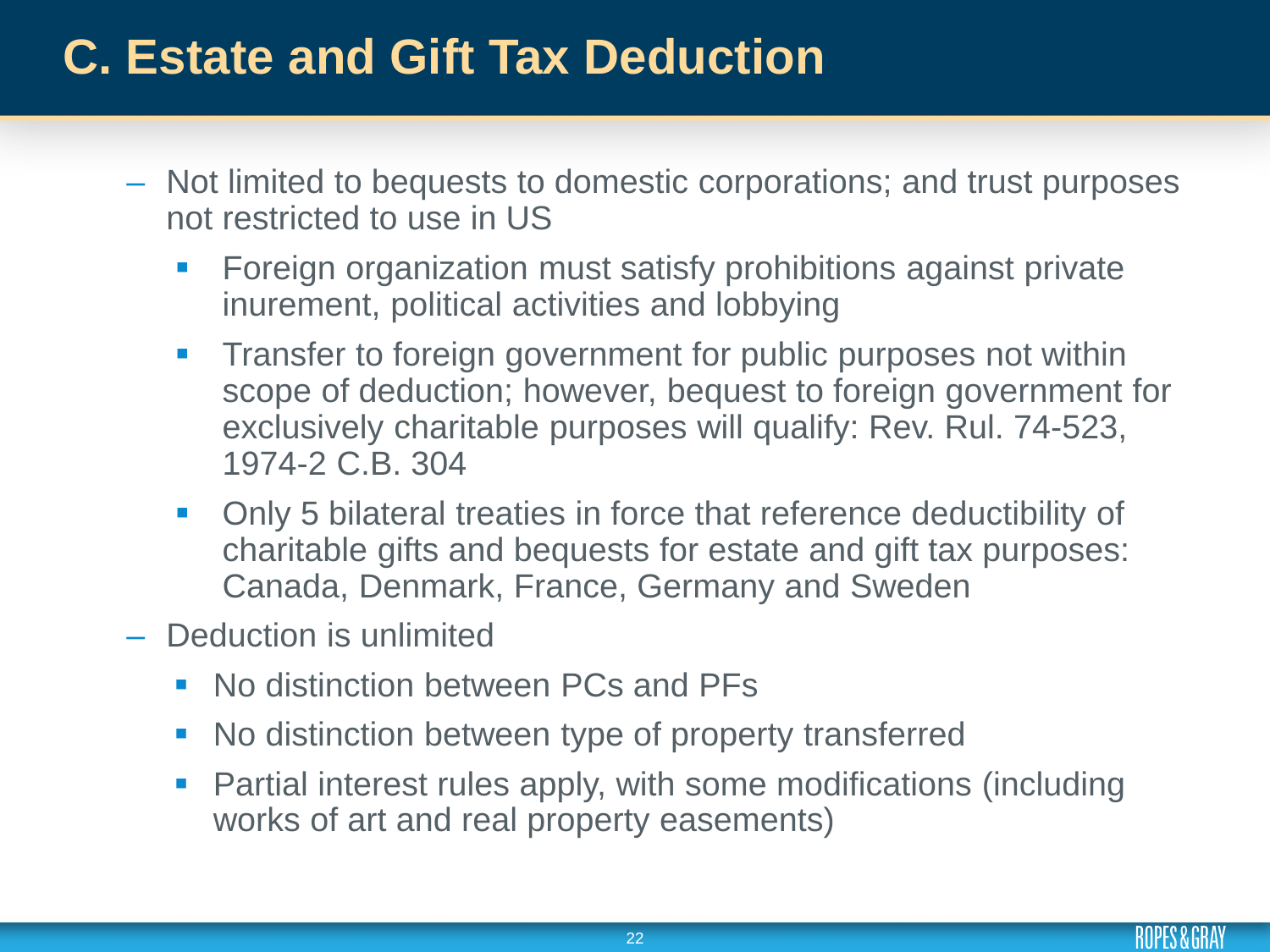#### General Rule: Gift Tax

- Rule is comparable to estate tax rule (but not identical); no geographic limitations, except with regard to foreign governmental entities; no distinctions between gifts to PCs and PFs and for type of property transferred: IRC §2522
- Special exclusion for transfers of property to organizations exempt from tax under IRC §501(c)(4)-(6); transfers on death to such organizations are not excluded from estate tax, are not eligible for charitable deduction and are instead taxable transfers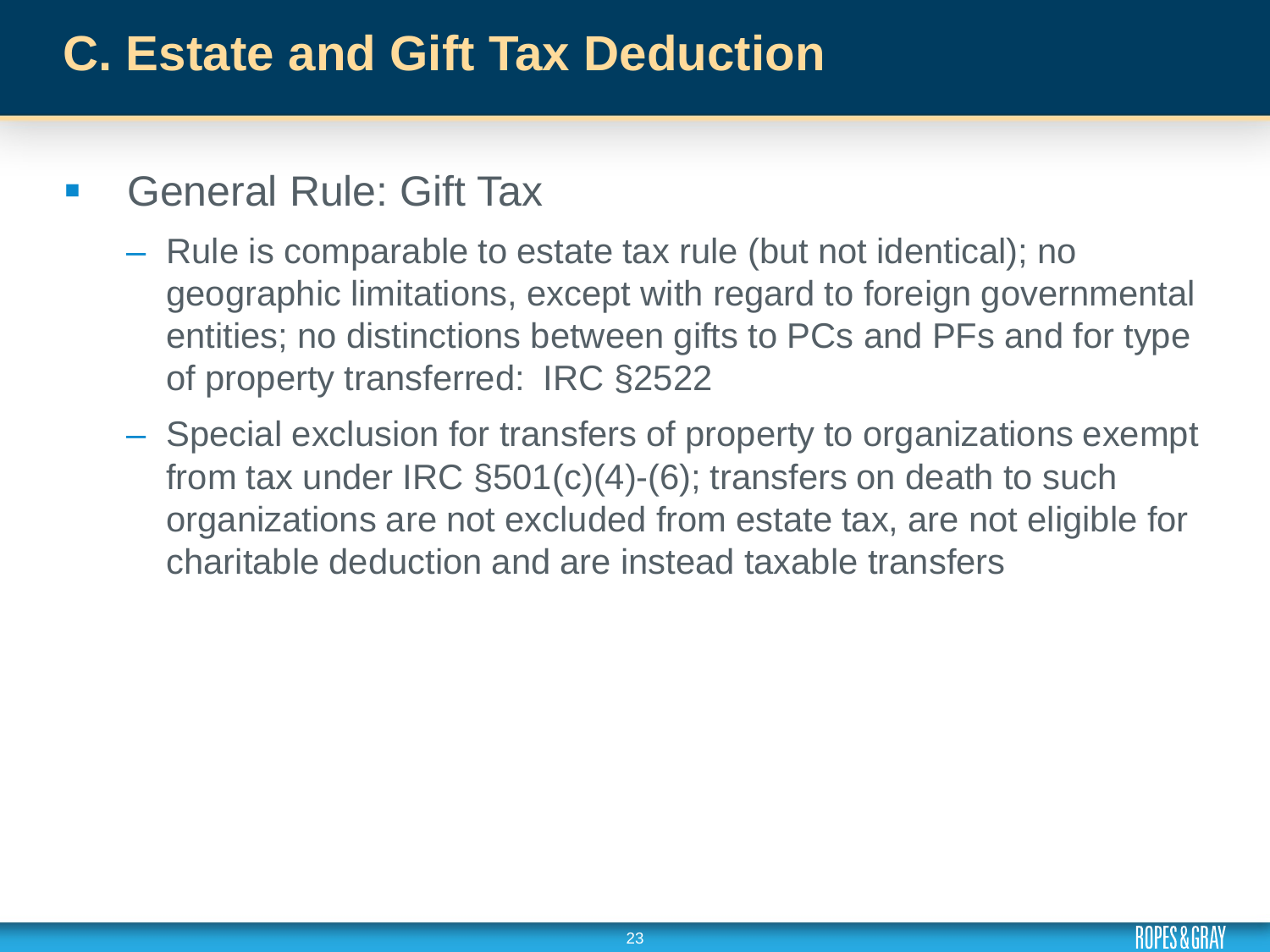- Estate/gift tax rules applicable to non-resident aliens (NRAs)
	- Estate and gift taxes are imposed only on US situs property
		- **Broader definition for estate tax purposes; includes stock issued by** domestic US corporations and debt issued by US government entities and persons: IRC §2104
		- I In contrast, no gift tax applies to transfer of intangible personal property by NRA who is not a covered expatriate: IRC §2501(2) and (3)
	- Charitable deduction is available only for bequests/transfers:
		- To or for use of any US political entity for exclusively public purposes
		- To or for use of any US domestic corporation organized and operated exclusively for religious, charitable, scientific, literary or educational purposes or for prevention of cruelty to children or animals
		- To trust, but only if bequest is to be used in US by trustees exclusively for religious, charitable and like purposes: IRC §§2106(a)(2), 2522(b)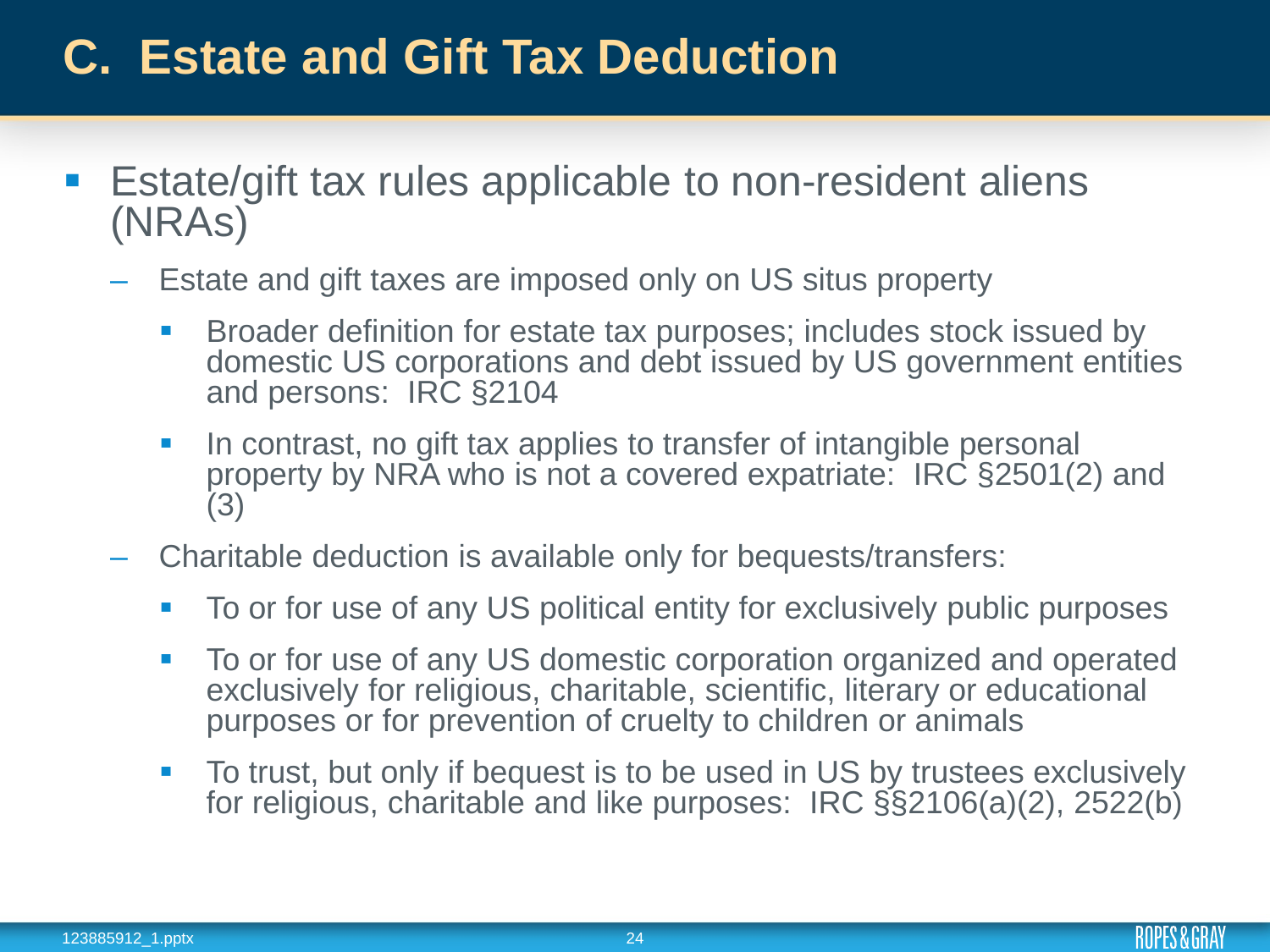As noted previously, partial interest rule defined by its exceptions:

- **Charitable Remainder Trusts (CRTs)**
- Charitable Lead Trusts (CLTs)
- Pooled Income Funds (PIFs)
- Remainder Interests in Personal Residence or Farm (RIPFs)
- Qualified Conservation Easements (QCEs) (not covered in this presentation)
- Charitable Gift Annuities (CGAs)
	- Latter is not partial interest gift but instead bargain sale transaction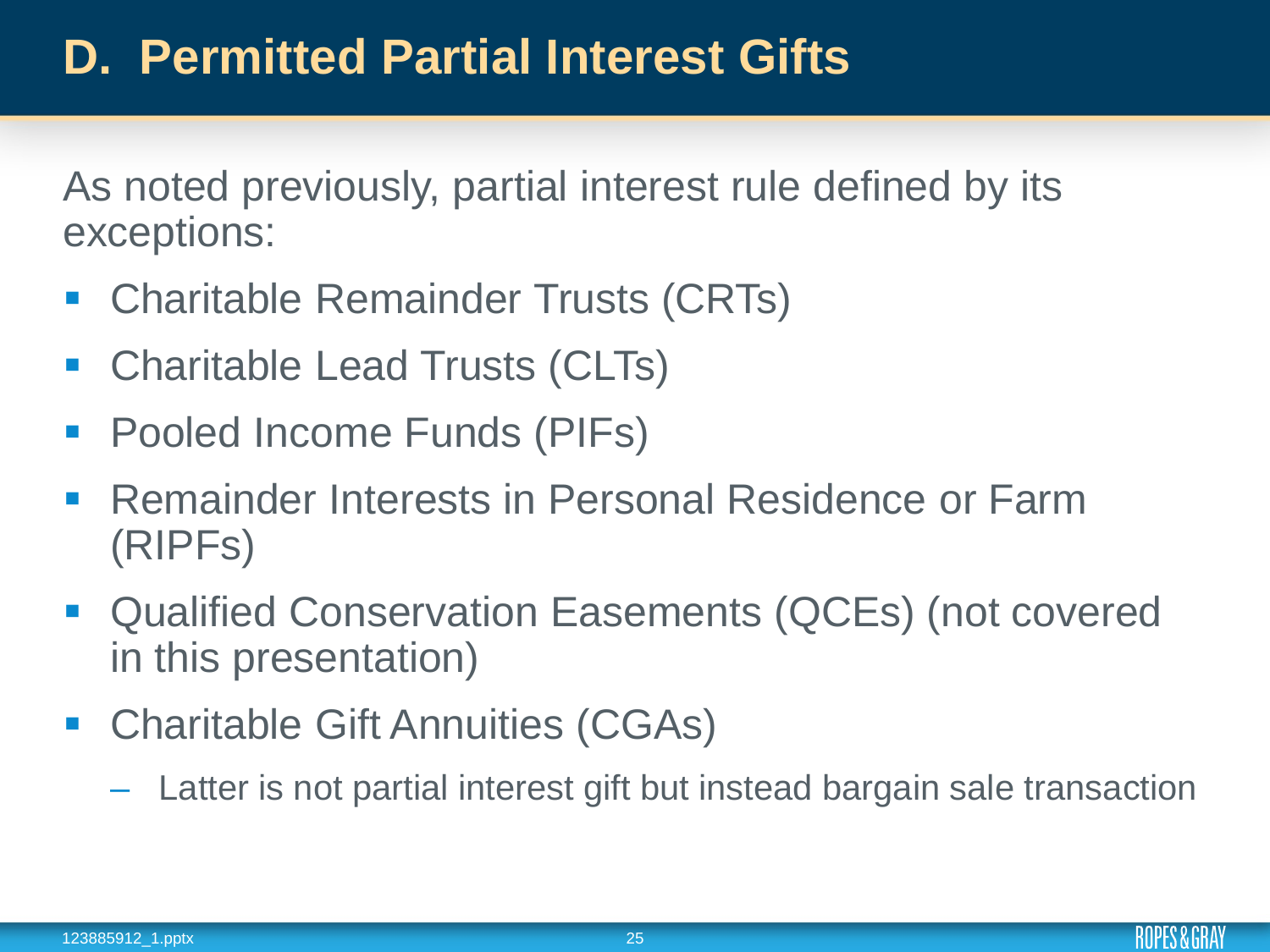Charitable Remainder Trusts (CRTs)

**How CRT works:** 



ROPES&GRAY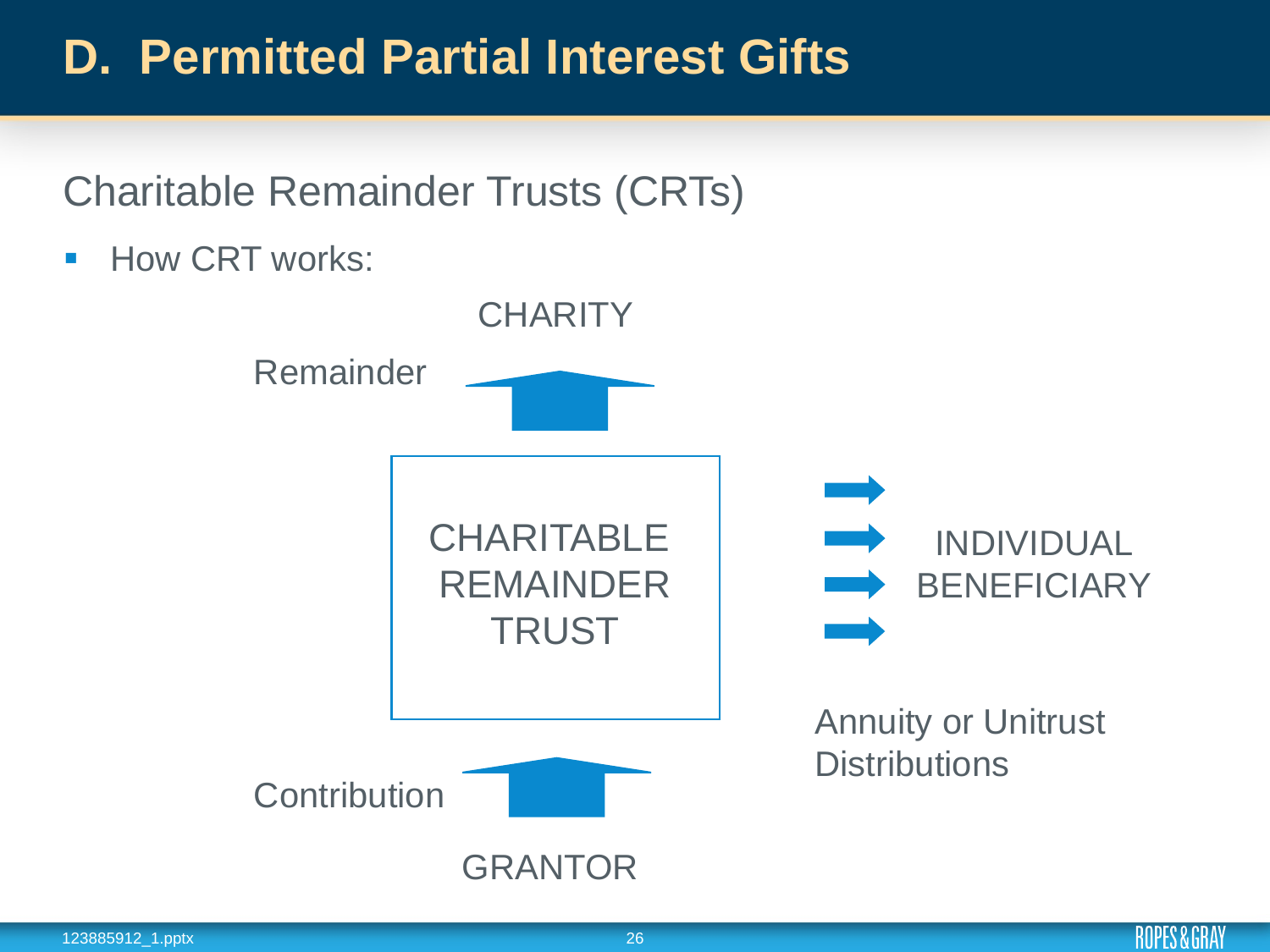- Funding can occur during lifetime or at death; most property can be transferred (but not S corporation stock); some assets present challenging tax issues (tangible personal property; mortgaged or co-owned real estate)
- CRT must not qualify as grantor trust for income tax purposes
- CRT should not have multiple donors (other than married couple): PLR9547004
- **Few restrictions on who can serve as trustee;** independent trustee may be desirable if CRT is unitrust variant and holds any non-marketable securities to avoid annual qualified appraisal of trust assets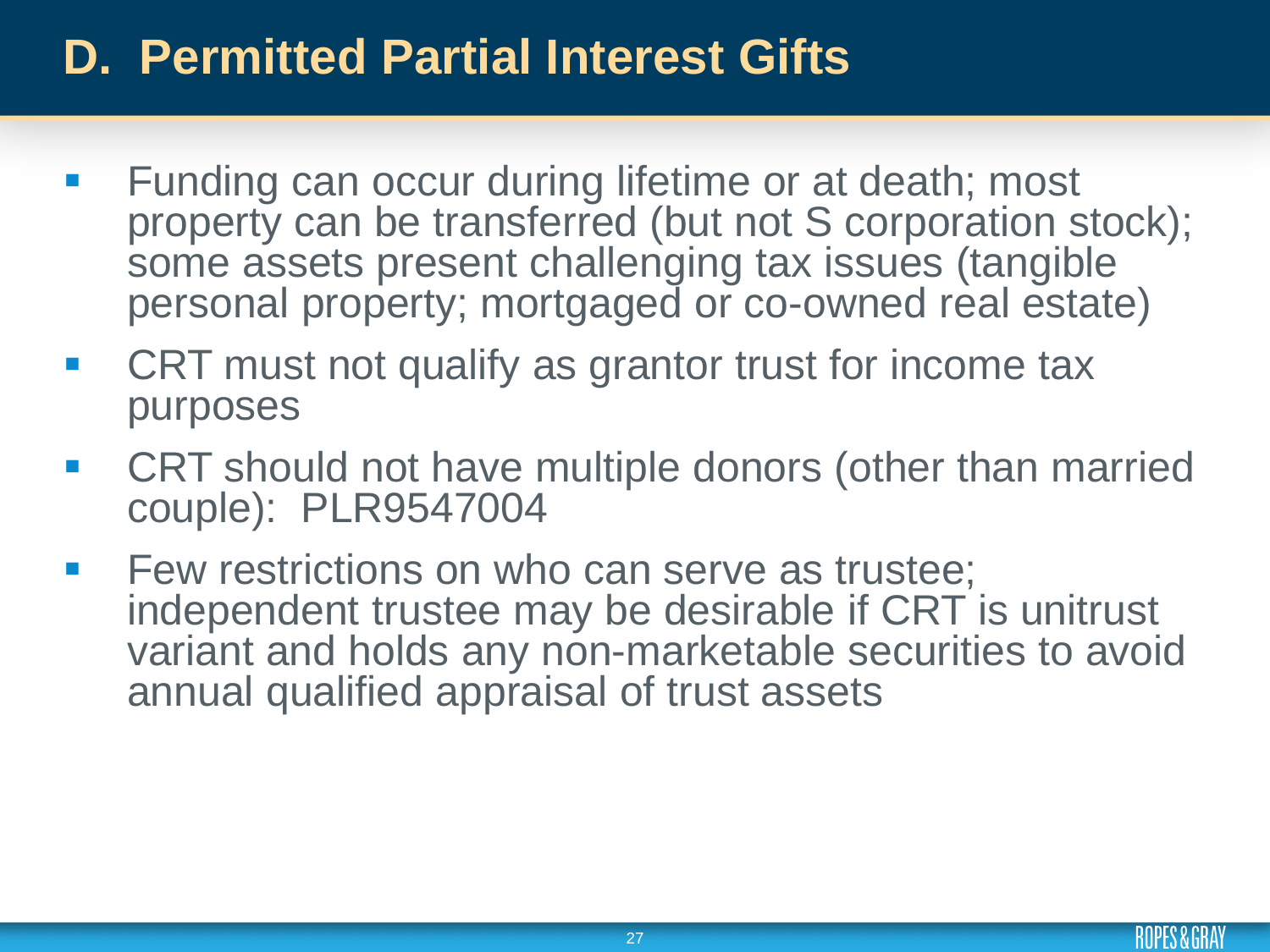- **Lead beneficiaries can be:** 
	- Donor, spouse, child, grandchild or other individual
	- Trust for "financially disabled" beneficiary as defined in IRC  $§6511(h)(2)(A)$
	- Charities (provided that at least one lead beneficiary is not charity and has non de minimis interest); no income tax deduction available for lead distributions to charity
	- Other entities, including trusts, but only if "term of years" CRT
- **Lead beneficiaries can have concurrent or consecutive** interests; trustee can have authority to sprinkle lead interest among permissible beneficiaries where CRT is for joint individual beneficiaries or for term of years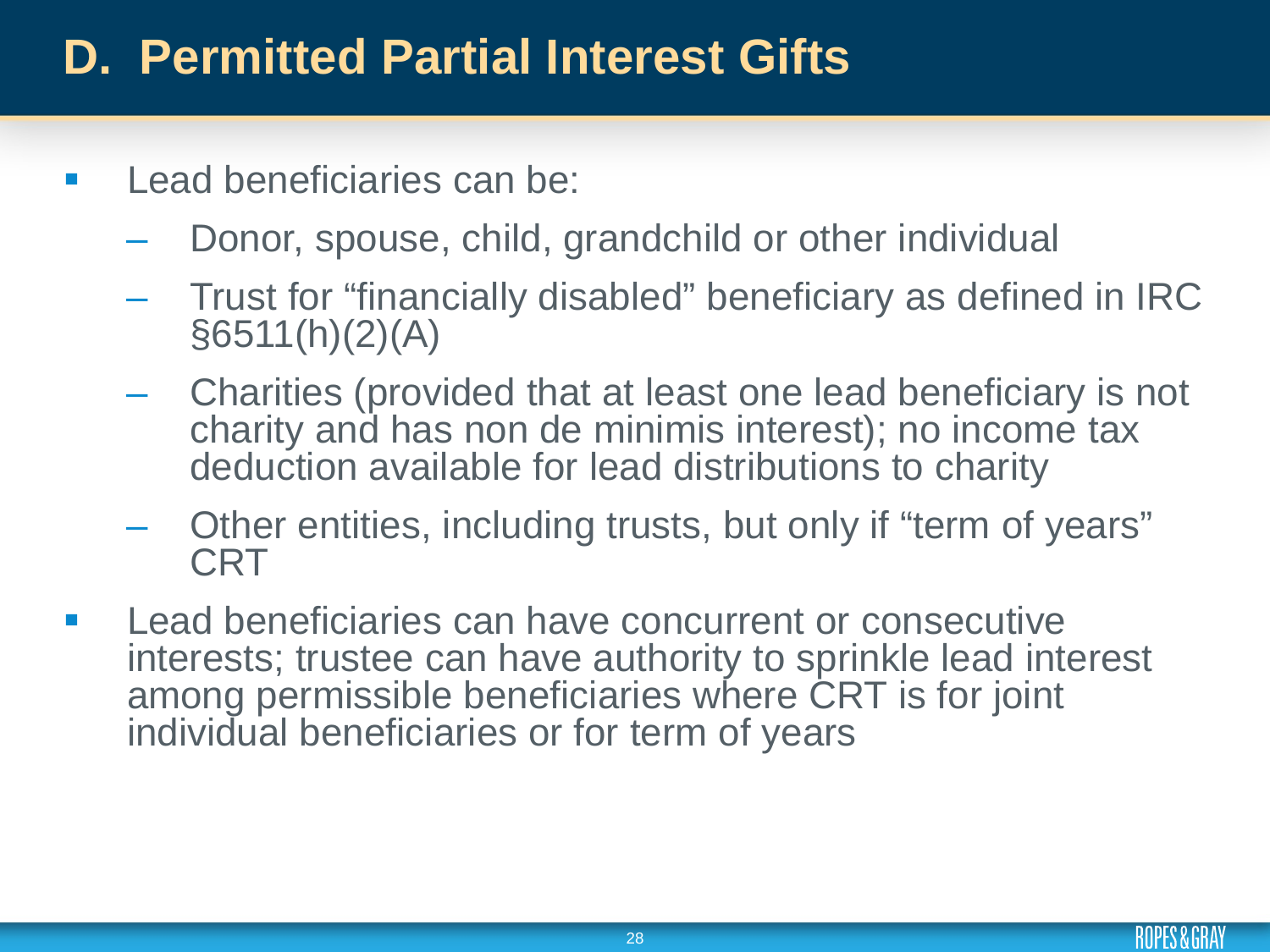#### Charitable beneficiaries

- Must be described in IRC §§170(c), 2522(a) and 2055(a) to qualify for tax deductions on establishing trust; foreign charity is not eligible beneficiary
- May want beneficiary to be public charity under IRC §170(b)(1)(A) so that higher AGI limits available for income tax deduction and deduction determined by FMV, not cost basis
- Often named in document, but donor can retain right to name/change charitable beneficiaries after trust is established or can give that power to someone else (including lead beneficiary)
- Must provide mechanism for selecting qualified alternative charitable beneficiary to ensure CRT's qualification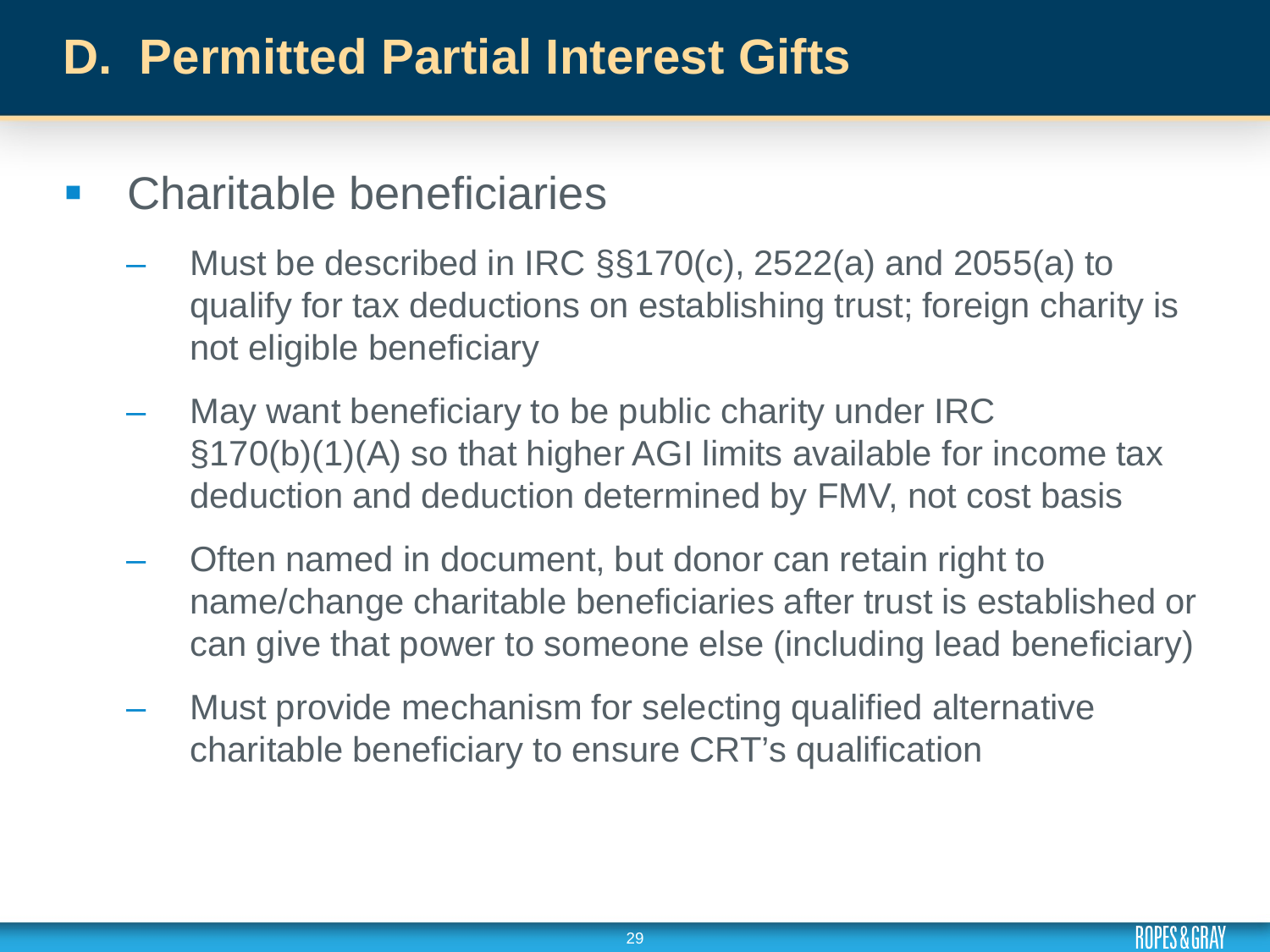#### Types of CRTs:

- Charitable Remainder Annuity Trust (CRAT) Payout is fixed dollar amount, or fixed percentage of value of initial contribution; no additional contributions permitted but no valuation of assets, other than initial valuation, required: IRC §664(d)(1)
- Charitable Remainder Unitrust (CRUT) Four variants, all of which have payout determined annually with reference to fixed percentage of value of trust assets determined under consistent method; payout varies; additional contributions are permitted: IRC §664(d)(2)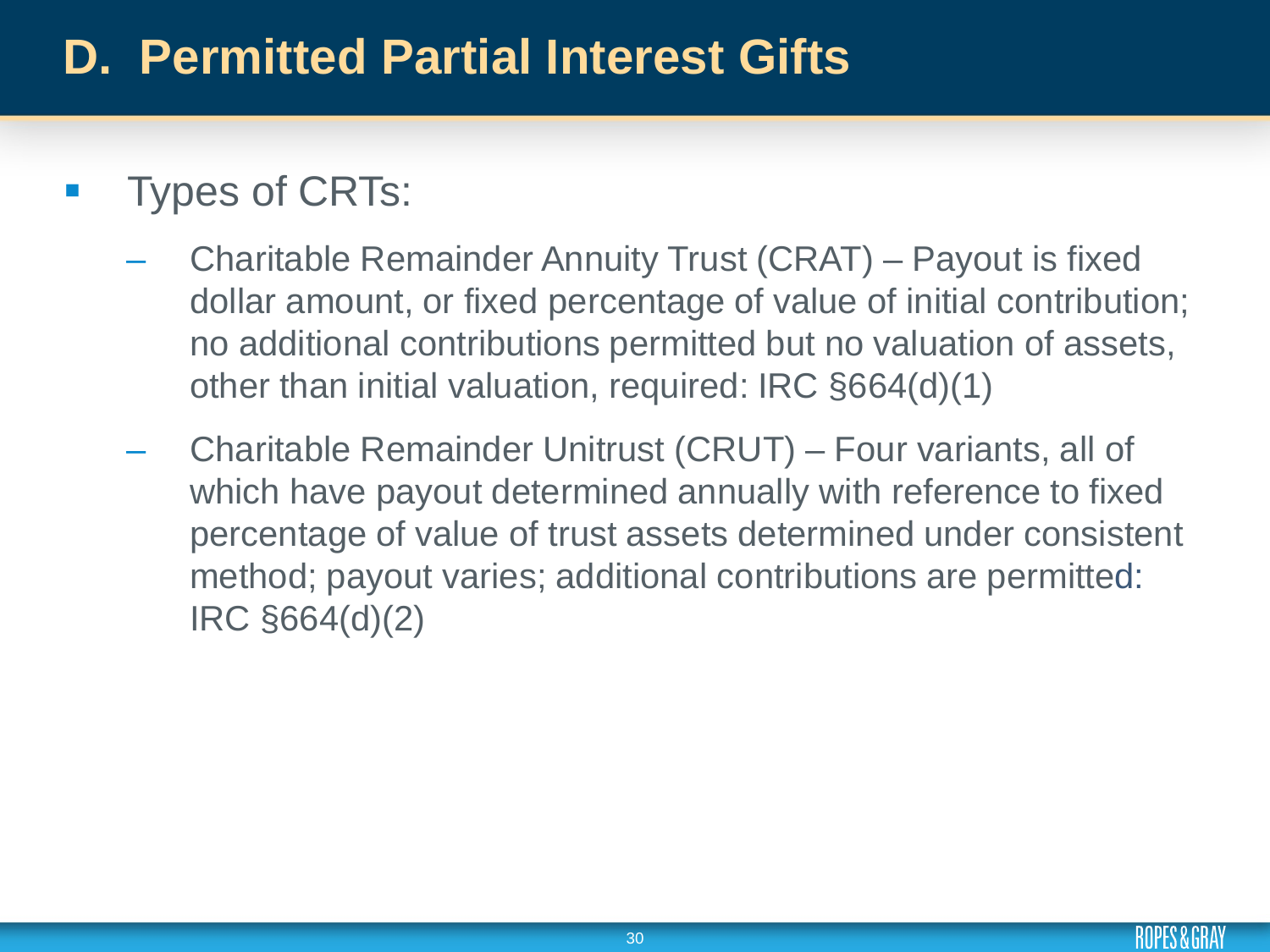- Standard (SCRUT) Payout is value of fixed percentage of FMV of trust assets determined on valuation date/by consistent valuation method
- Net Income CRUT (NICRUT) Payout is lesser of net income and value of fixed percentage of FMV of trust assets as so determined; cannot use Uniform Principal and Income Act unitrust approach to determining income; special rules for treating realized capital gains as income (post-contribution gain only)
- Net Income with Make-up CRUT (NIMCRUT) Same as NICRUT, except that in years when net income exceeds percentage amount, excess income can be distributed to make up for prior years in which net income was less than percentage amount
- **FLIPCRUT** Payout structure initially same as NICRUT/NIMCRUT, but trust flips to SCRUT in year immediately following triggering event
	- Triggering event cannot be in control of donor, beneficiary, or trustee
	- Permissible triggering events include sale of unmarketable (but not marketable) securities or other property, beneficiary's marriage or divorce, birth of child, or beneficiary reaching certain age
	- If initially NIMCRUT, lose make-up account when trust flips to SCRUT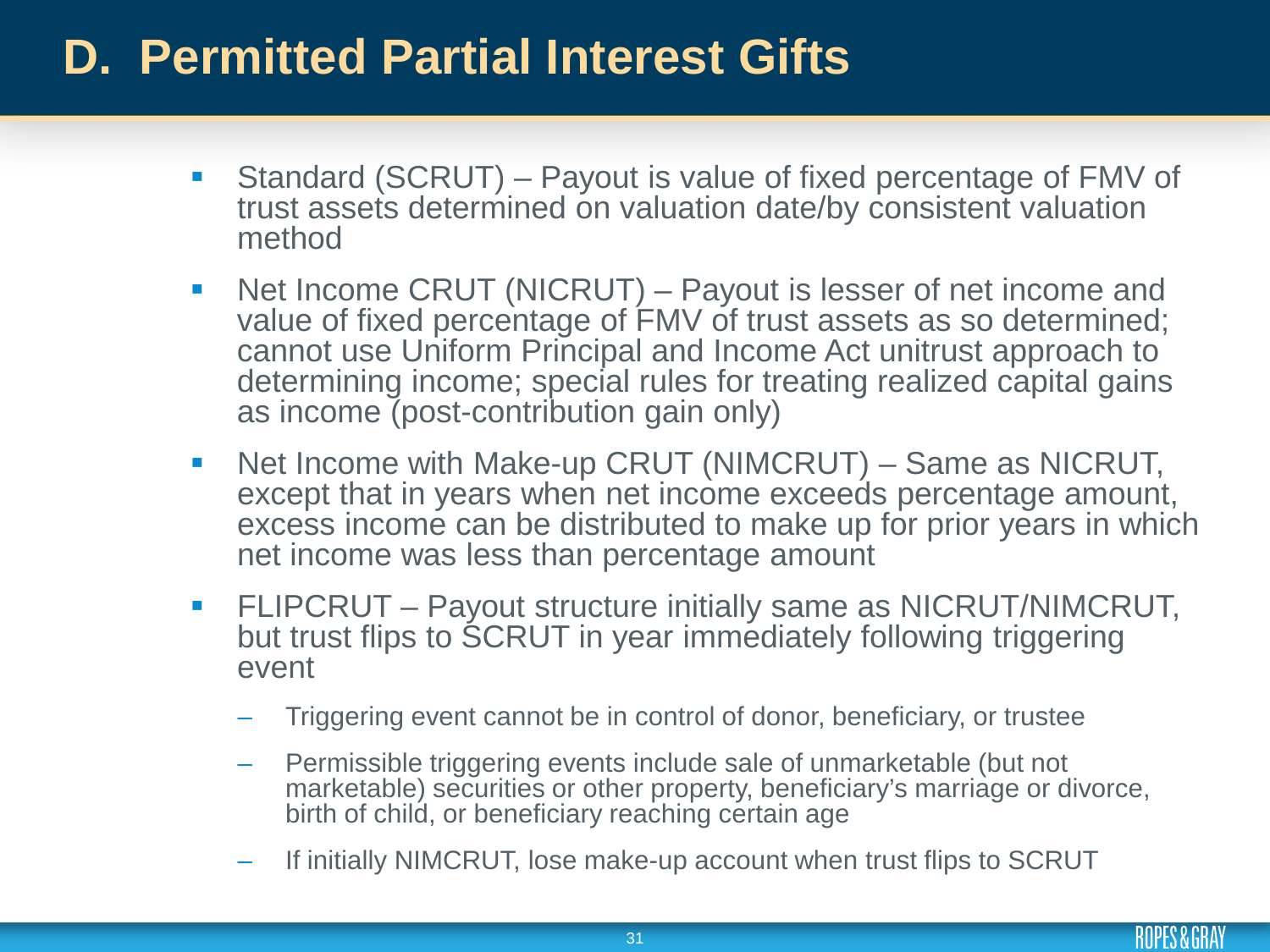#### Lead payout requirements

- Minimum annual payout is 5% of FMV of trust assets (CRUT) or initial contribution (CRAT); maximum payout is 50% of FMV of trust assets/initial contribution
- Percentage tests to ensure sufficient remainder interest:
	- **Present value of remainder interest must be at least 10% of** funding value of CRAT or CRUT, or 10% of value of additional contributions to CRUT
	- **For CRAT, probability that trust assets will be exhausted by** annuity payments must be  $< 5\%$ : Rev. Rul. 77-374, 1977-2 C.B. 329
- Payout cannot increase during trust term, even if increases are fixed at inception: Rev. Rul. 80-104, 1980-1 C.B. 135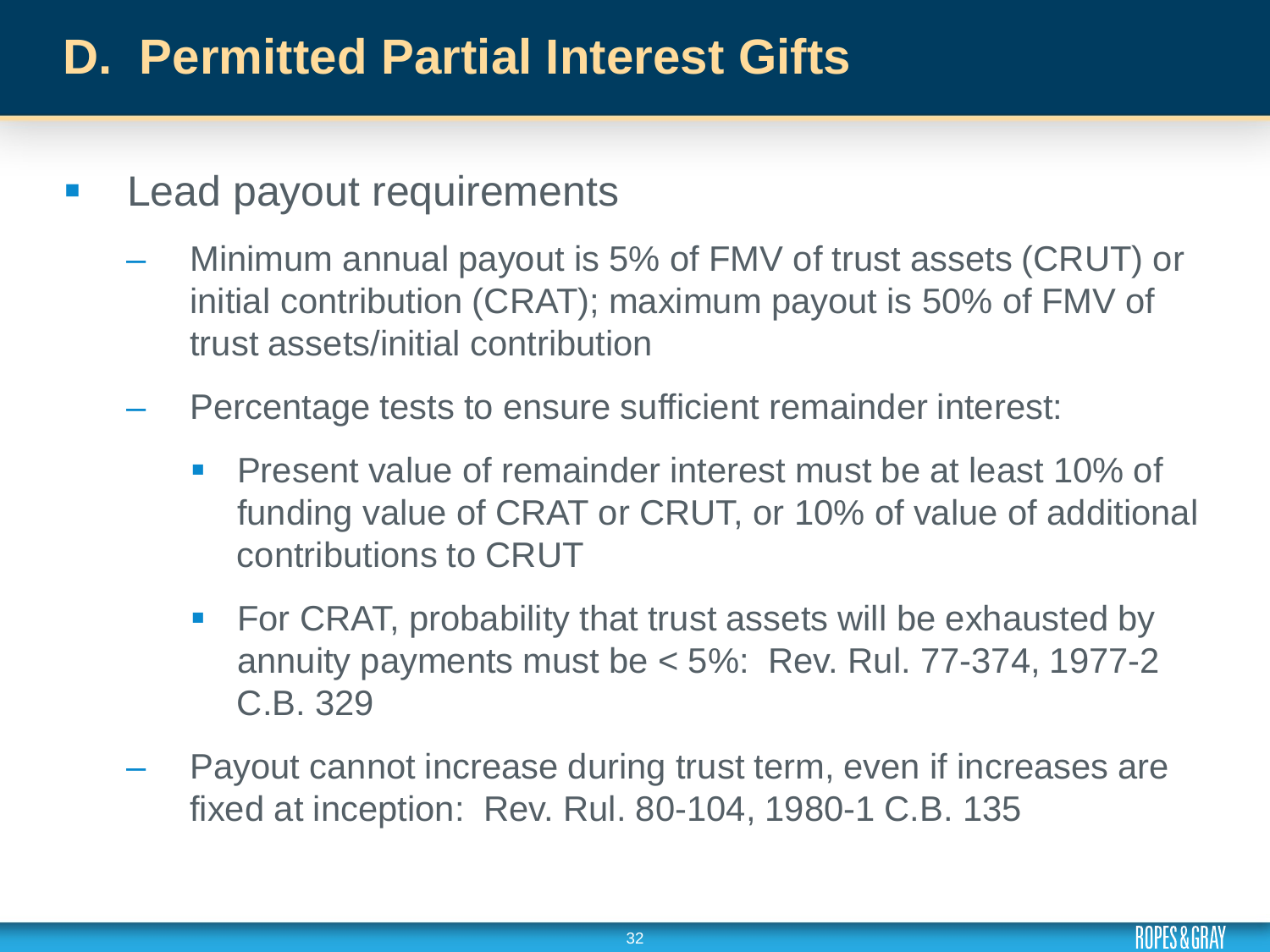#### Duration of lead term

- Fixed term of years not to exceed 20 years, or term measured by lives of one or more beneficiaries alive when CRT is created
- Term cannot be measured by lives of other individuals
- Cannot tack fixed term on to end of term determined by lives of beneficiaries
- Term can be subject to qualified contingency which shortens term (e.g., remarriage of beneficiary); contingency cannot extend term: IRC §664(f)
- Term may also be shortened by later donation of remaining unitrust/annuity distributions to charitable remainder beneficiary if permitted by trust instrument and if doctrine of merger applies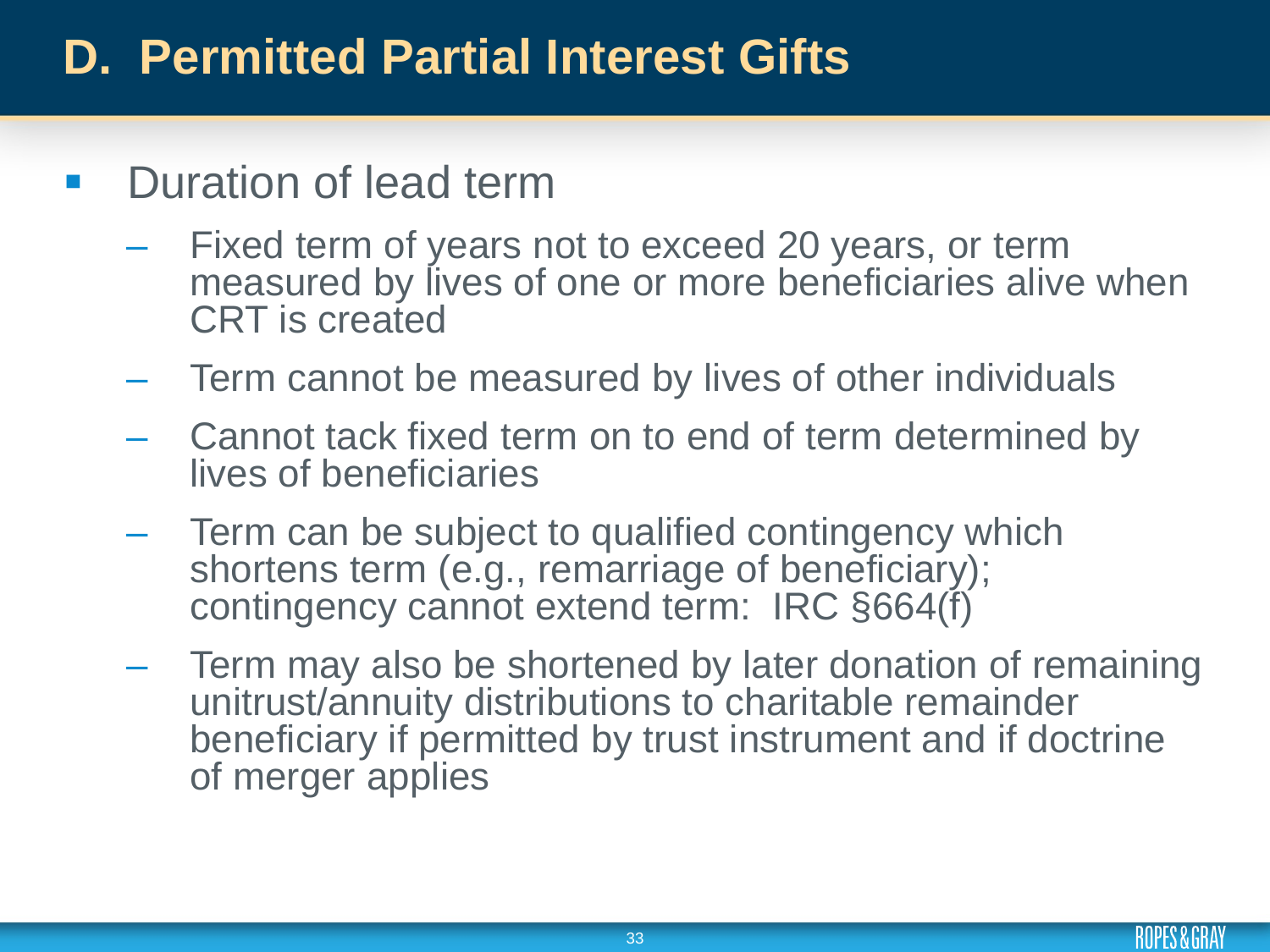#### Other key provisions:

- Certain private foundation rules self–dealing and rules against expenditures for prohibited purposes - apply to all CRTs: IRC §§508, 4941, 4945 and 4947
	- Self-dealing prevents CRT and donor from co-owning real estate
	- **If charities are included among lead beneficiaries, CRT may also be** subject to rules on excess business holdings and jeopardy investments
- Investment restrictions impermissible if prevent realizing reasonable amount of income or gain from sale or disposition of trust assets
- If there is succeeding non-charitable lead interest following donor's death, trust document must provide that no estate taxes attributable to inclusion of trust property in donor's estate can be recovered from trust property
- Trust must include limited revocation power to maintain status as qualified **CRT**
- IRS issued model documents in series of Revenue Procedures in 2003 and 2005; useful roadmap but are not complete trust documents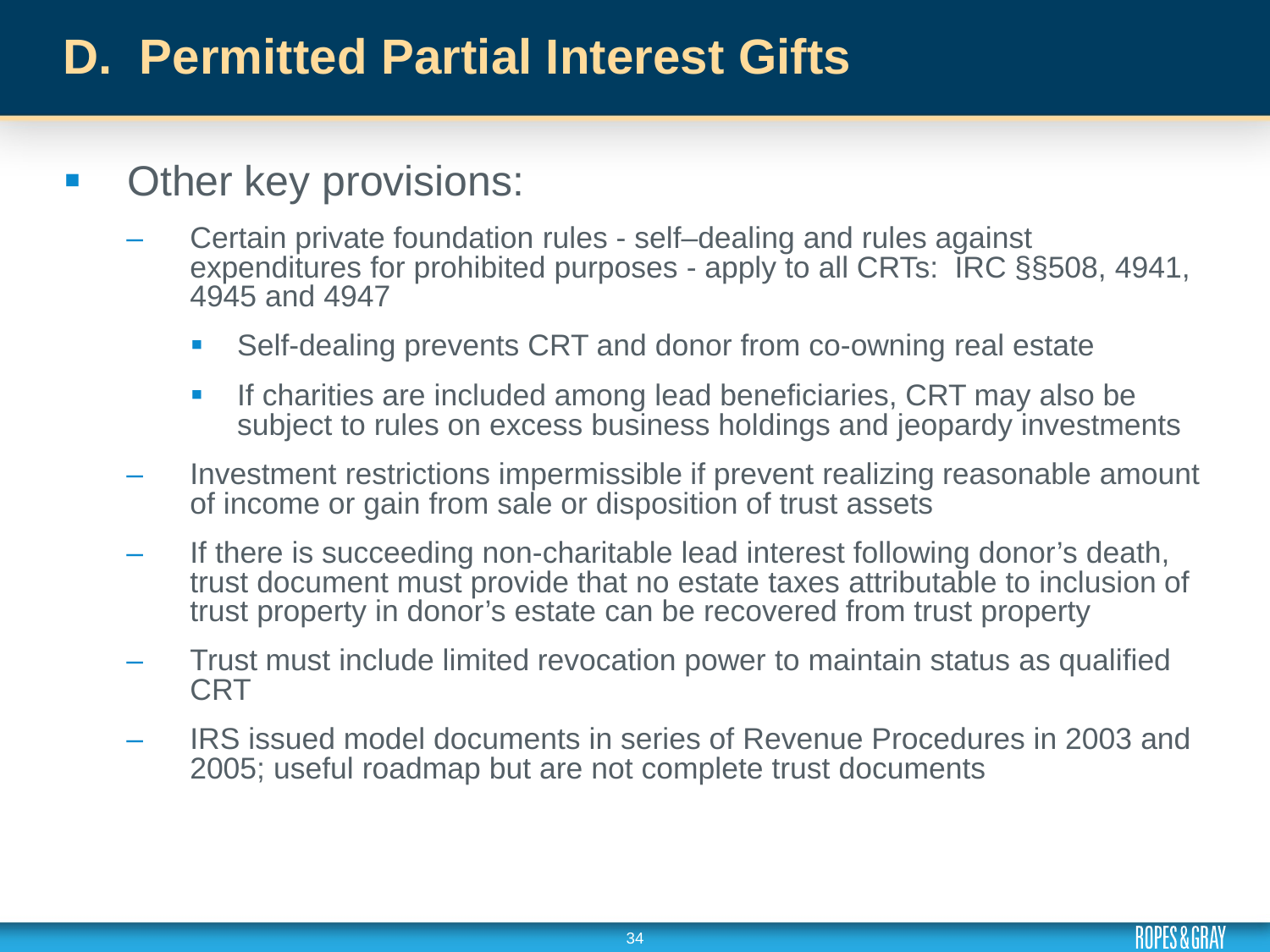- Tax consequences for donor
	- Income tax deduction upon funding for present value of charitable remainder interest
		- Valuation depends on funding amount; nature, size and frequency of payments to lead beneficiaries; length of term or actuarial life expectancy of beneficiaries; IRC §7520 interest rate
		- **No additional deduction for NICRUT or NIMCRUT, even** though lead payments are likely to be less than stated percentage amount
		- **-** Deduction subject to AGI limitations based on type of funding asset and whether remainder beneficiary is required to be public charity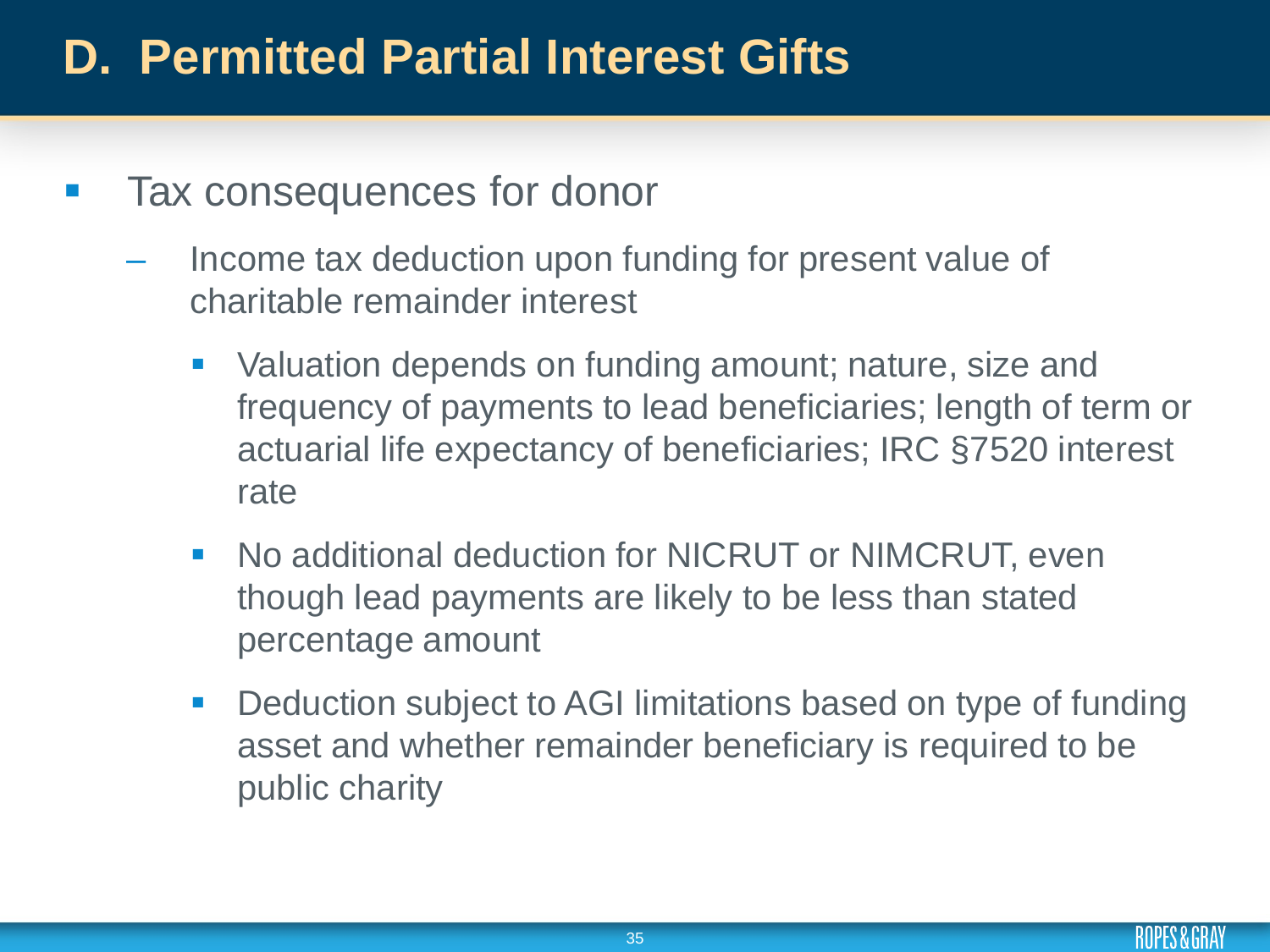- Gift tax charitable deduction for present value of charitable remainder interest: IRC §2522(c)(2)(A)
	- **Special marital deduction rule, as long as donor and spouse are only** non-charitable beneficiaries and spouse is US citizen: IRC § 2523(g)
	- Other interests potentially subject to gift tax unless such interests are successor interests and donor retains testamentary right to revoke: Treas. Reg. §§ 1.664-2(a)(4) and 1.664-3(a)(4); Treas. Reg. § 25.2511-2(c).
	- If right to revoke may be exercised inter vivos, CRT may not be valid: PLR 8430006.
	- Annual exclusion can be applied to interest in year of funding if interest takes effect immediately; cannot be applied year to year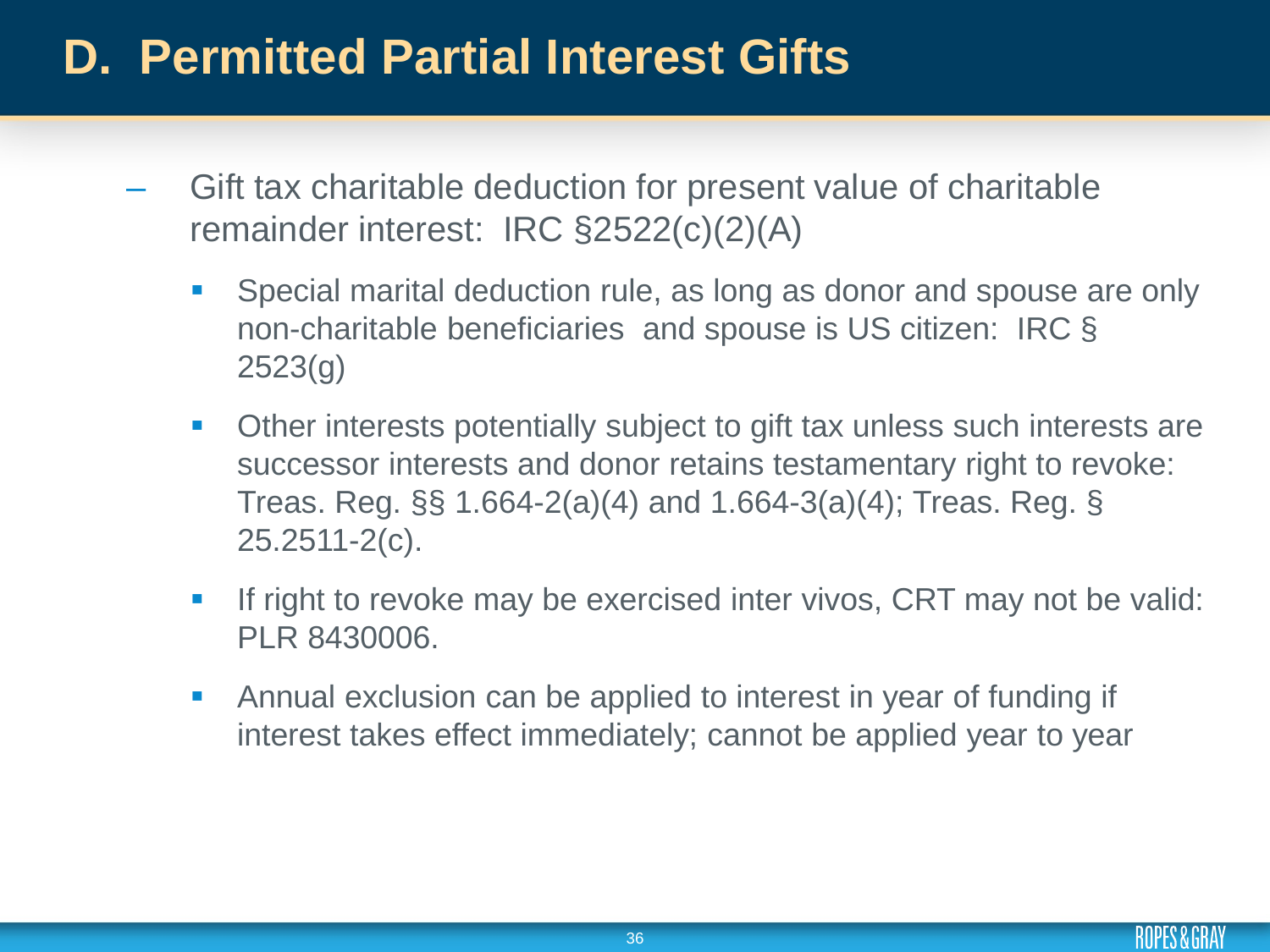- For estate tax purposes, value of trust includable in donor's estate under IRC §2036 if donor is beneficiary, donor retains right to revoke successor beneficiary's interest, or donor retains right to change charitable remainder beneficiaries; also possible to create new CRT at death
	- **Estate tax charitable deduction is allowed for DOD value of** charitable remainder interest: IRC §2055(e)(2)(A)
	- Special marital deduction rule if spouse is only non-charitable beneficiary after donor's death: IRC §2056(b)(8)
- For GST tax purposes, transfer to CRT cannot be direct skip because charity is beneficiary: IRC § 2613(a)(2)
	- Distributions from CRT to grandchild will be taxable distributions
	- Can allocate GST exemption to trust when established, but for CRT to be GST tax exempt, donor must allocate exemption to all noncharitable interests, even if individual beneficiaries are not all skip persons: IRC § 2642(a)(1) and (2)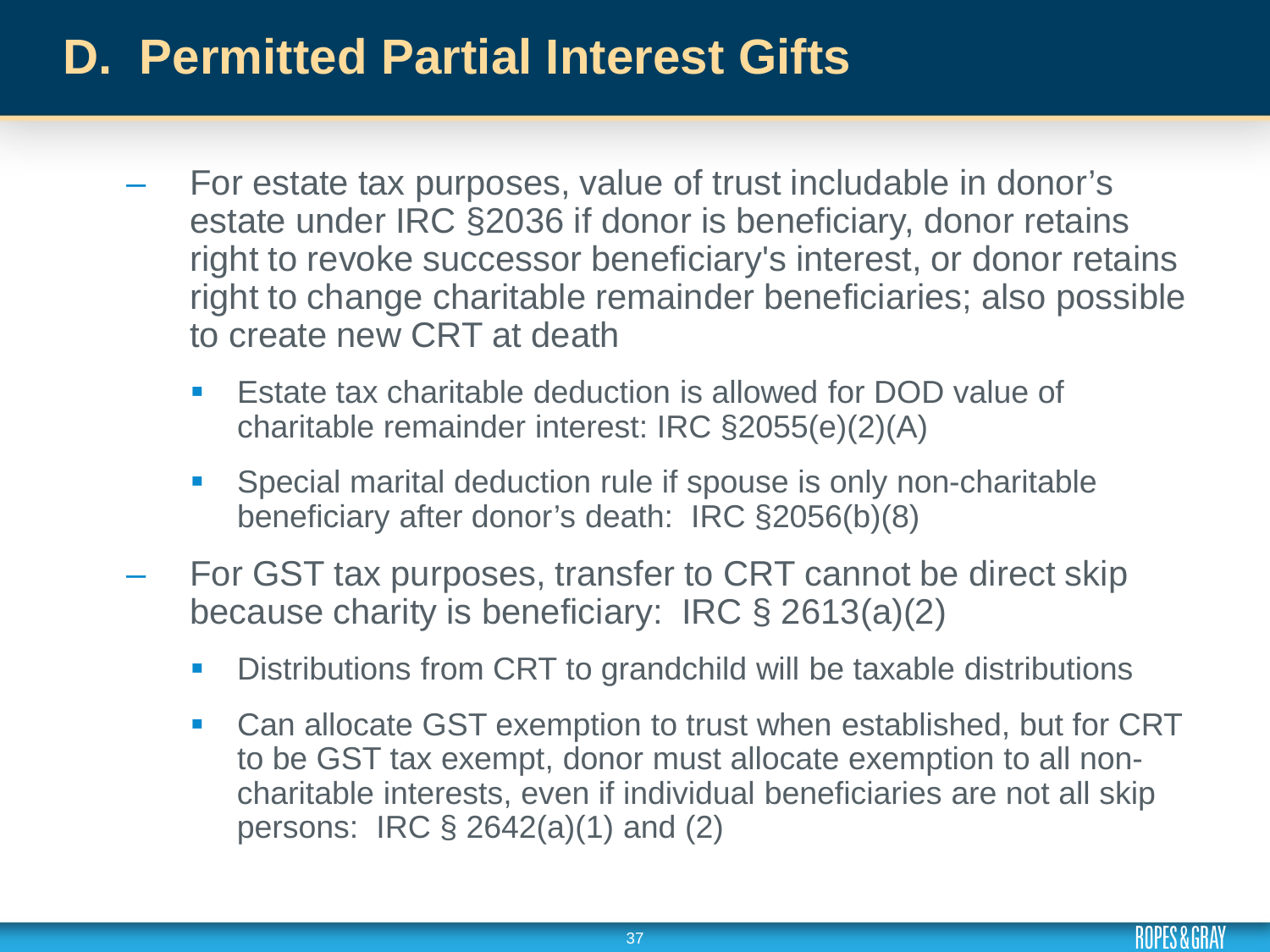#### Tax treatment of CRT

- Trust is tax exempt under Code §664(c); highly appreciated assets can be sold and gains realized without immediate tax liability
- However, UBTI received by CRT is taxed at rate of 100%, and UBTI remains in tiering system to be potentially subject to income tax in hands of beneficiary: Treas. Reg. § 1.664-1(c)(1)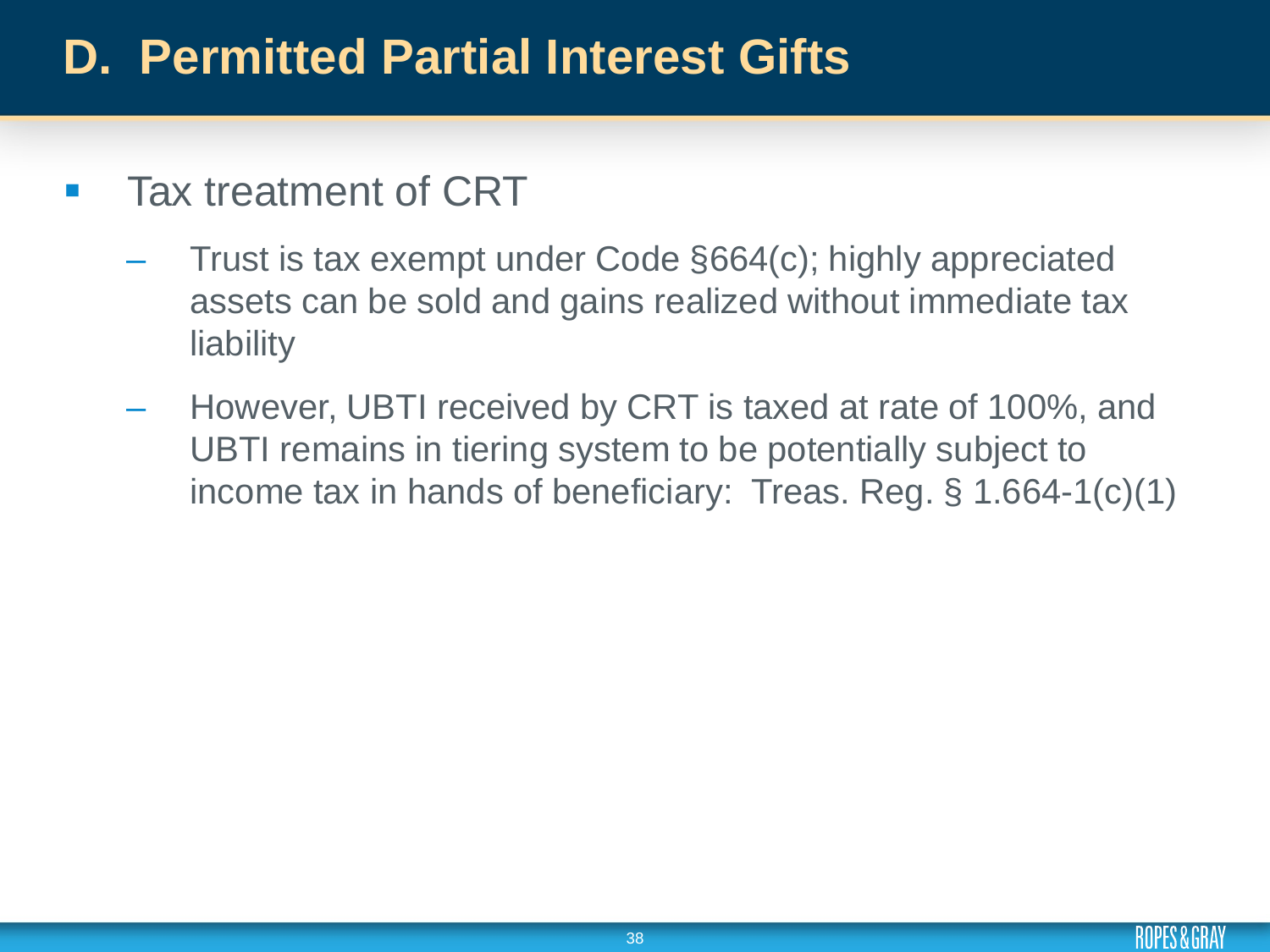- **Tax treatment of distributions to individual beneficiaries** 
	- Distributions are taxed for regular income tax purposes under IRC §664
	- Current year/historic income in CRT is captured in four separate tiers; when distribution is made, deemed to consist of income to extent of amounts in tiers on "worst-in, first-out" basis
	- First two tiers broken into different classes, determined with reference to highest applicable income tax rate: Treas. Reg. § 1.664-1(d)
		- **•** Ordinary income (rent/interest/royalties/non-qualifying dividends, then qualifying dividends); then
		- Capital gain (short-term, then collectibles, then depreciation recapture, then long-term); then
		- **Tax-exempt income; then**
		- Return of principal
		- Within each tier, if item of income is net investment income, IRC §1411 tax rate is added to normal income tax rate to determine "worst" classes within the tier for distribution (in other words, each class now has an NII sub-class and a non-NII or excluded income class)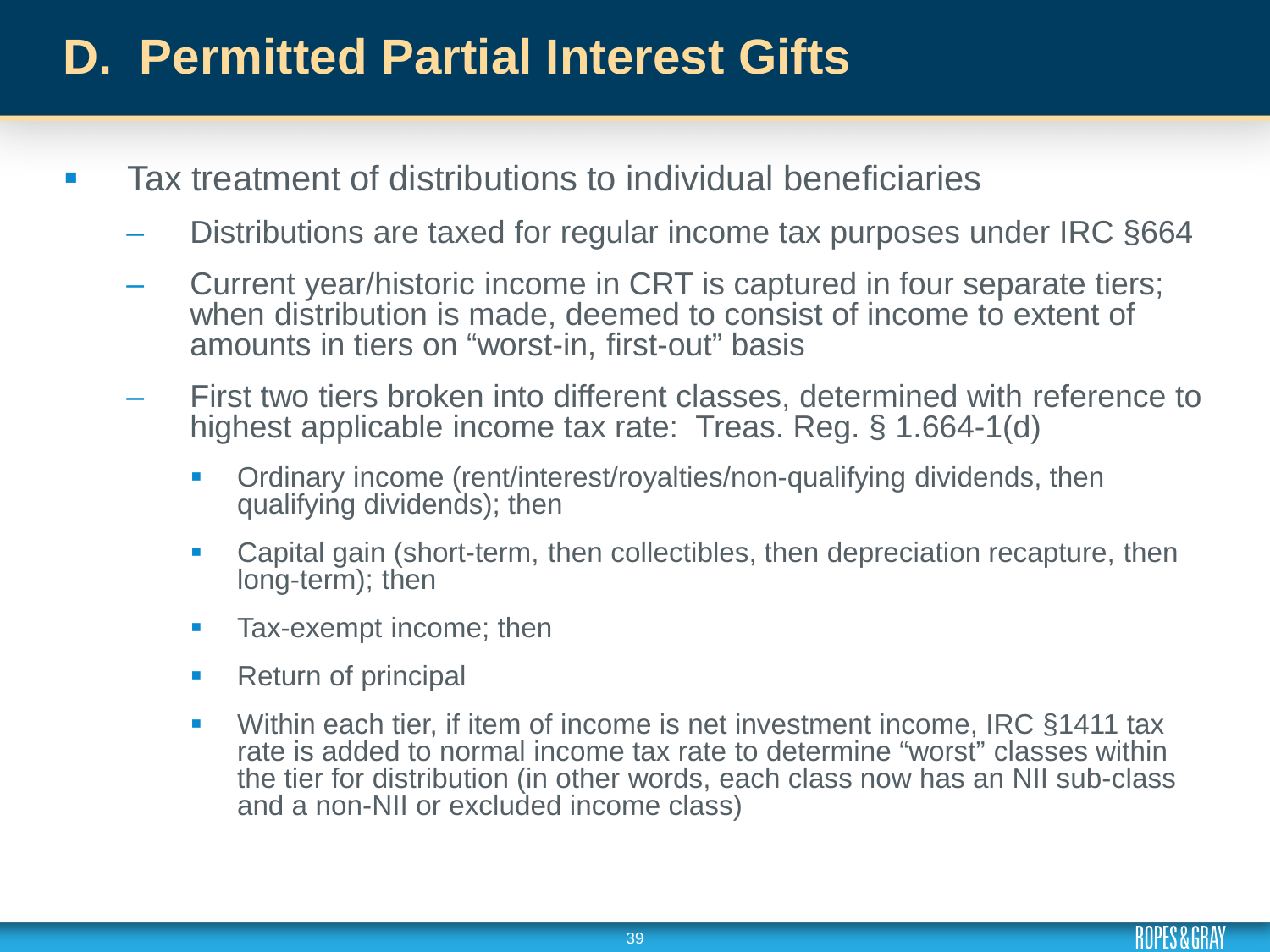Charitable Lead Trusts (CLTs)

**How CLT Works:** 

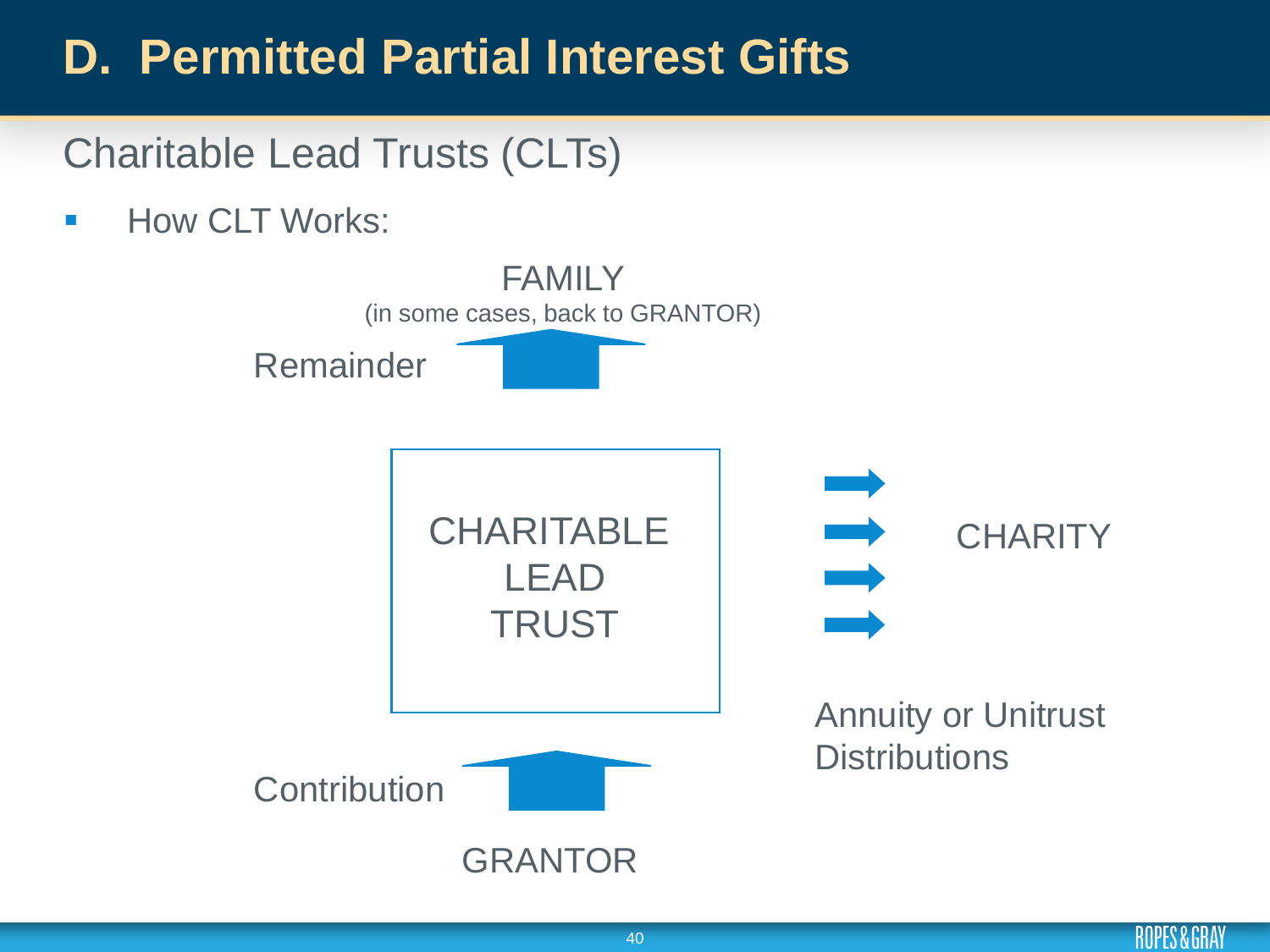- **Mirror image of CRT, but critical differences**
- Can be qualified or non-qualified; latter will not be discussed
- **Primarily wealth transfer vehicle** 
	- Properly structured lead interest qualifies for gift and/or estate tax charitable deduction: Treas. Reg. §§20.2055-2(e)(2)(vi) and 25.2522(c)-3(c)(2)(vi).
	- Donor receives no up-front charitable contribution income tax deduction on funding inter vivos CLT unless CLT is structured as grantor trust: IRC  $§170(f)(2)(B)$
- **EXTE** Although trust itself is not tax-exempt, certain private foundation rules apply: IRC §§508(d)(2) and 4947(a)(2)
	- Prohibition against self-dealing and taxable expenditures
	- Prohibition against jeopardy investments and excess business holdings if charitable interest >60% of aggregate value of funding assets; CLAT must prohibit not only purchase but also retention of jeopardy investments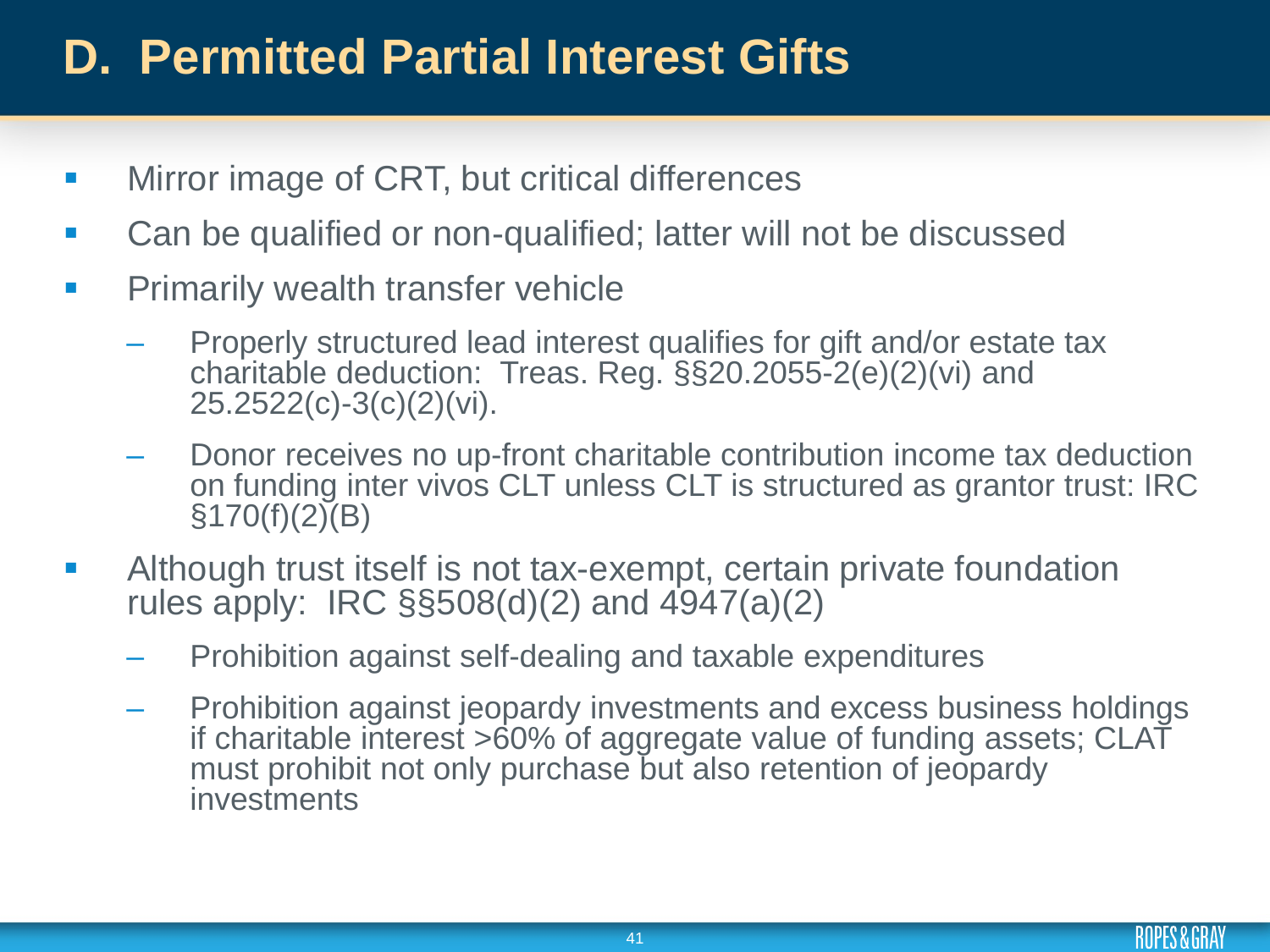- CLTs must have one of two payment structures: IRC §§2055(e)(2)(B) and 2522(c)(2)(B)
	- Charitable Lead Unitrust (CLUT) payment to charity is percentage of annual FMV of trust assets determined on fixed annual valuation date or in accordance with fixed formula
		- **Payment cannot be reduced to annual trust income if less than percentage** amount; no net income or net income with make-up or FLIP variants
		- **Trust may receive further contributions after initial funding**
	- Charitable Lead Annuity Trust (CLAT) payments to charity must be in form of guaranteed annuity
		- **Payments do not need to be same dollar amount annually, as long as value of** annuity is ascertainable when trust is created: Rev. Proc. 2007-45, §§ 3 and 5.02(2); Rev. Proc. 2007-46, §§ 3 and 5.02(2)
		- No quidance on permitted escalation; cf. grantor retained annuity trusts
		- **If trust income exceeds annuity, trust can provide for payment to charity of excess** income: Treas. Reg. §§ 20.2055-2(e)(3)(vi)(d) and  $25.2522(c)$ -3(c)(2)(vi)(d)
		- Additional contributions after initial funding are not permitted: Rev. Proc. 2007-45, §§ 4.5, 5.05 and 7.5; Rev. Proc. 2007-46, §§ 4.5 and 5.06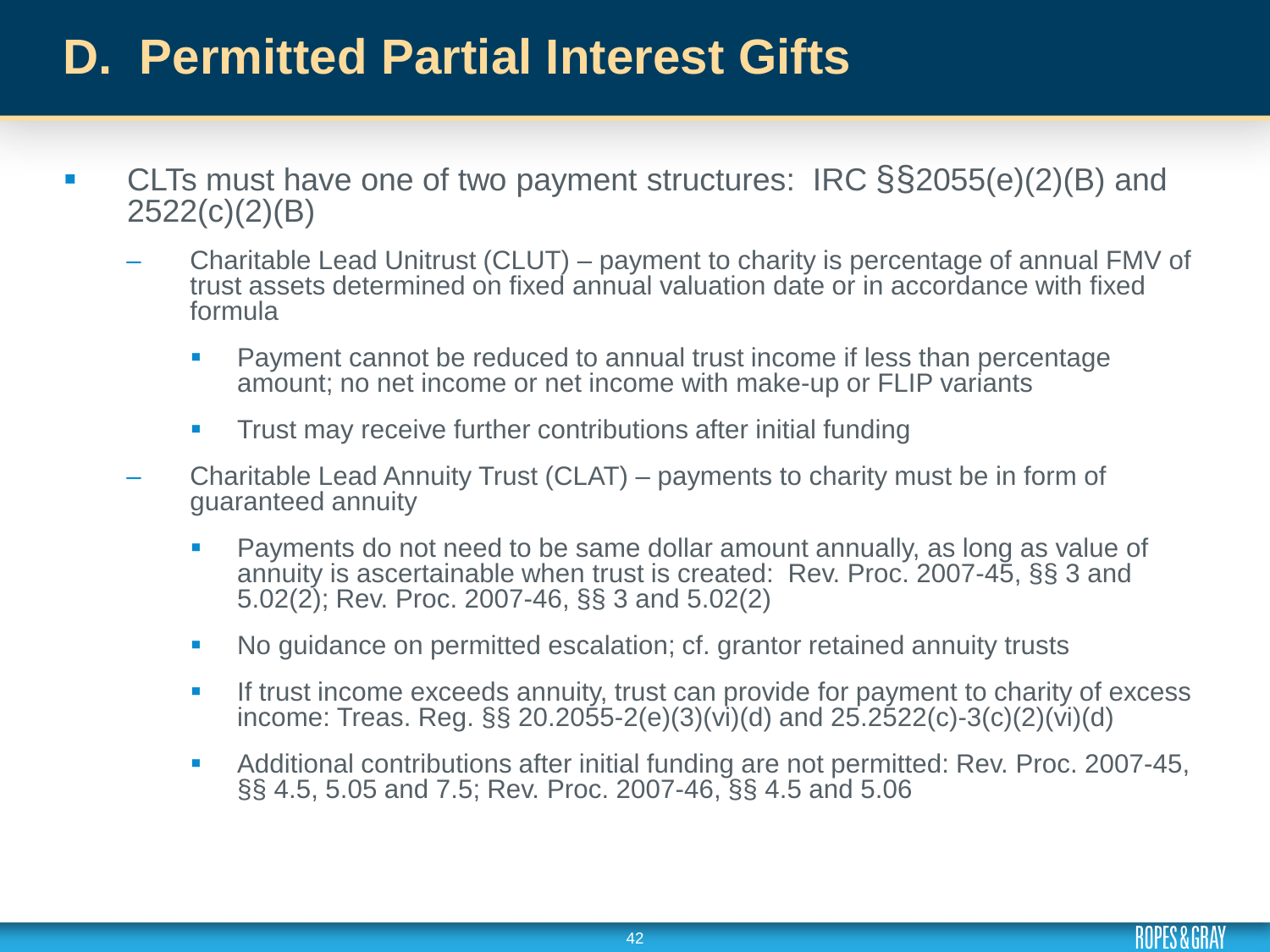- Payments must be made at least annually; no minimum or maximum payout as in CRT context
- **Term of CLT can be structured for a fixed period or for life or lives** 
	- No limit on fixed term (other than state law perpetuities rule, if any)
	- Measuring lives limited to donor, spouse, and individual who, with respect to all non-charitable beneficiaries, is either lineal ancestor or spouse of lineal ancestor of those beneficiaries: Treas. Reg. §§ 1.170A-6(c)(2)(ii)(A), 20.2055-2(e)(2)(vi)(a) and (vii)(a), 25.2522(c)-3(c)(2)(vi)(a) and (vii)(a)
- **Special actuarial rules if term is measuring lives** 
	- Mortality component of IRS Tables cannot be used if measuring life is terminally ill, meaning at least 50% probability that will die in 12 months; presumed not to be terminally ill if survive 18+ months
	- Guaranteed annuity in CLAT not considered payable for term if annuity expected to exhaust fund before end of term; for this purpose, each measuring life is assumed to live to age 110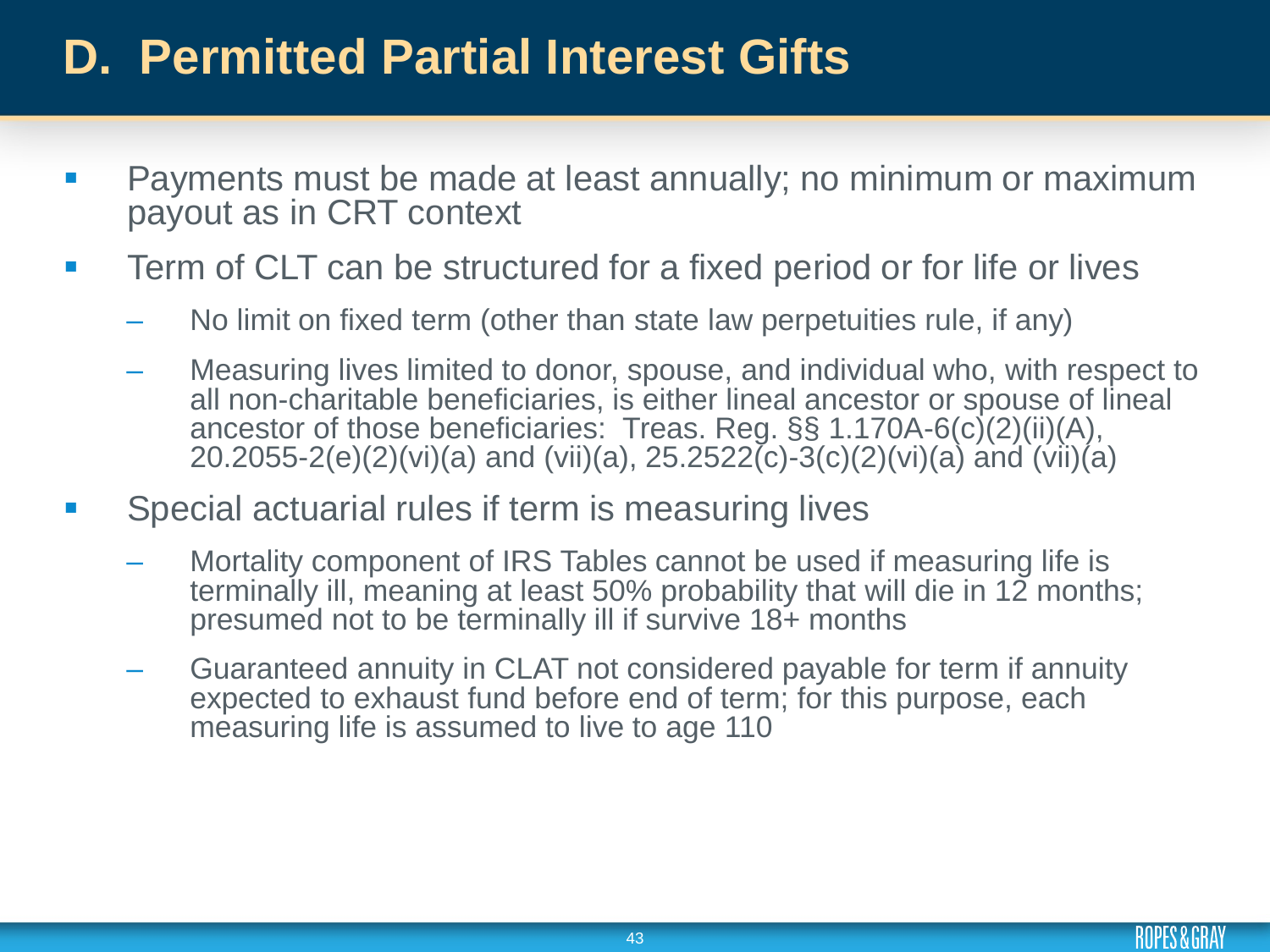#### **E.** Charitable Beneficiaries

- Can be public charities, private foundations or foreign charities (but if grantor trust, income tax deduction affected by domesticity requirement and PC/PF status of beneficiaries)
- Trustees can be given power to select charities during lead term (but caution if donor is trustee): Rev. Rul. 78-101, 1978-1 C.B. 301
- Lead payments can be made to DAF where donor is advisor without estate/gift tax complications
- **Remainder beneficiaries** 
	- Can be donor, donor's family, trusts for family or any other noncharitable beneficiary
	- Income, gift, estate and GST tax consequences of trust follow from choice of remainder beneficiaries
- **IRS published model CLT forms in 2007 and 2008 in a series of** Revenue Procedures: Rev. Proc. 2007-45 and 2007-46, 2007-29 I.R.B. 89; Rev. Proc. 2008-45 and 2008-46, 2008-30 I.R.B. 224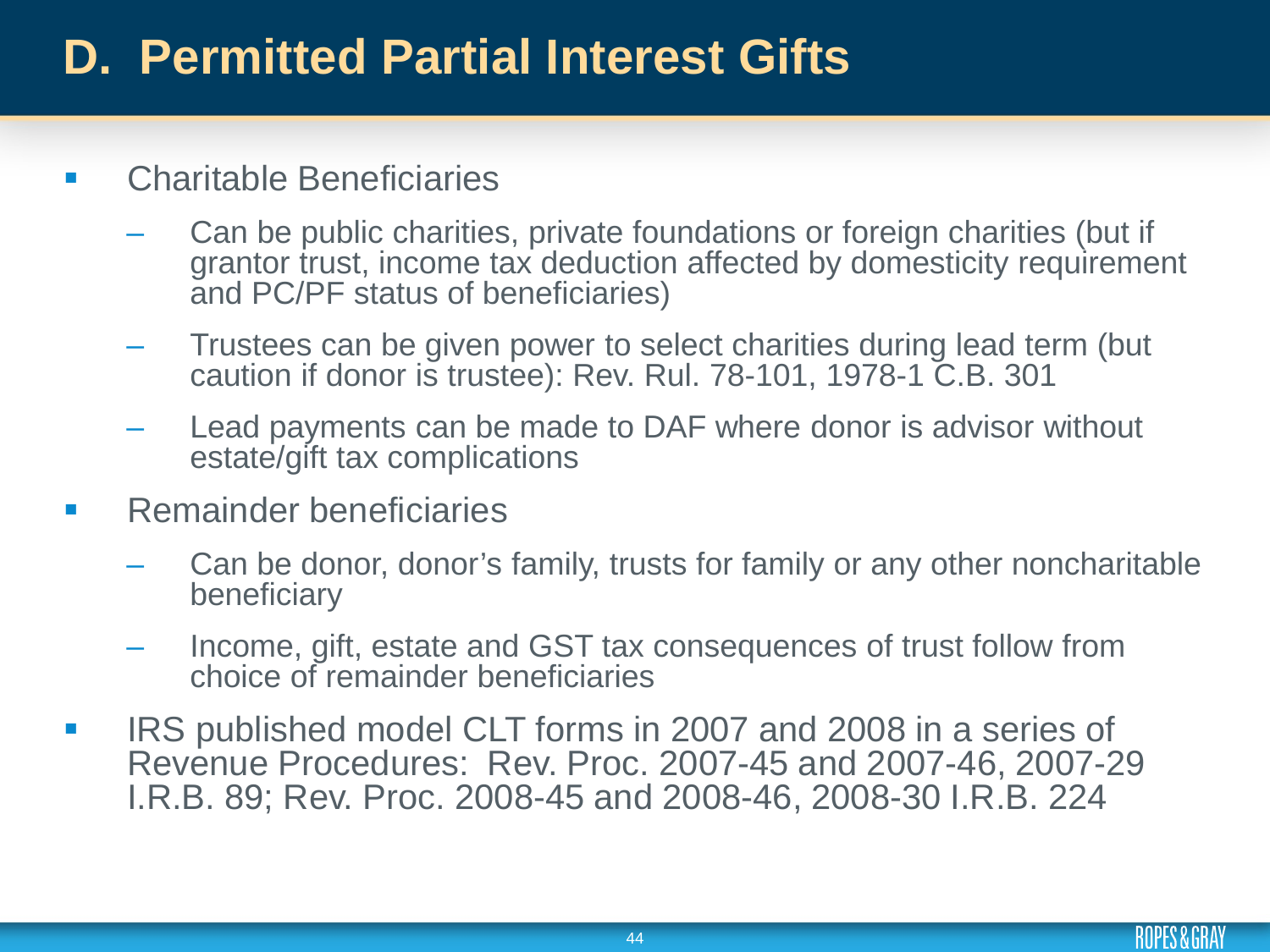- Tax Consequences to Donor
	- Estate, gift and income tax consequences all vary depending on how trust is structured
		- Gift tax consequences arise if third parties are named as remainder beneficiaries vs. reverter to donor
		- **Trust property includable in donor's estate if reverter to donor, or if** donor retains control over distribution of lead or remainder interest
			- Indirect control if lead payments made to foundation of which donor is director/trustee; cf. DAF, with donor-advisor
		- No upfront income tax deduction unless trust is structured as grantor trust for income tax purposes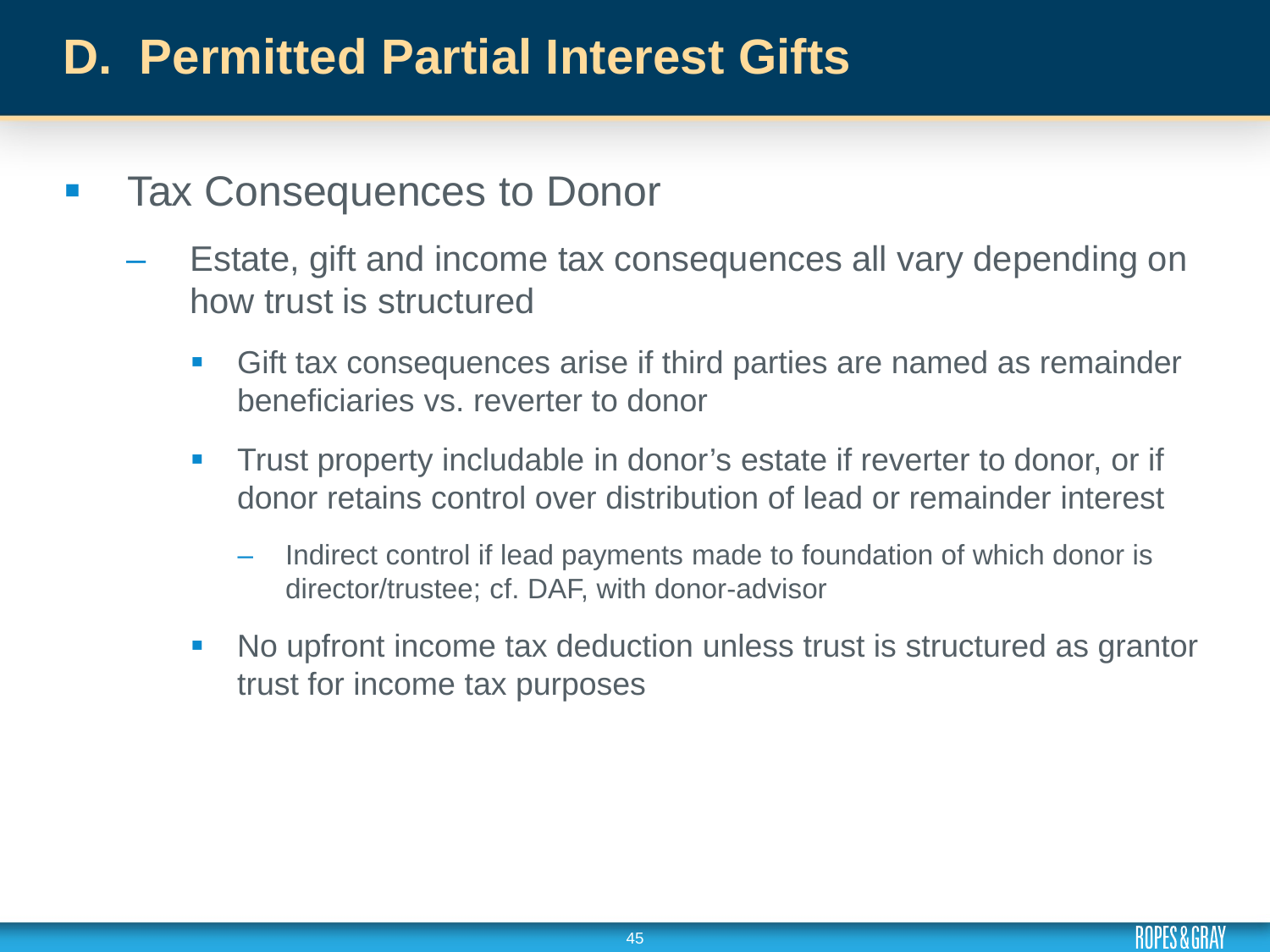- GST tax issues arise (taxable termination or distributions) when remainder distributable to donor's grandchildren or more remote issue, or persons two or more generations below donor
	- Can allocate GST exemption to CLUT to achieve inclusion ratio of zero at outset; must allocate to full value of taxable transfer: IRC §2642(a)(2)
	- Can allocate GST exemption to CLAT at outset, but inclusion ratio is not determined until end of charitable lead term: IRC §2642(e)
		- Almost impossible to achieve inclusion ratio of zero in CLAT because exemption allocated is only adjusted by IRS §7520 rate used to determine charitable deduction
		- If investment performance exceeds IRS interest rate, mixed inclusion ratio will arise; if investment performance lags, exemption is wasted
		- Late allocation of exemption may prevent GST tax, but no leverage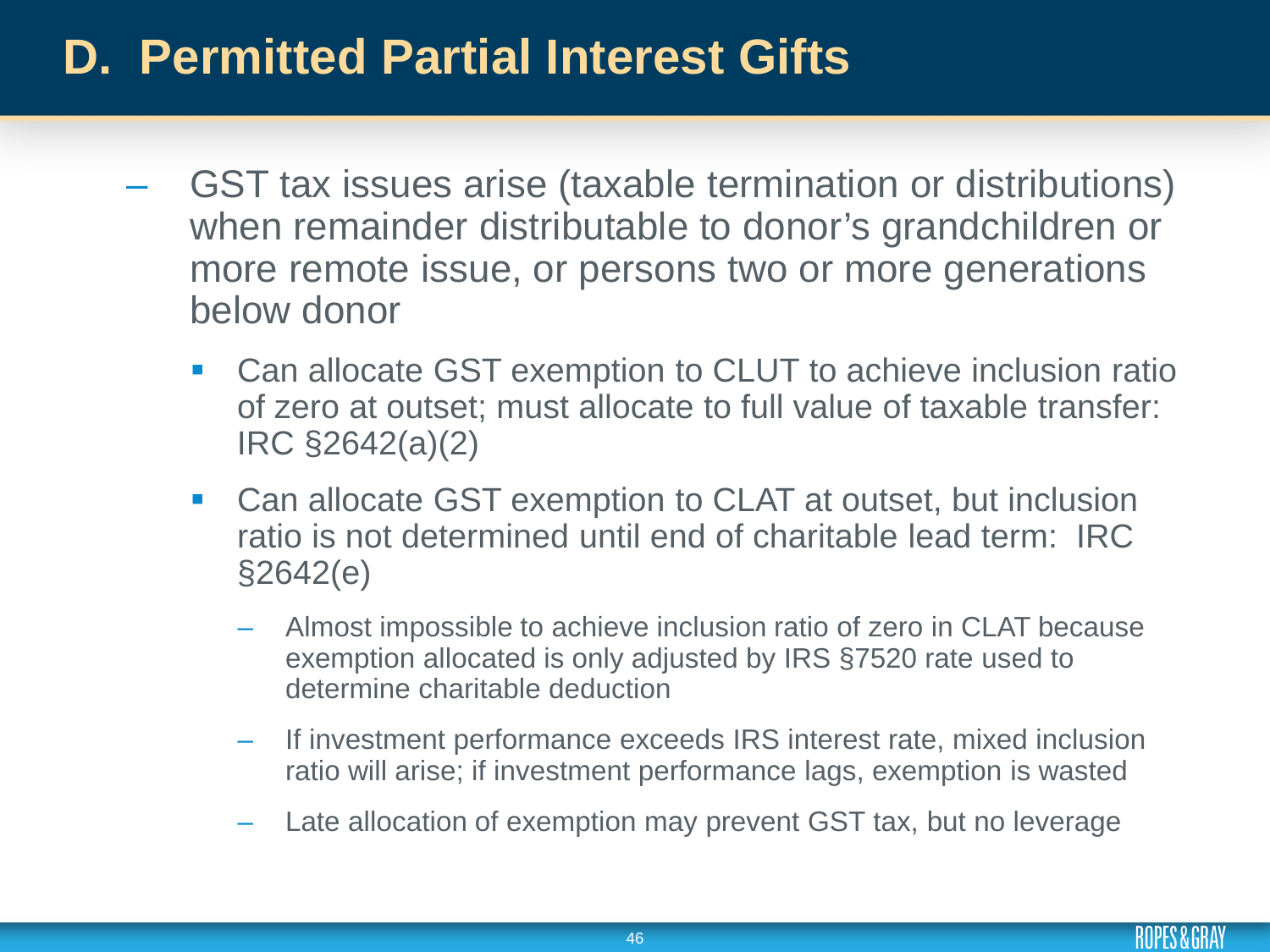#### **Tax treatment of CLT**

- Testamentary CLTs and most inter vivos CLTs are nongrantor taxable trusts, subject to Subchapter J
	- CLT gets income tax deduction under IRC §642(c) for lesser of taxable income and amount paid to charity; if annuity/unitrust amount paid after close of year to which it relates, trust may elect to treat payment as made in year for which it was owed
	- No carry-back/carry-forward of unused deduction if payout exceeds income
	- CLT pays income tax on undistributed income and capital gain; in addition, if trust earns income that would be treated as UBTI, trust is only permitted deduction against UBTI subject to percentage limitations applicable to individuals: IRC §§512(b)(11) and 681(a)
	- **Amount paid to charity carries out proportionate share of all classes** of income; ordering provisions that attempt to carry out classes of income subject to higher marginal tax rates are not effective: Treas. Reg.  $$1.642(c)$ -3 and -5.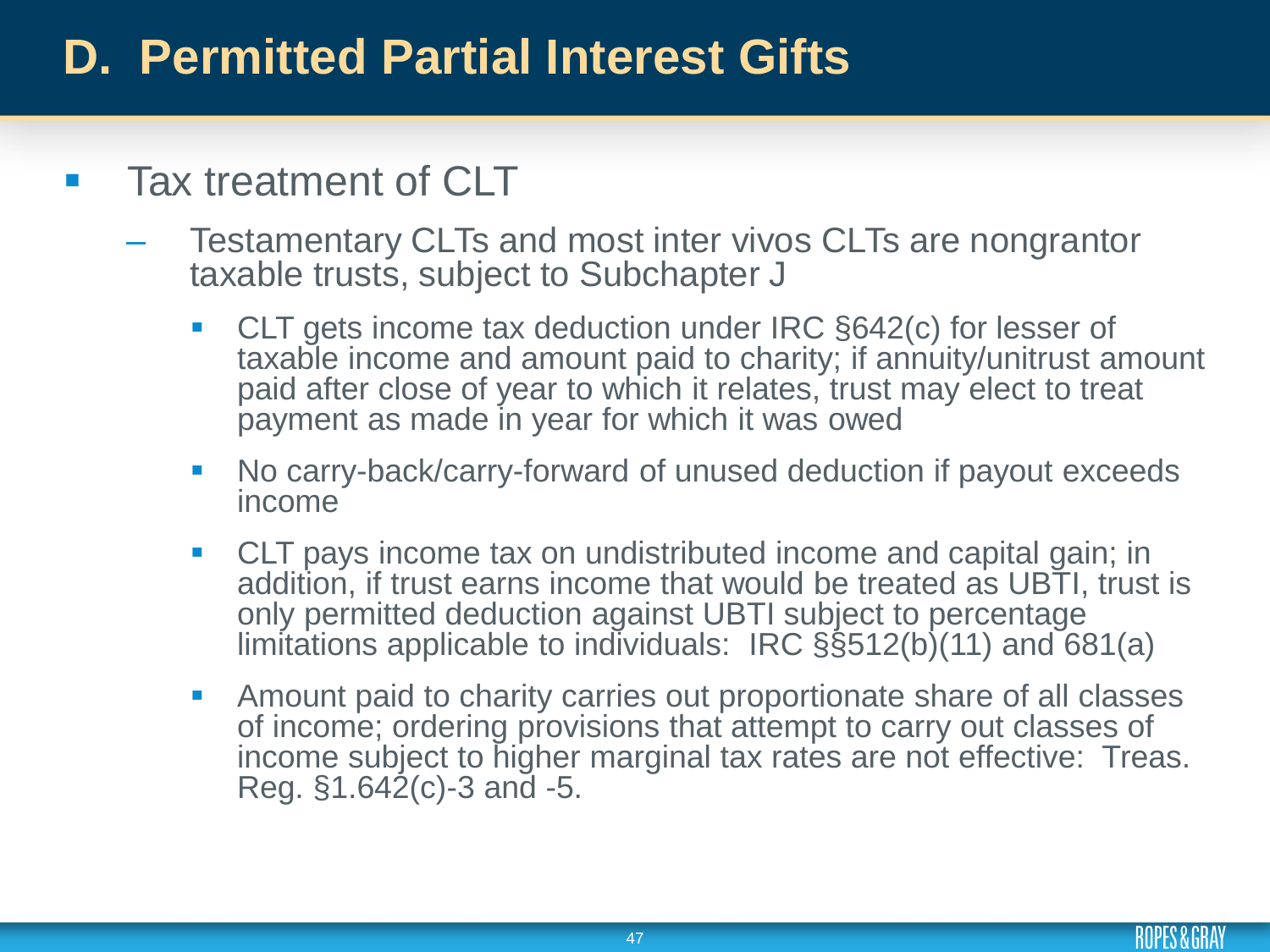- Inter vivos CLT can be structured as grantor trust (e.g., reversion to donor; power to substitute assets of equivalent value without consent of trustees held by someone other than donor)
- Donor entitled to income tax deduction for present value of lead interest when grantor CLT funded; five-year carryforward available
	- Gift is treated as "for the use of" charity; income tax deduction is limited to 30% of donor's contribution base (20% if property contributed is capital gain property and charitable recipients not limited to PCs):  $\overline{\text{IRC}}\ \S 170(\text{b})(1)(\overline{\text{B}})(\overline{\text{i}})$ .
- Donor is taxed on trust's income for balance of term, with no additional offsetting charitable deduction when lead payments are made to charity
	- **If lead payment is made by distribution in kind of appreciated assets,** donor realizes capital gain income equal to appreciation in assets distributed
- Income tax advantage is in most cases one of deferral, rather than elimination of income tax liability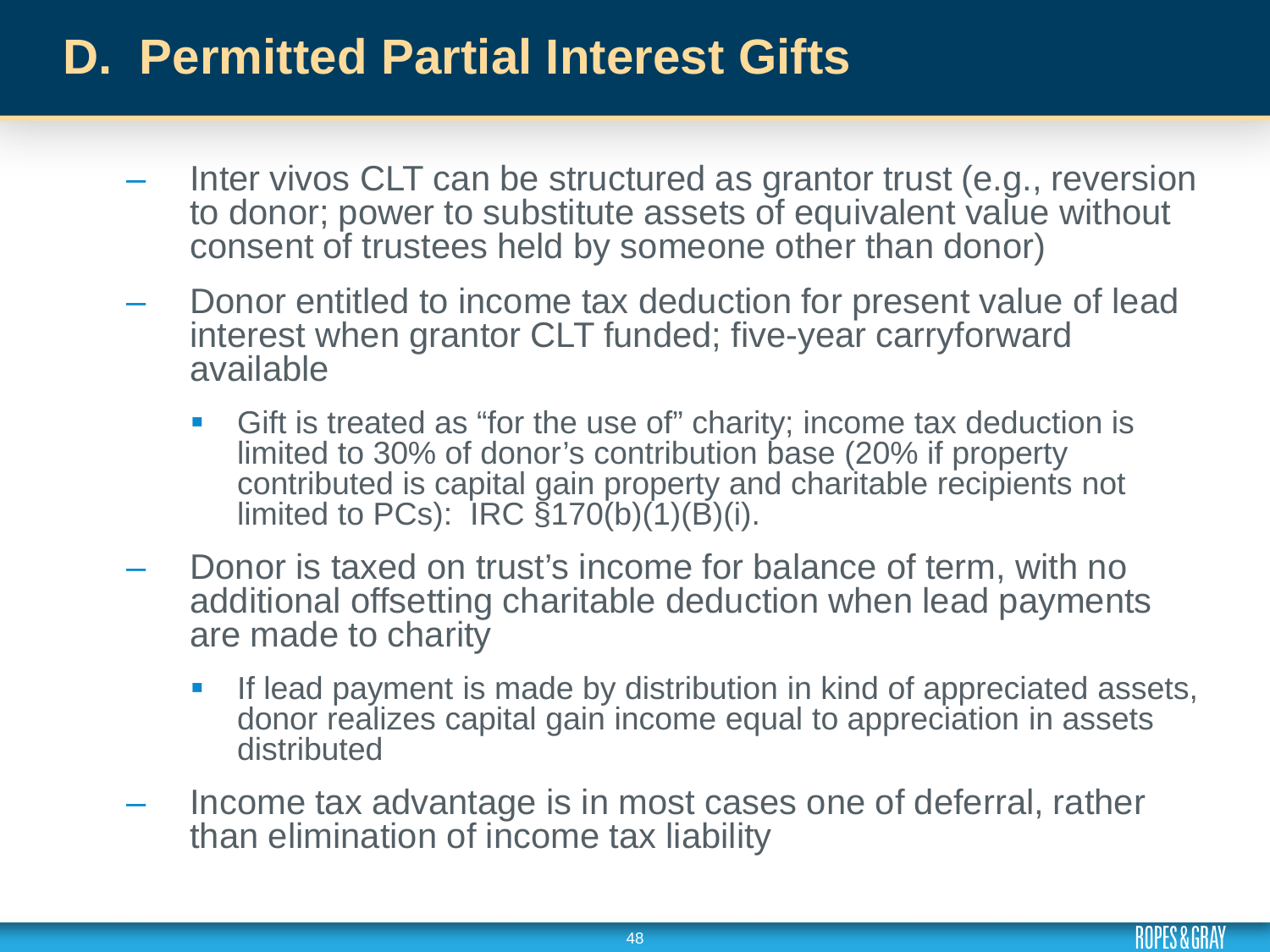- If grantor trust status terminates during term of trust, up-front income tax deduction is subject to recapture: IRC §170(f)(2)(B)
	- Conflict between Code and regulations about method of calculating recapture
		- Code: total deduction received less discounted value of all income taxed to donor prior to loss of status
		- Regulations: total deduction received minus discounted value of all amounts required to be and actually paid to charity prior to loss of status: Treas. Reg. §§1.170A-6(c)(4), 1.170A-6(c)(5), ex.3
		- Difference intentional, and can be meaningful; model forms state that Code provisions prevail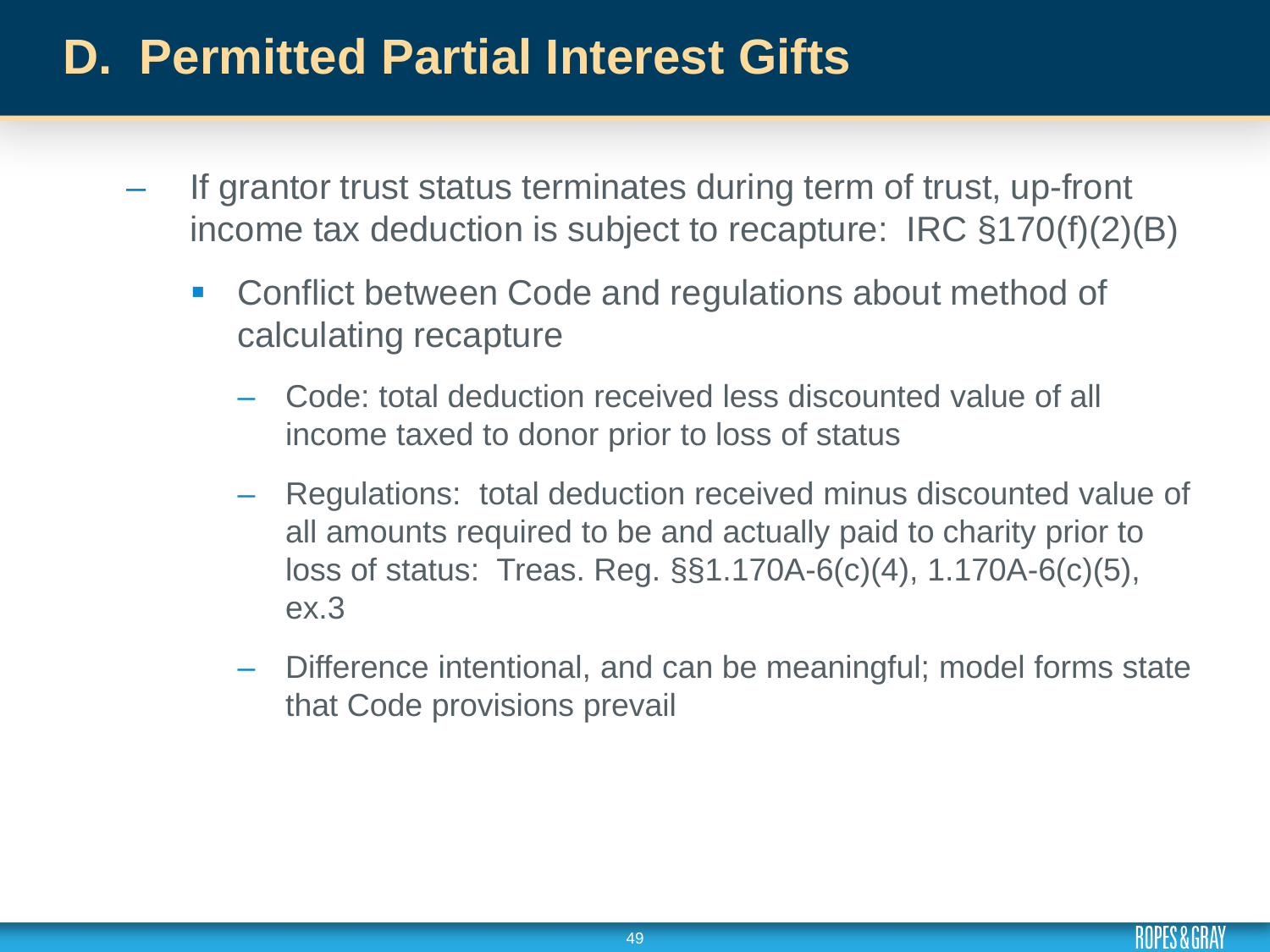# Other split interest gifts

- **Remainder interest in personal residence or farm** 
	- Donor retains life/term use; charity receives remainder interest in all or part of property
	- Donor receives income, gift and/or estate tax deduction: IRC §§170(f)(3)(B)(i), 2055(e)(2) and 2522(c)(2)
	- Income tax deduction is discounted to reflect straight-line depreciation of real estate: IRC §170(f)(4)
	- Complications if there is mortgage on property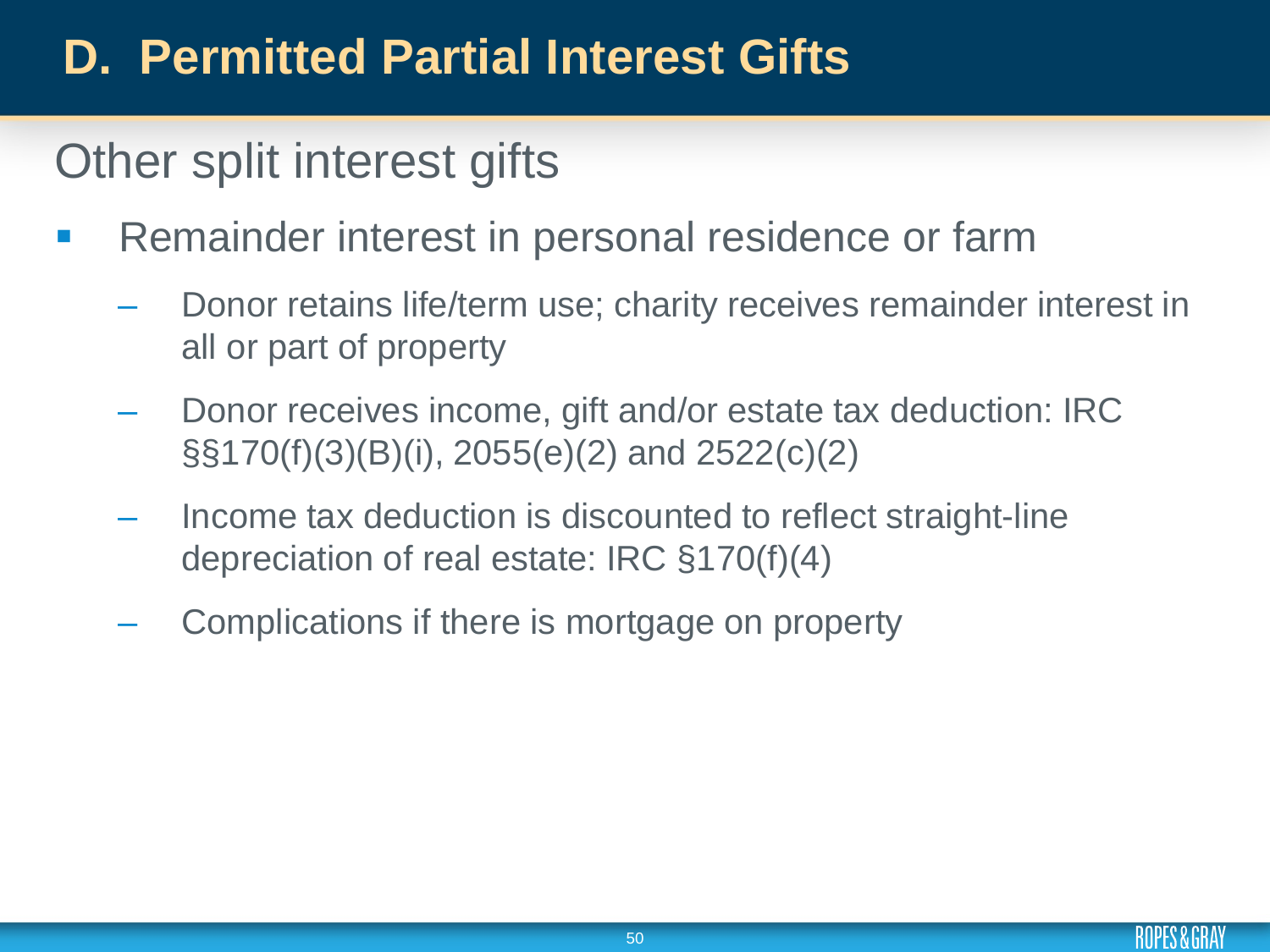#### PIFs

- PIF is taxable trust governed by IRC §642(c)(5) maintained by PC and funded with gifts (cash; long-term capital gain property) from multiple donors
- Gifts are assigned units in fund, which pay out pro rata share of fund income (taxed as ordinary income) to one or more concurrent or consecutive beneficiaries for life
- Units are paid to charity when all individual beneficiaries have died
- Donor receives tax deduction for present value of charitable remainder interest
	- **Deduction determined by using discount rate equal to fund's highest yearly** rate of return during 3 years preceding gift; §7520 rate is not applicable; special rule for new funds: IRC §7520; Treas. Reg. §1.642(c)-6; Notice 89-60, 1989-1 C.B. 700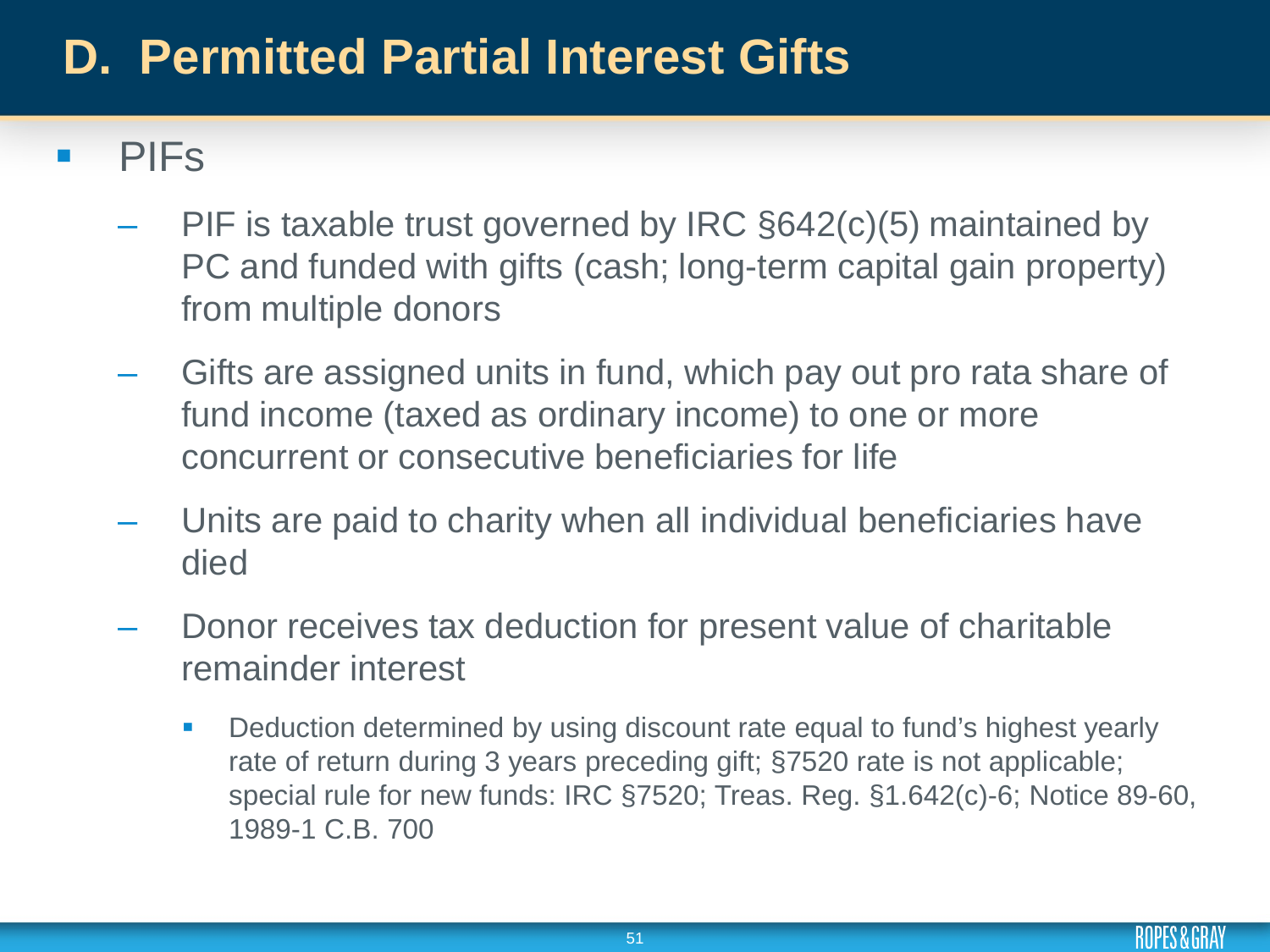#### Charitable Gift Annuities

- **Donor's contribution to charity in exchange for annuity is** bargain sale transaction, not split interest gift
- **Governed by annuity contract; not a trust**
- **EXTERNIMI** Annuity is backed by charity's general assets
- **EXTERGHT Annuity is determined by age of annuitant and expected rate** of return on investments
	- American Council on Gift Annuities (ACGA) provides recommended rates; used by many charities
	- Average amount available to charity is 50% of funding amount
	- Lower than commercial annuity rates
	- Code contains some baseline requirements
- Often subject to state regulation, including registration and reserve funds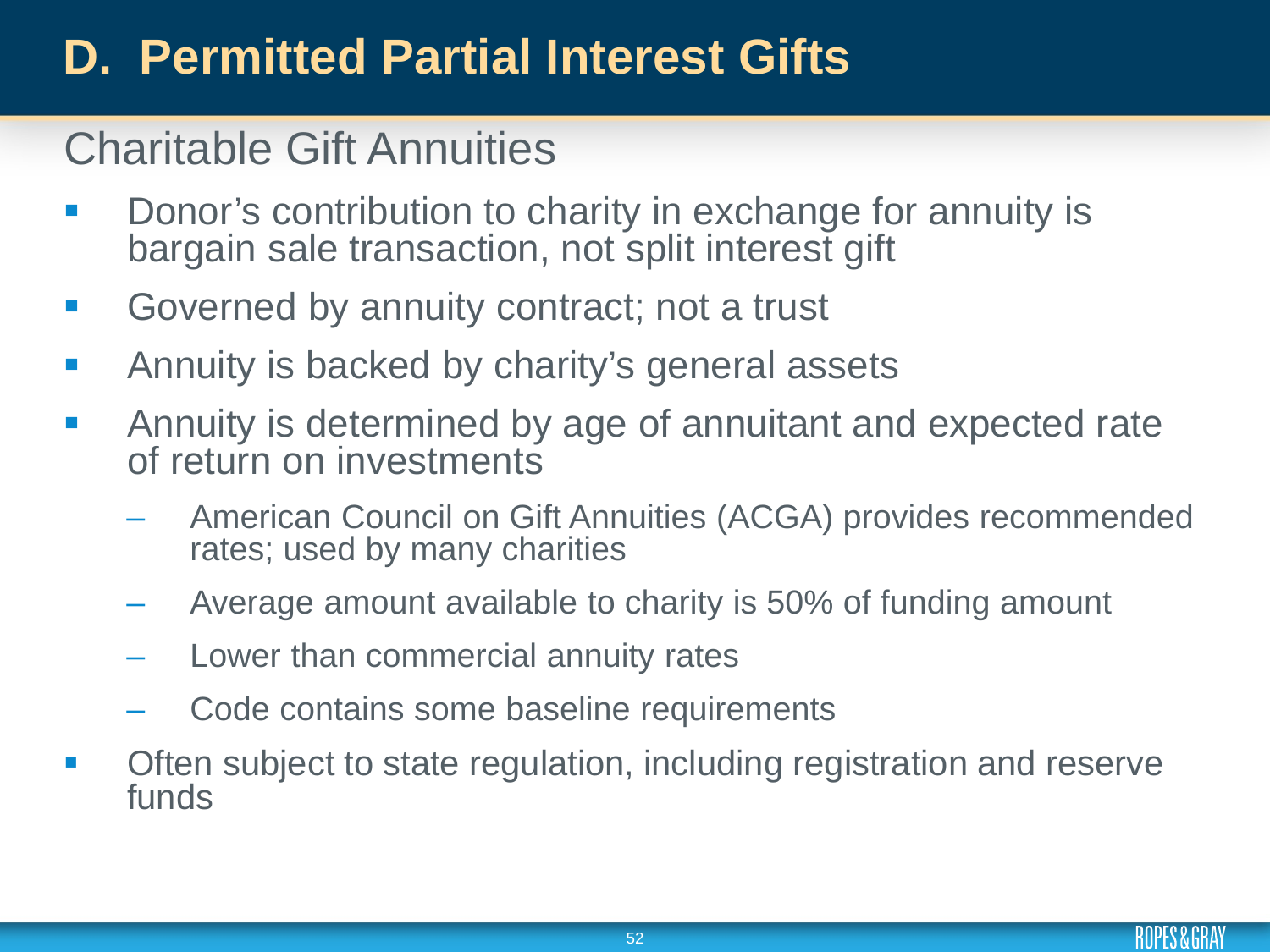- Tax consequences to donor
	- Income tax charitable deduction for difference between value of property transferred to charity and present value of annuity
		- Present value of annuity depends on actuarial life expectancy of annuitant(s), IRC §7520 rate, annuity payment frequency, and annuity starting date
	- Gift tax deduction for difference between property transferred and present value of annuity
		- **IMMEDIATE:** Immediate annuity for someone other than donor or spouse is present interest gift that will qualify for gift tax annual exclusion
		- Marital deduction available for immediate gift annuity to spouse: Treas. Reg. §25.2523(b)-1(c)
		- **Marital deduction not available if spouse's annuity is successor** annuity to donor's annuity; important to retain revocation right to avoid current taxable gift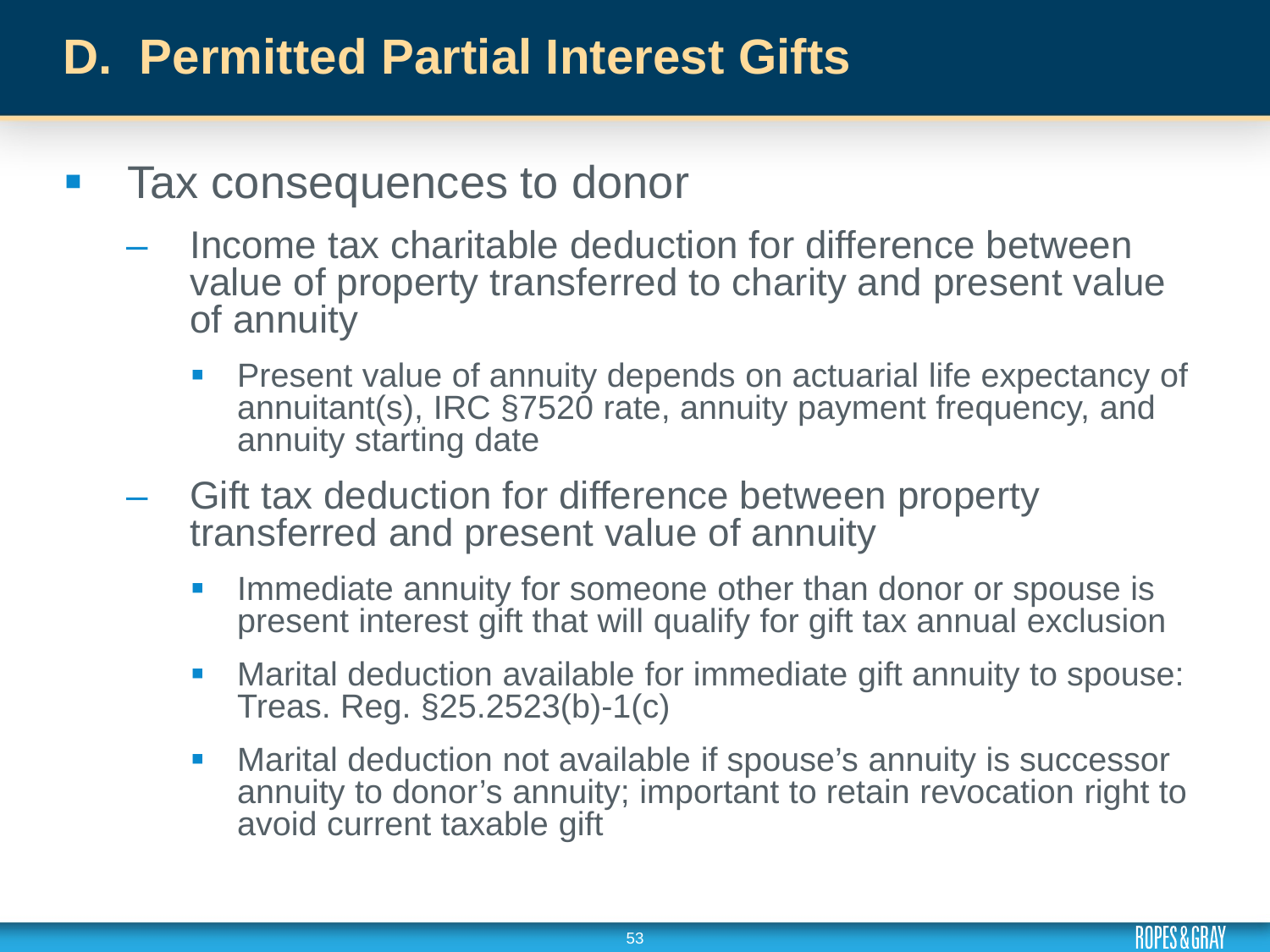- For estate tax purposes, if donor is sole annuitant, annuity is extinguished at death and nothing is includable in estate
	- **Retained revocation right over successor annuity makes value of** annuity includable under IRC §2038
	- **E** Estate tax paid can be claimed as income tax deduction by successor annuitant under IRC §691(c)
	- **Annuity for surviving spouse will qualify for marital deduction;** one-half of joint-and-survivor annuity funded with joint property will be includable in first spouse's estate
- Immediate single life annuity for skip person is direct skip transfer for GST tax purposes
	- I In two-life annuity, if first annuitant is not skip person but second is, no direct skip transfer when annuity funded, but taxable termination at first death; Code appears to make charity equivalent of trustee and liable to pay GST tax; consequently charity should not enter into such arrangement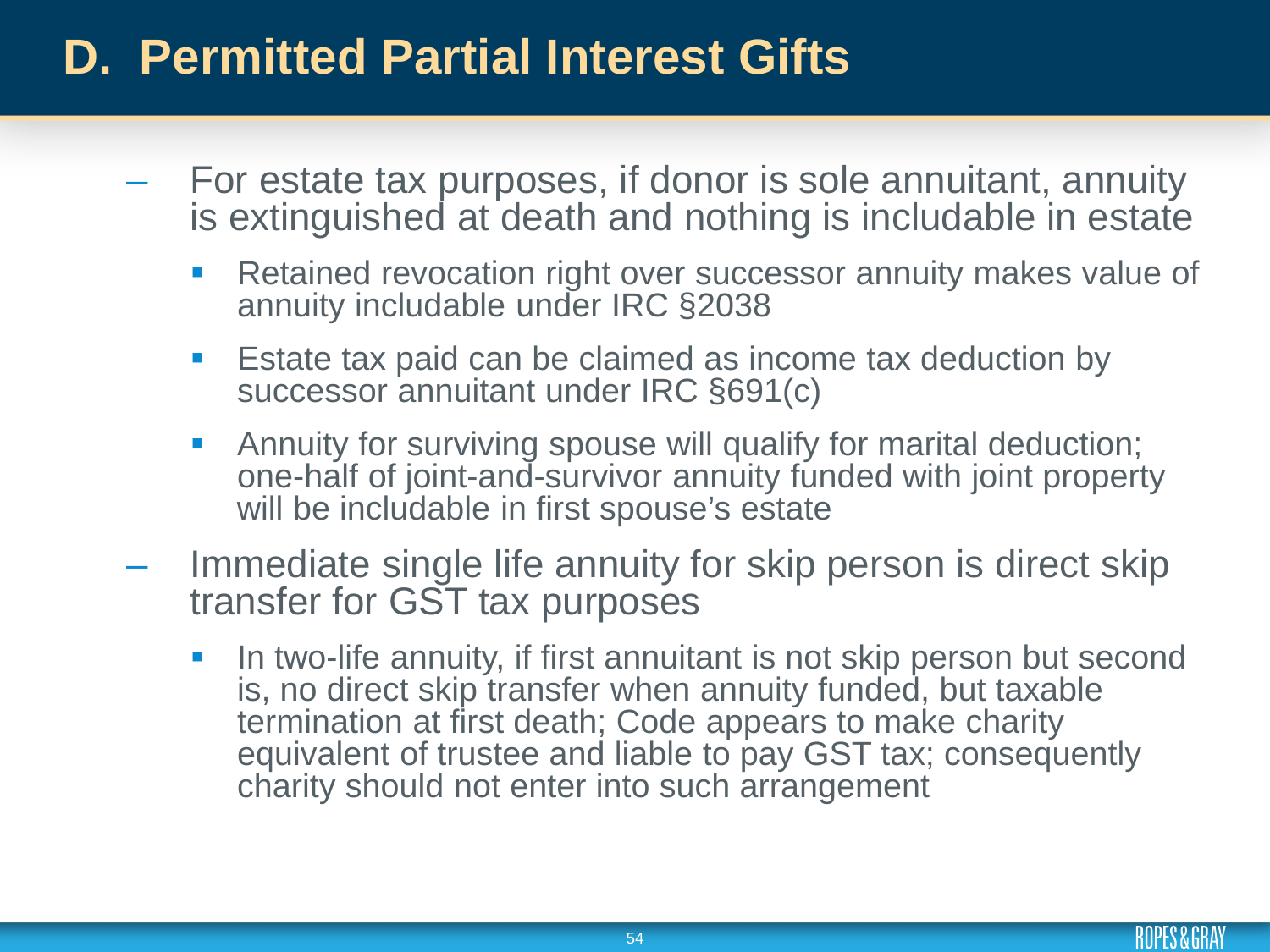#### Tax consequences for annuitant

- Governed by IRC §72; part of each payment is ordinary income, part is return of principal
	- "Exclusion ratio" governs parts investment in contract (non-charitable component of gross transfer to charity) divided by expected return (annual payment x life expectancy, adjusted for timing/frequency)
	- **Once life expectancy reached and investment in contract fully recovered, 100% of** payment is ordinary income
	- If death occurs before life expectancy, deduction available on decedent' s last return for unrecovered investment in contract
- If CGA funded with appreciated property held more than 1 year, donor is first annuitant and annuity is non-assignable (except to charity), gain is reported ratably over donor's life expectancy; otherwise donor recognizes gain immediately: IRC §1011(b)
	- **Effect is that portion of each annuity payment that would otherwise be excludable as** return of principal is taxed to donor as capital gain income
- Both ordinary income and capital gain component of CGA treated as net investment income for IRC §1411 tax, regardless of when CGA funded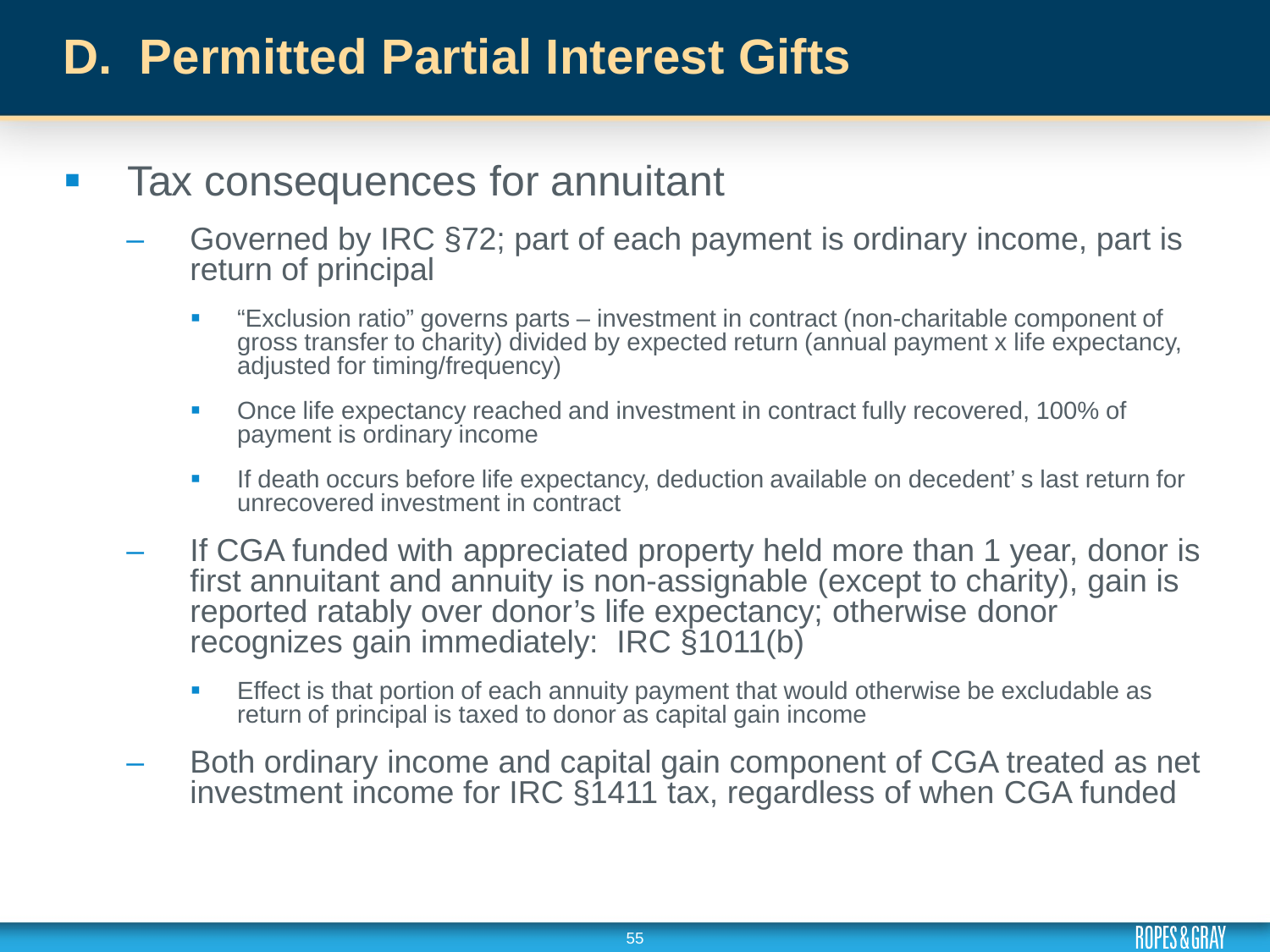- Tax consequences for issuing charity
	- CGA will be debt-financed property creating UBTI for charity unless:
		- Value of annuity is  $<$  90% of contributed property
		- Annuity is payable over no more than two lives of individuals in being at time of gift
		- **There are no minimum or maximum number of payments**
		- Annuity amount is not adjusted by reference to income received from gifted property (i.e., cannot be tied to investment performance): IRC  $\bar$ §514(c)(5)
	- Loss of Tax Exemption
		- Charity can lose tax exempt status if substantial part of activities consists of providing commercial type insurance, which includes issuance of annuities: IRC §501(m)
		- CGAs are excluded from definition of commercial type insurance provided portion of amount payable is deductible under IRC §§170 or 2055 and annuity complies with requirements of IRC §514(c)(5)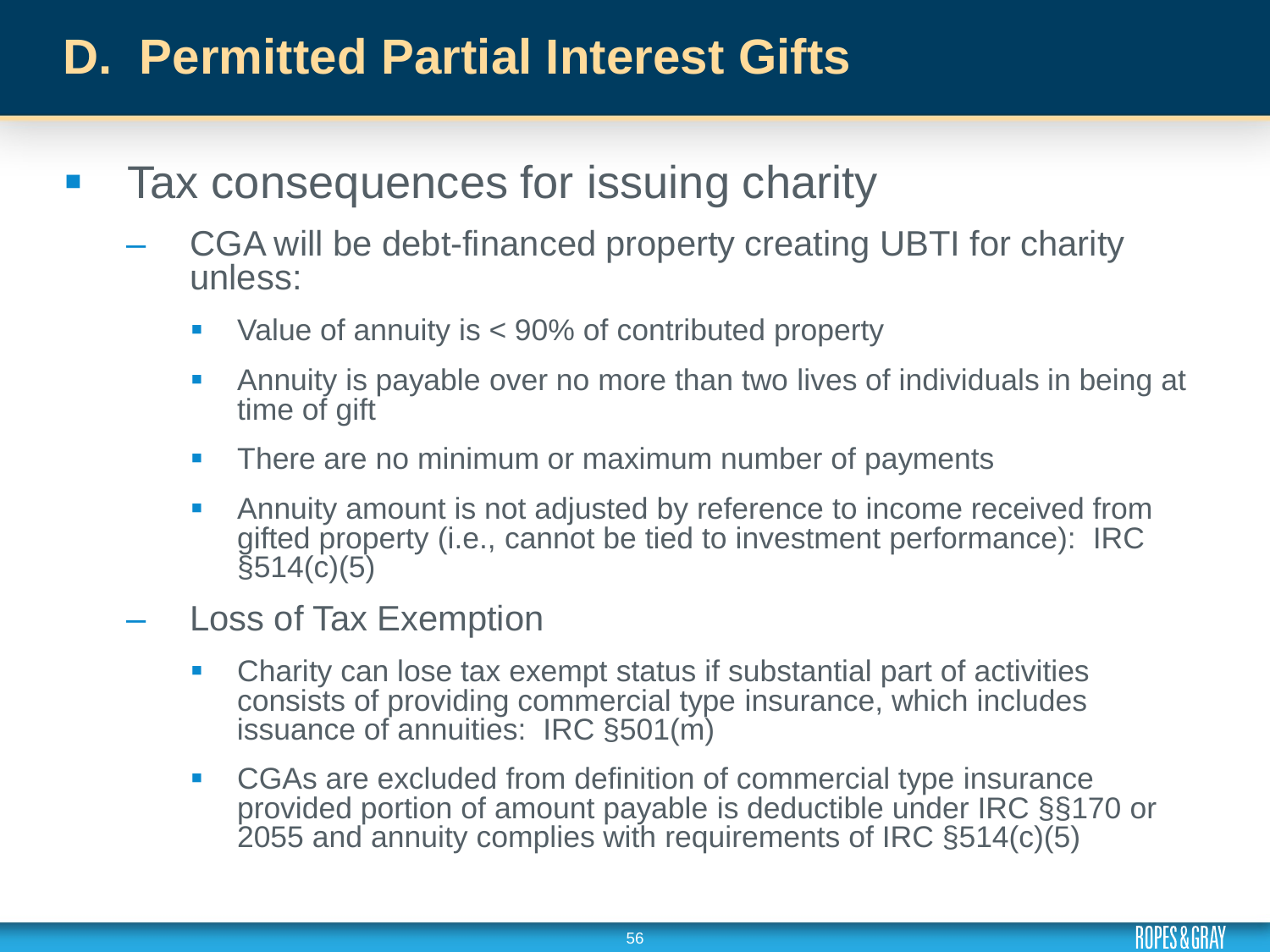- **Variations of CGA** 
	- Annuity may be deferred to start at later date
		- Can be structured with optional start date, and different annuity amount depending on length of deferral; donor's deduction is determined by highest present value calculation of possible annuities
		- Charitable income tax deduction to donor will be greater (since deferred annuity will have lower present value)
		- Annuity will not qualify as present interest for gift tax purposes
	- CGA can increase in fixed steps
		- **Income and gift tax deduction is determined by calculating** present value of each step in payment schedule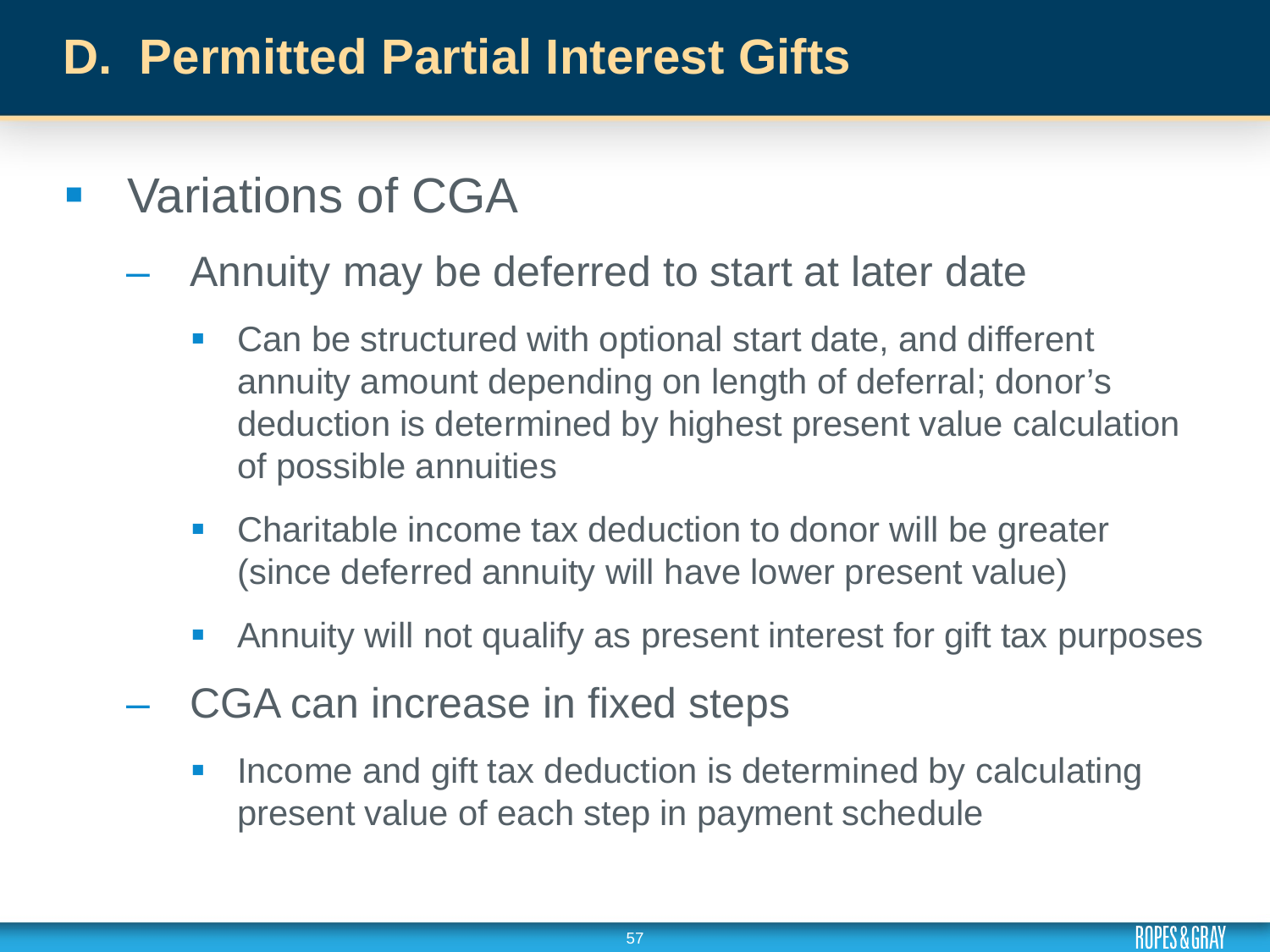- **Strategic uses of CGA** 
	- Simple way to make a planned gift
	- Ideally suited to smaller \$ gift
	- Deferred CGA can serve as retirement planning strategy
	- Good option when funding assets are problematic in CRT context
		- **Tangible personal property**
		- **RE** where donor wants to continue to reside
		- S Corp stock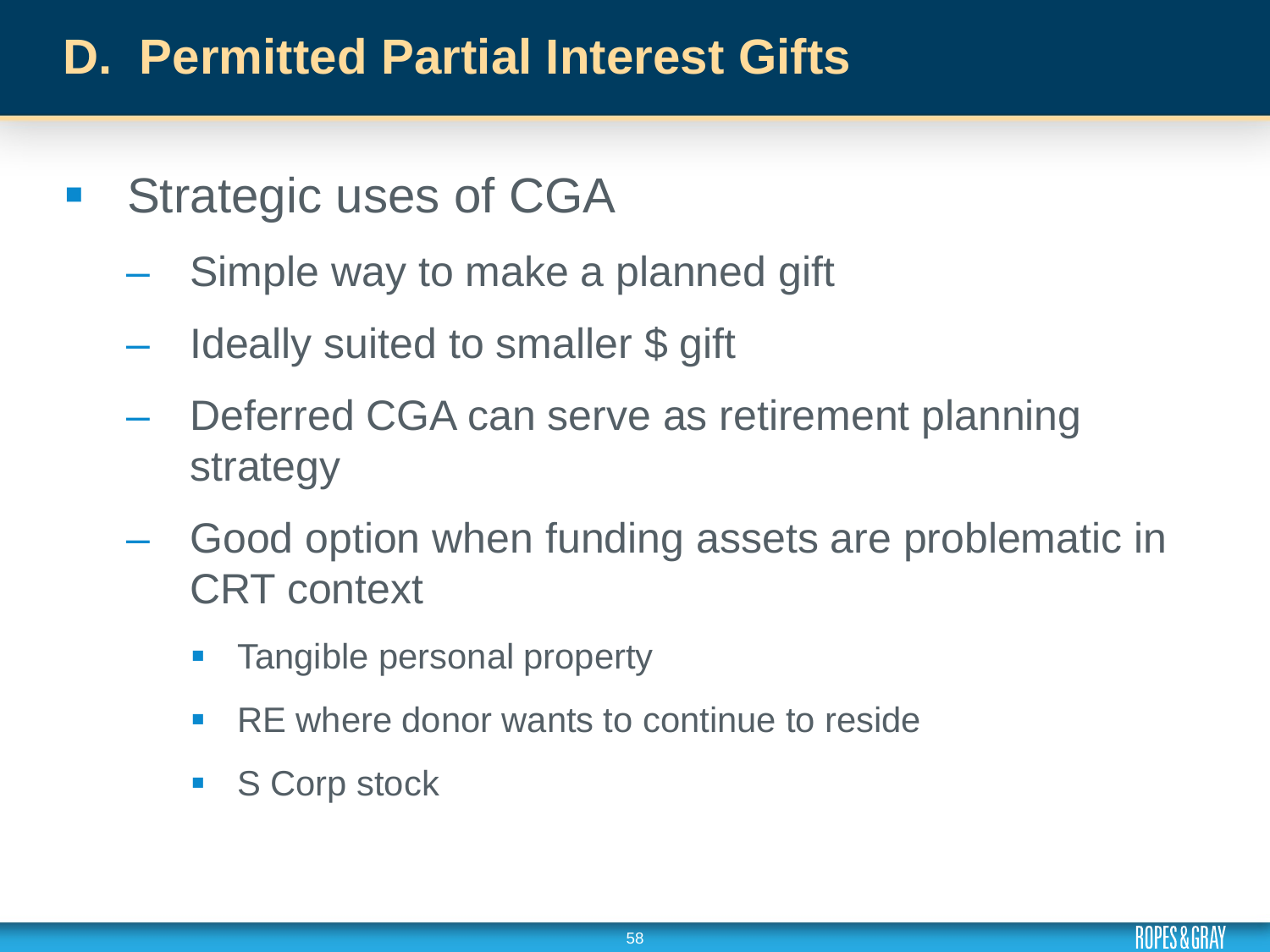Actuarial valuation of partial interests

- Two components: mortality and interest/discount rate
	- Prior to 1989, both adjusted episodically
	- Now governed by IRC §7520
- Mortality experience tables are revised not less frequently than every 10 years: IRC § 7520(c)(3); however, latest tables published May 1, 2009
	- Tables must be used for all purposes
		- **I.** Includes CGAs, except exclusion ratio determined by mortality assumptions in Treas. Reg. § 1.72-7(c)(1)
		- **Exceptions exist for terminal illness of measuring life and annuity** exhaustion for CRAT: Treas. Reg. §§ 1.7520-3(b)(2) and (3)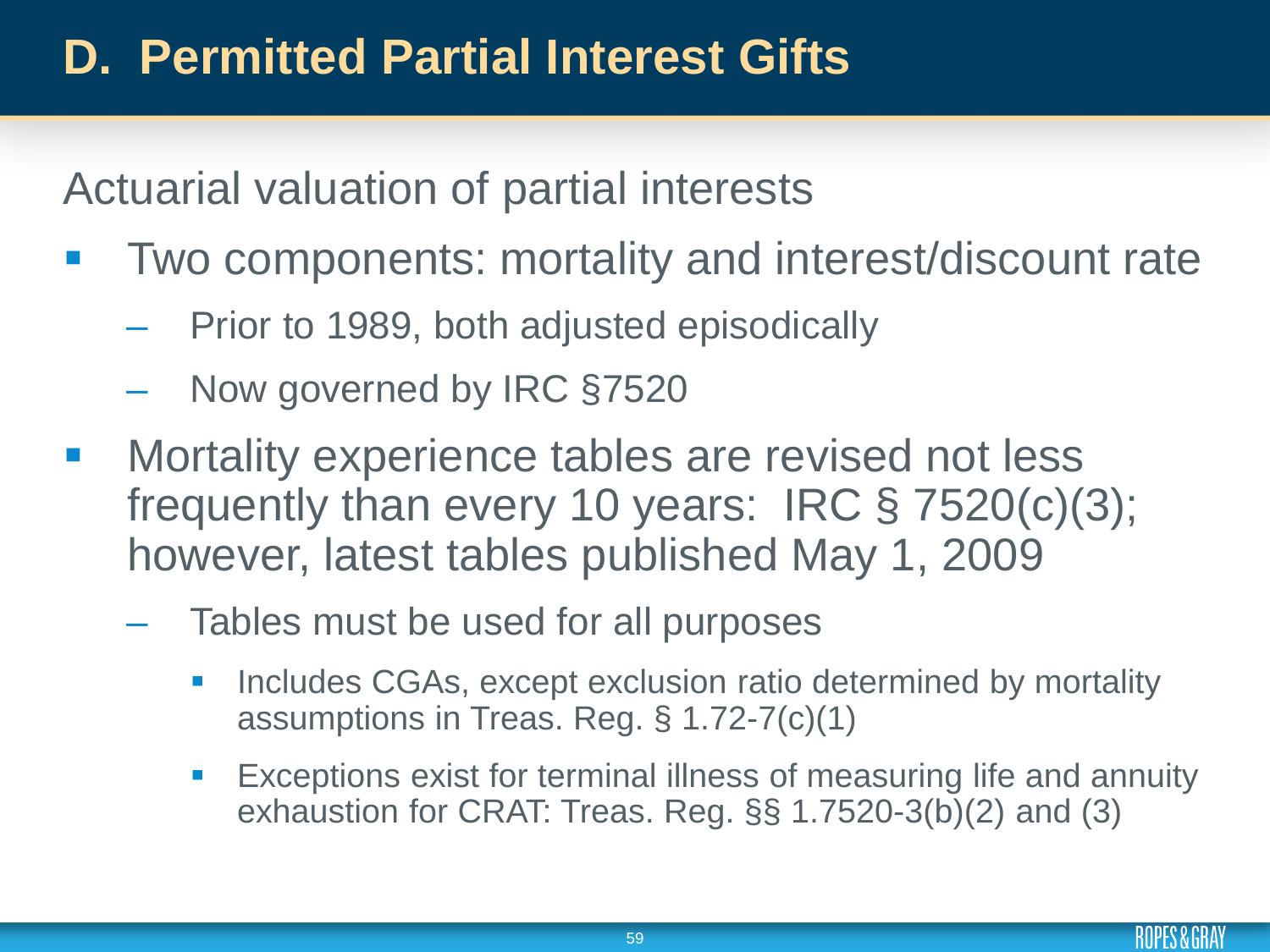- Interest/discount rate is 120% of Federal mid-term rate, rounded to nearest 2/10s of a percent
	- Changes each month; for charitable deduction purposes, can elect either rate for month of transfer or rate for either of preceding 2 months: IRC § 7520(a)
		- **Election made by statement attached to return; revocable if amended** return filed within 24 months after later of date original return filed or due
	- Term of charitable split interest gift is irrelevant
	- Rates have fluctuated considerably:
		- $\blacksquare$  Highest rate = 11.6% (May 1989)
		- **Lowest rate =**  $0.4\%$  **(August November 2020)**
		- Rates > 6% between May 1989 and November 1998
		- Rates ≤ 6% between August 2001 and July 2006, and between September 2006 and today; since July 2010, rates  $\leq$  3% (except March 2018 – March 2019)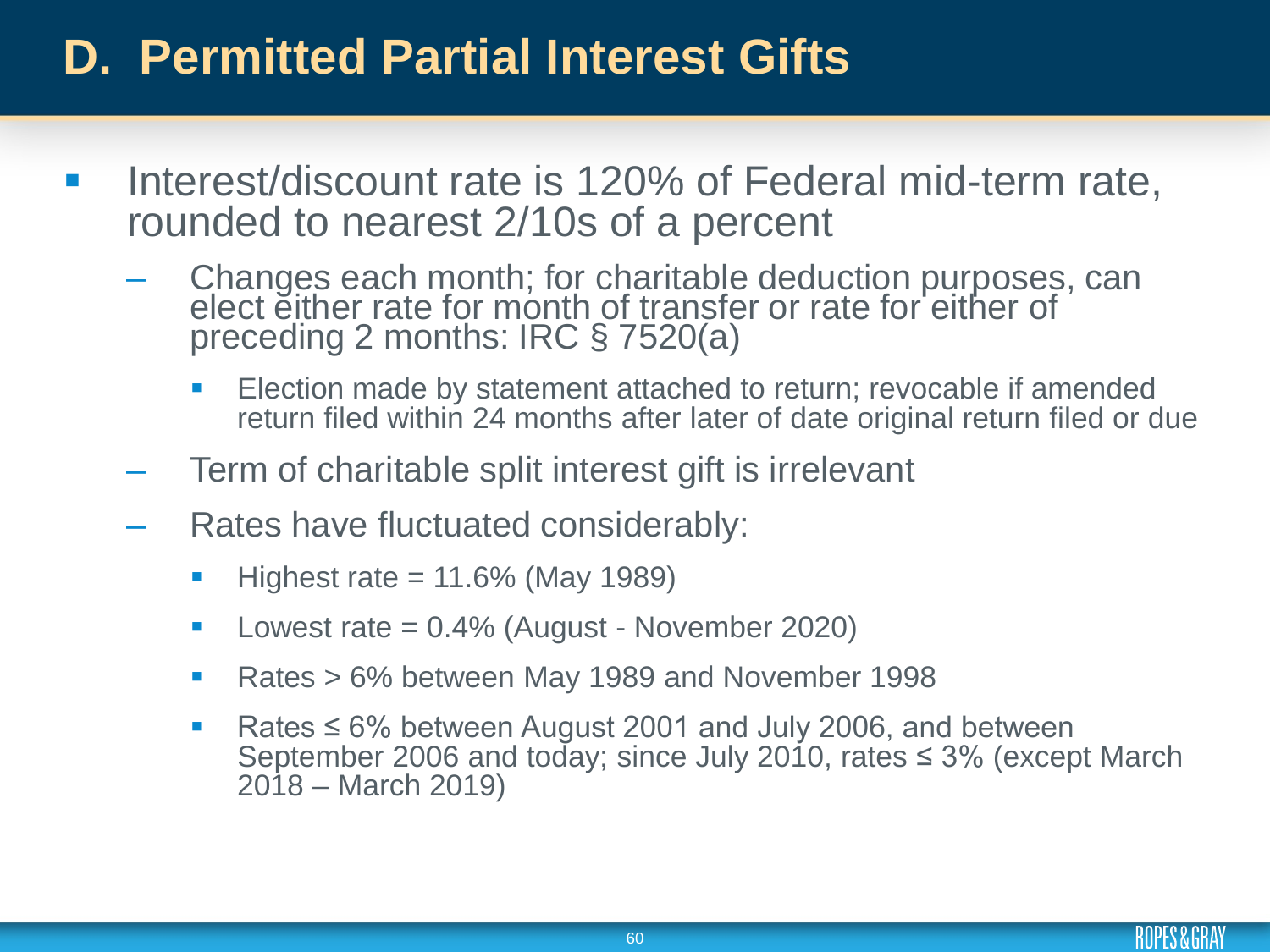- Impact of low interest rates
	- Advantageous (higher deduction): CLATs and remainder gifts of real estate
		- **EXECT** Low interest rates facilitate zeroing out of value of remainder in CLAT
	- Disadvantageous (lower deduction): CRATs and CGAs
		- CRATs may not be available to certain donors at lower interest rates because impossible to satisfy 10% remainder requirement or probability of exhaustion test
	- Unaffected: CRTs and CLUTs
		- 7520 rate only affects first-year payment frequency adjustment factor; if payment made at beginning of year, deduction identical regardless of discount rate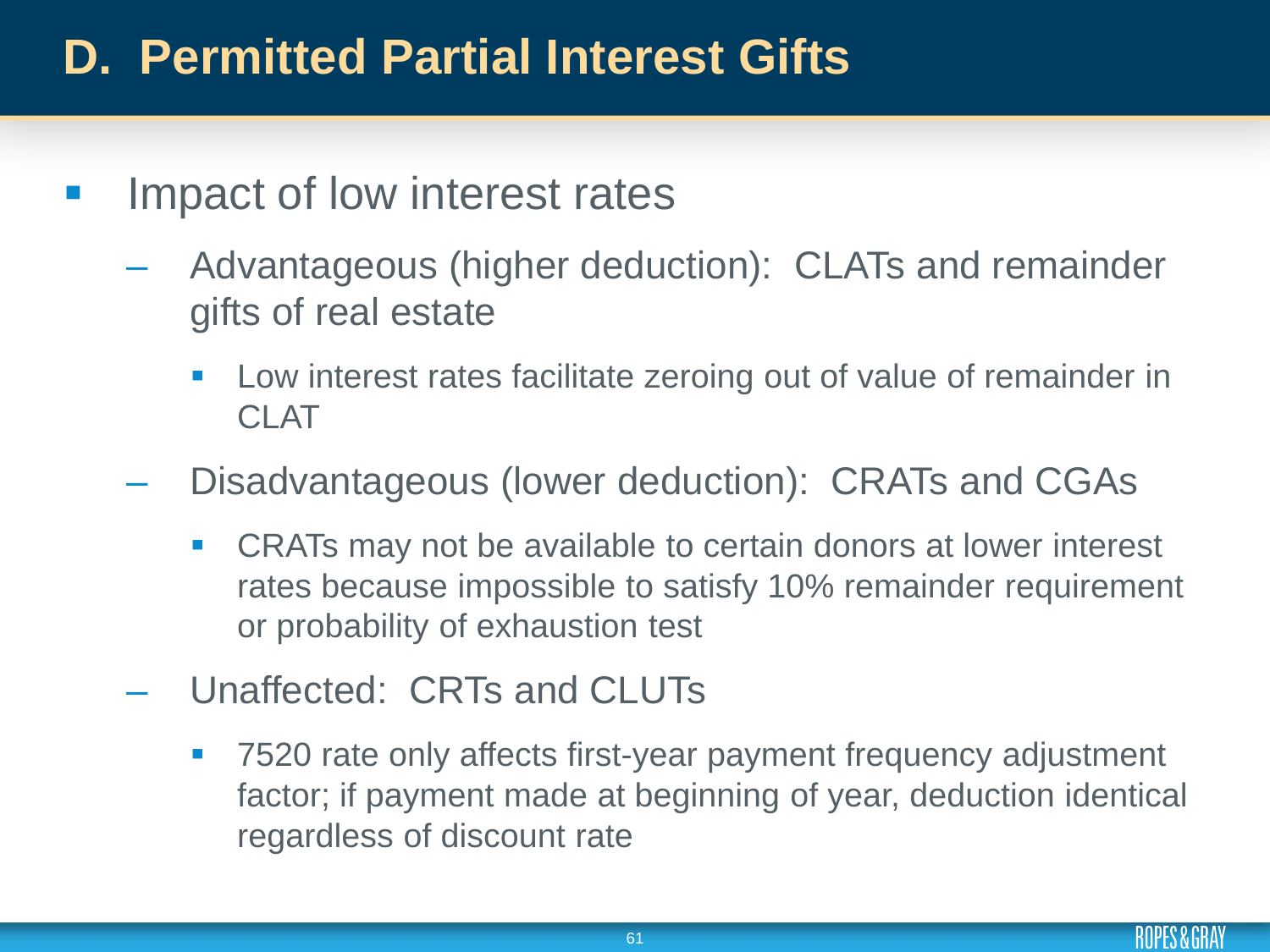## **E. Using Retirement Assets**

- In general, only way to use retirement assets for lifetime charitable gift is to make permitted withdrawal from plan, recognize income and then use withdrawn funds for gift
- Exception: qualified charitable distribution (QCD): IRC §408(d)(8)
	- QCD is excluded from income but counts towards required minimum distribution (RMD); not subject to AGI limits
	- Eight requirements:
		- **QCD** must be from IRA or Roth IRA, not 401(k) or 403(b) plan
		- IRA owner must be 70<sup>1</sup>/<sub>2</sub> or older, even if IRA inherited; *cf.* RMD rule
		- **QCD** must be made directly to charity from IRA
		- **Recipient organization must be public charity other than SO or DAF**
		- **Entire QCD must otherwise qualify for charitable income tax deduction; no quid pro quo** is permitted; QCD cannot fund CRT, PIF or CGA
		- **QCD** must be taxable distribution
		- **Taxpayer must obtain contemporaneous written acknowledgement from charity that** describes amount contributed and that no quid pro quo
		- **QCD** cannot exceed \$100,000 per annum per taxpayer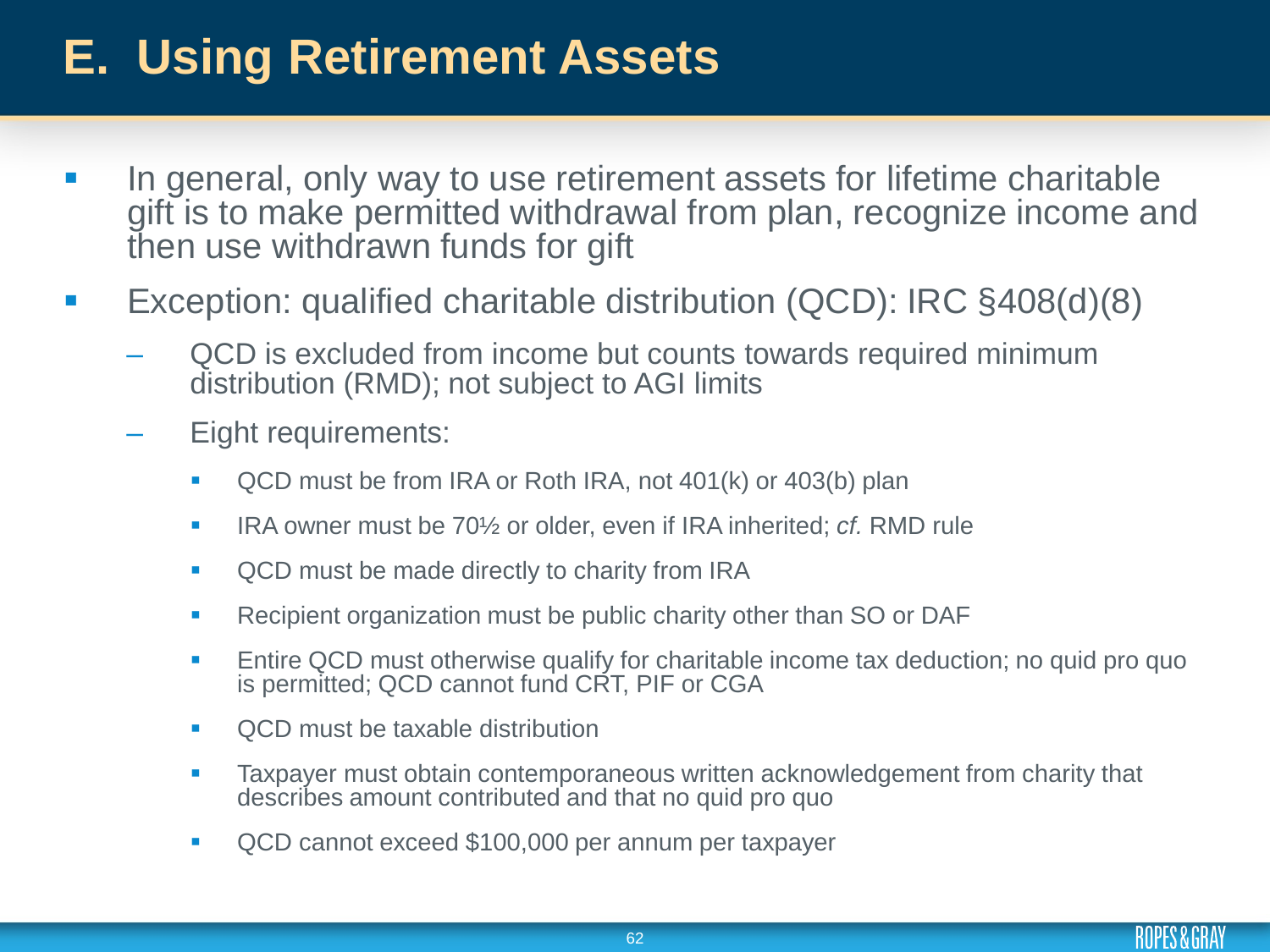## **E. Using Retirement Assets**

- At death, retirement assets can be left to charity
	- Estate tax charitable deduction is available; charity does not pay income tax on retirement plan distribution
	- Spousal waiver required for most plans (but not IRAs)
	- Retirement plan account can be left to CRT
		- **Partial estate tax charitable deduction**
		- No immediate income tax liability unless retirement plan bears its own estate taxes, but plan distribution is 100% ordinary income in IRC §664 tiers
		- Converts payout to beneficiaries to lifetime payments or up to 20 year term payments, spreading out income tax consequences vs. limited deferral under recent SECURE Act changes to retirement plan distribution requirements following death of plan participant
		- Risk is that CRT beneficiary will die early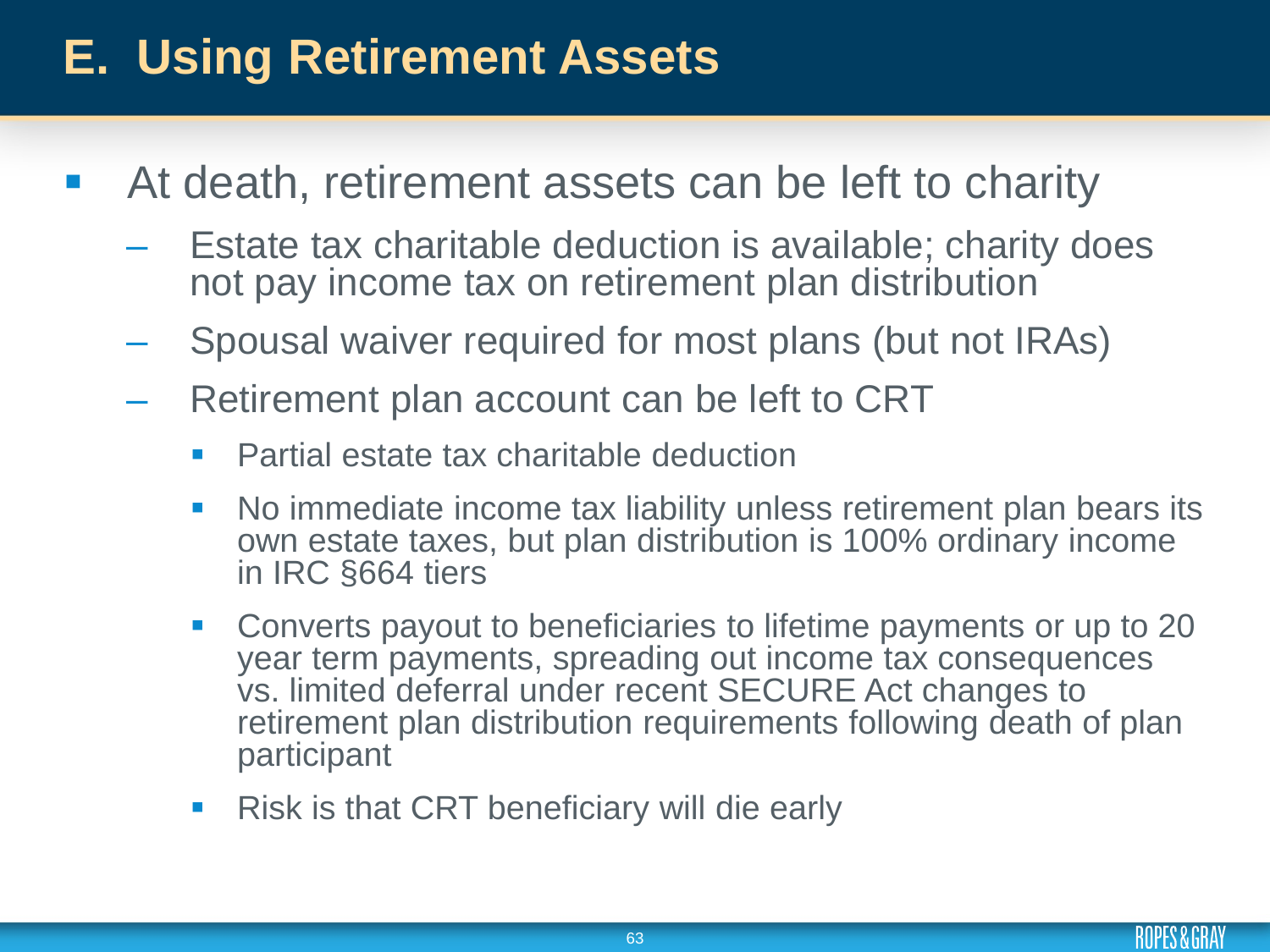- Donor could create any of following types of entity to carry out charitable purposes
	- Public charity (PC)
		- **Supporting organizations (SOs)**
		- **-** Donor Advised Funds (DAFs)
		- **Private Foundation (PF)**
	- Social welfare organization
	- Zuckerberg LLC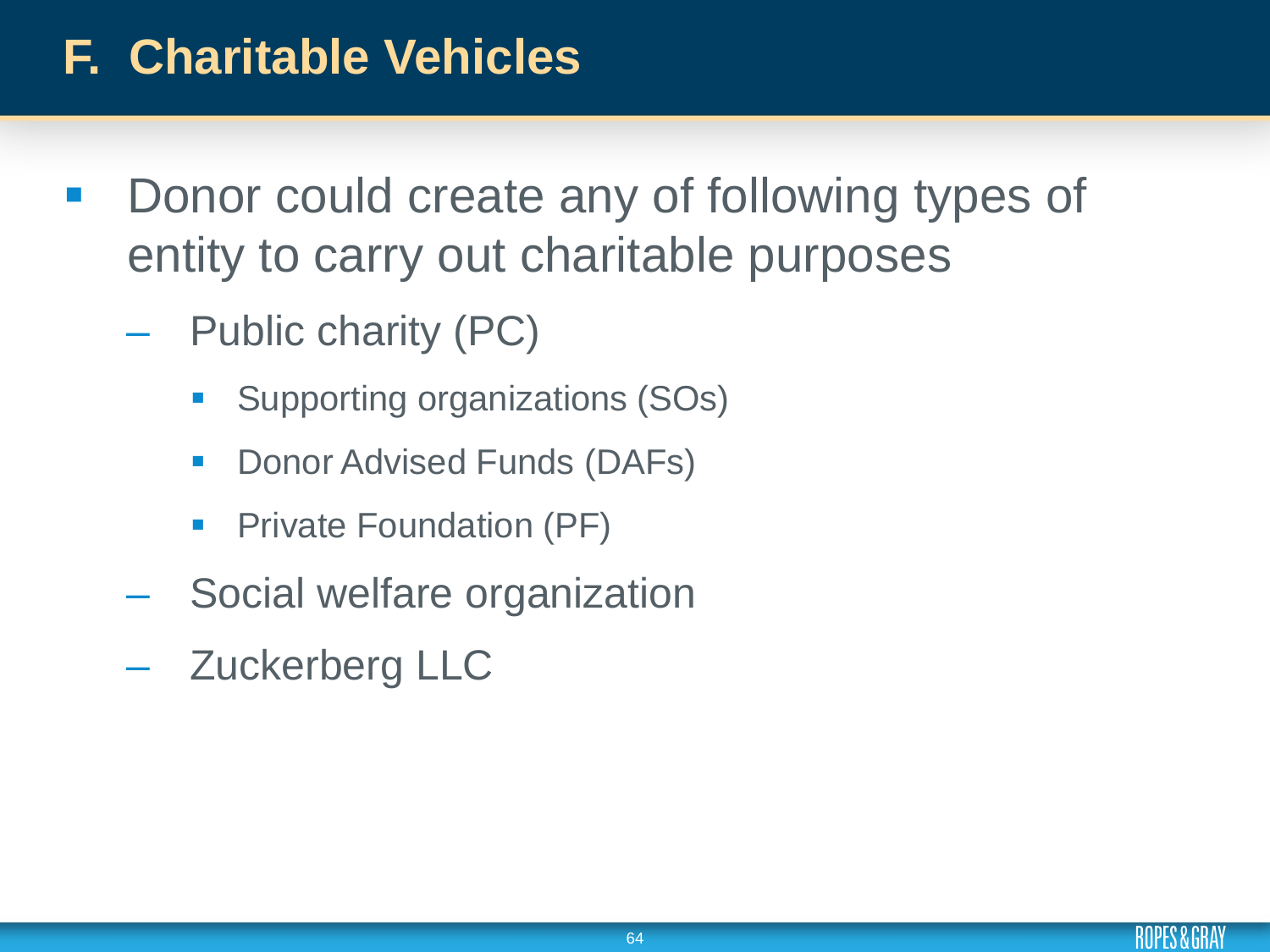- Charity is PC if publicly supported under one of two tests: IRC §509(a)(1)
	- Must normally receive at least 1/3 of its total support from government units or general public
		- **EXE** Calculated over trailing 5 year period
		- **If meet requirement, charity is considered publicly supported PC for** qualifying year and following year
		- Cap of 2% of total contributions considered public support when considering contributions from any one donor; means that concentrated contributions from limited funding sources can knock charity out of PC status
	- If public support ratio is between 1/10 and 1/3, facts and circumstances test can save PC status
		- **Factors include continuous and bona fide fundraising program, board of** directors from community, facilities/services/programs available to public, varied sources of support: Treas. Reg. §1.170A-9(f)(2)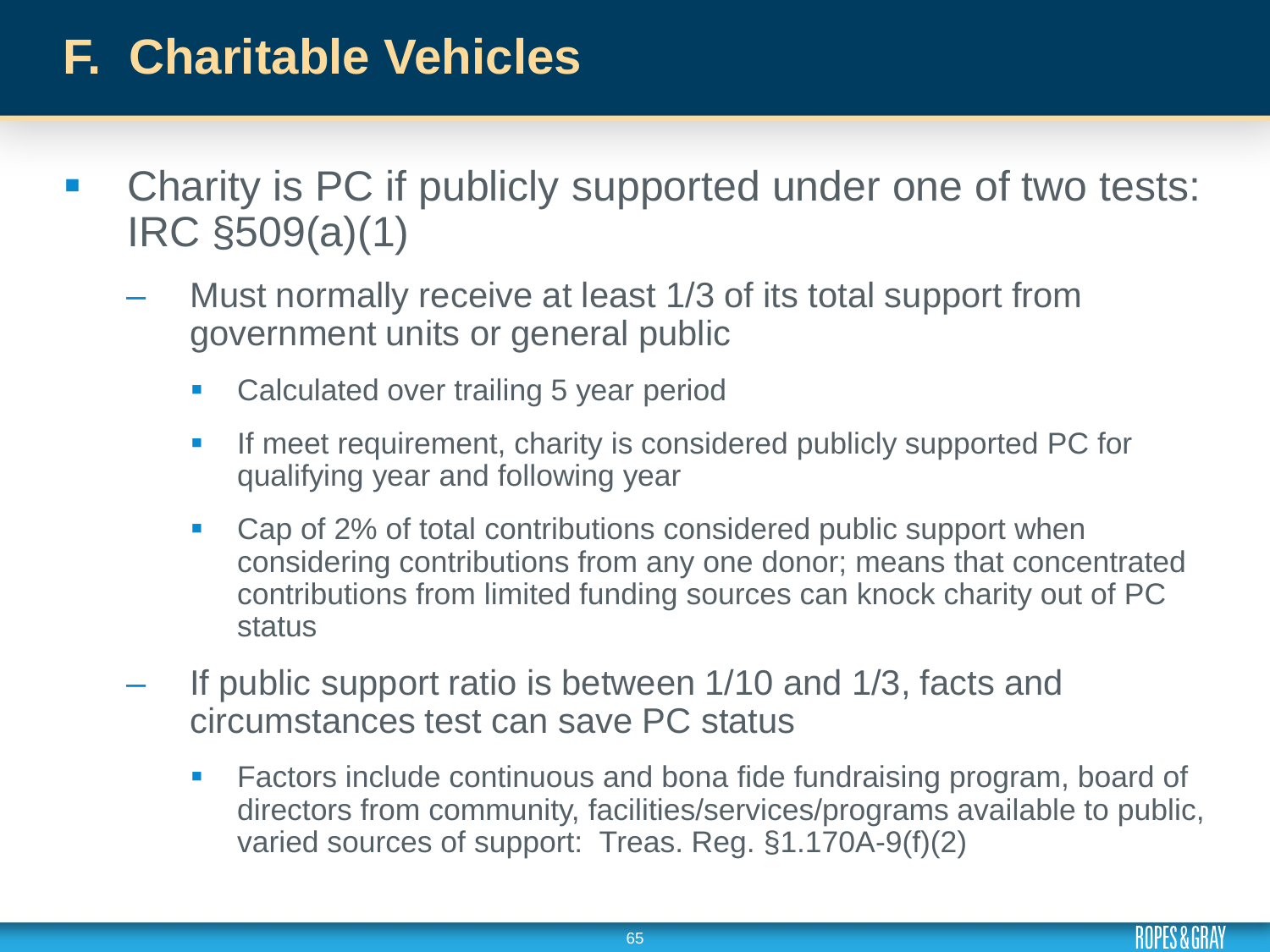- Charity is PC if gross receipts organization that satisfies two conditions under IRC §509(a)(2)
	- Must receive at least 1/3 of its total support from any combination of (i) gifts, grants, contributions and memberships fees and (ii) receipts from conducting exempt activities (admissions, sales of merchandise, performance of services, or furnishing facilities)
		- **EXEC** Cannot include receipts from any person or government unit to extent receipts exceed greater of \$5,000 or 1% of organization's support for year; grants are not subject to this limitation
		- **Both grants and receipts from disqualified persons are entirely excluded** from 1/3 calculation; disqualified person includes substantial contributor (at least \$5,000 and exceeds 2% of total contributions received by organization for year), directors and officers, close family members and related entities
	- Must receive no more that 1/3 of its total support from investment income and UBTI (so cannot rely on endowment)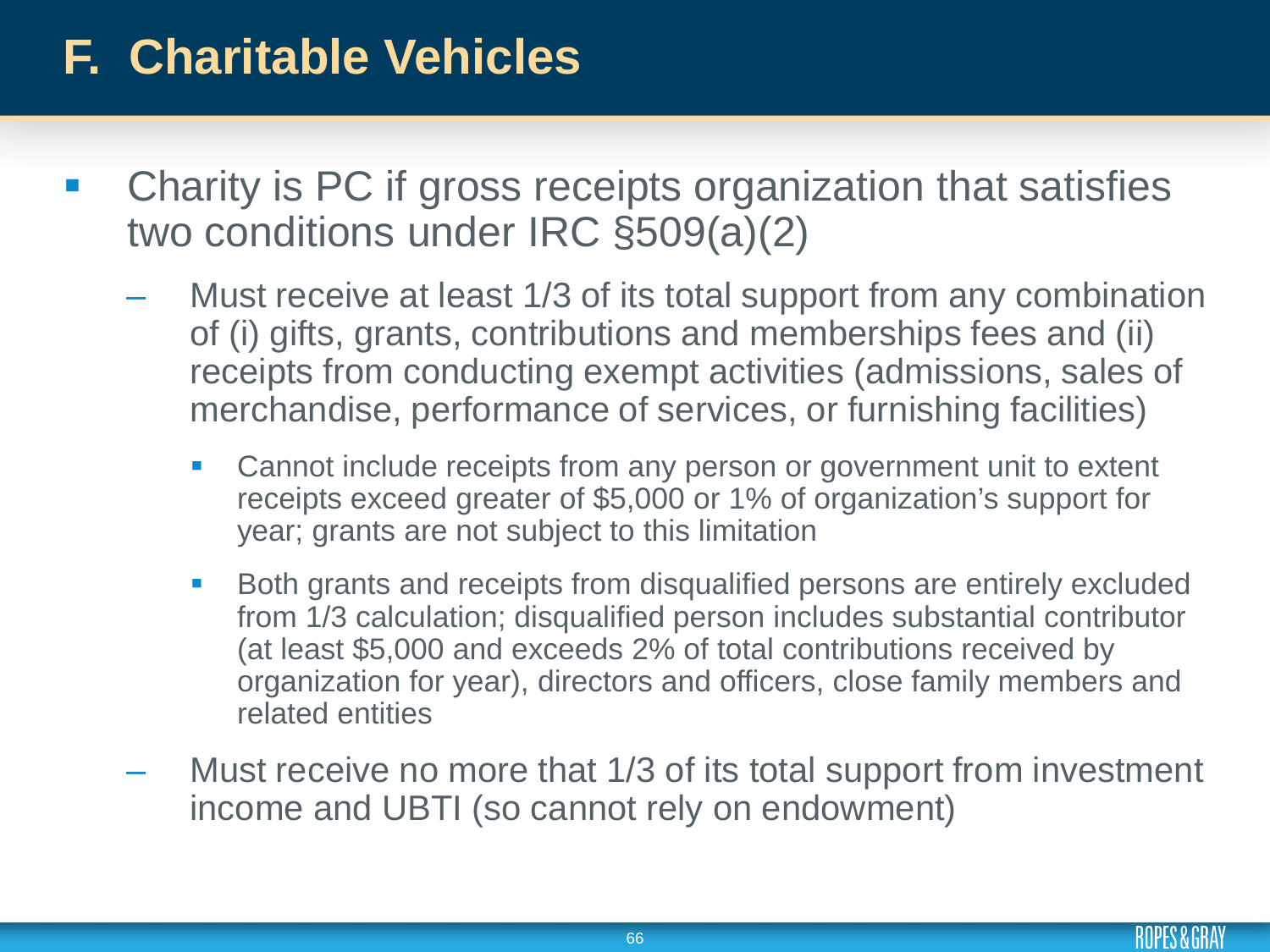- Charity is also PC if it qualifies as supporting organization (SO) under IRC §509(a)(3)
	- Three types of SO
		- **Type I parent-subsidiary: "operated, supervised or controlled** by" one or more publically supported organizations
		- **Type II brother-sister: "supervised or controlled in connection** with" one or more such organizations
		- **Type III: "operated in connection with" one or more such** organizations
	- Derive PC status from close relationship to supported PCs; many perform functions or provide services integral to charitable function of supported PCs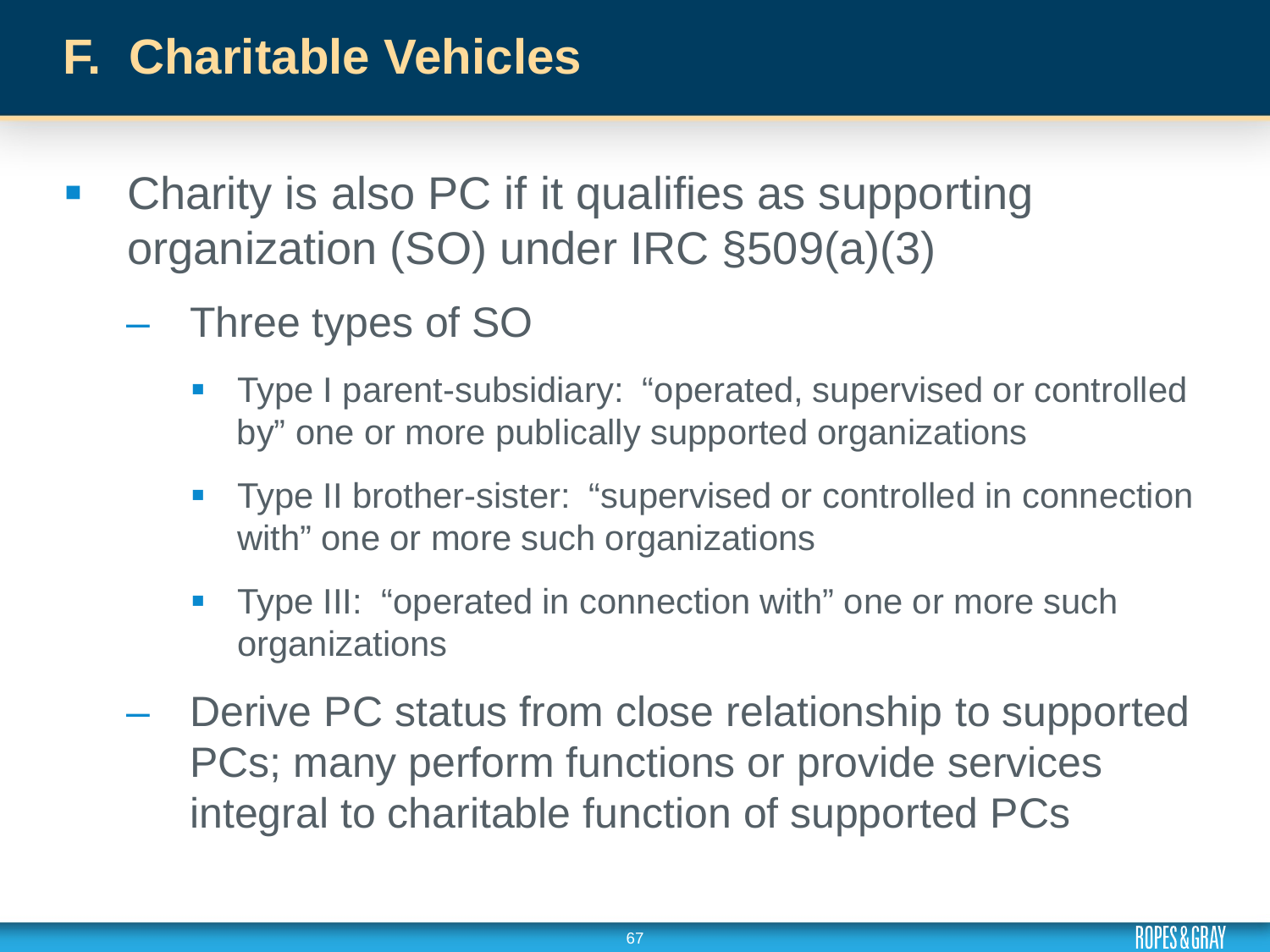- All SOs are required to meet three tests:
	- Organizational test: must be organized and operated exclusively for benefit of one or more PCs
	- **Operational test: must be operated, supervised or** controlled by or in connection with one or more PCs
	- Control test: must not be controlled directly or indirectly by one or more disqualified persons
- Type III SO must also satisfy three additional tests responsiveness test, notification test and integral part test
- SOs are subject to certain enhanced regulatory restrictions and potential excise taxes not applicable to other PCs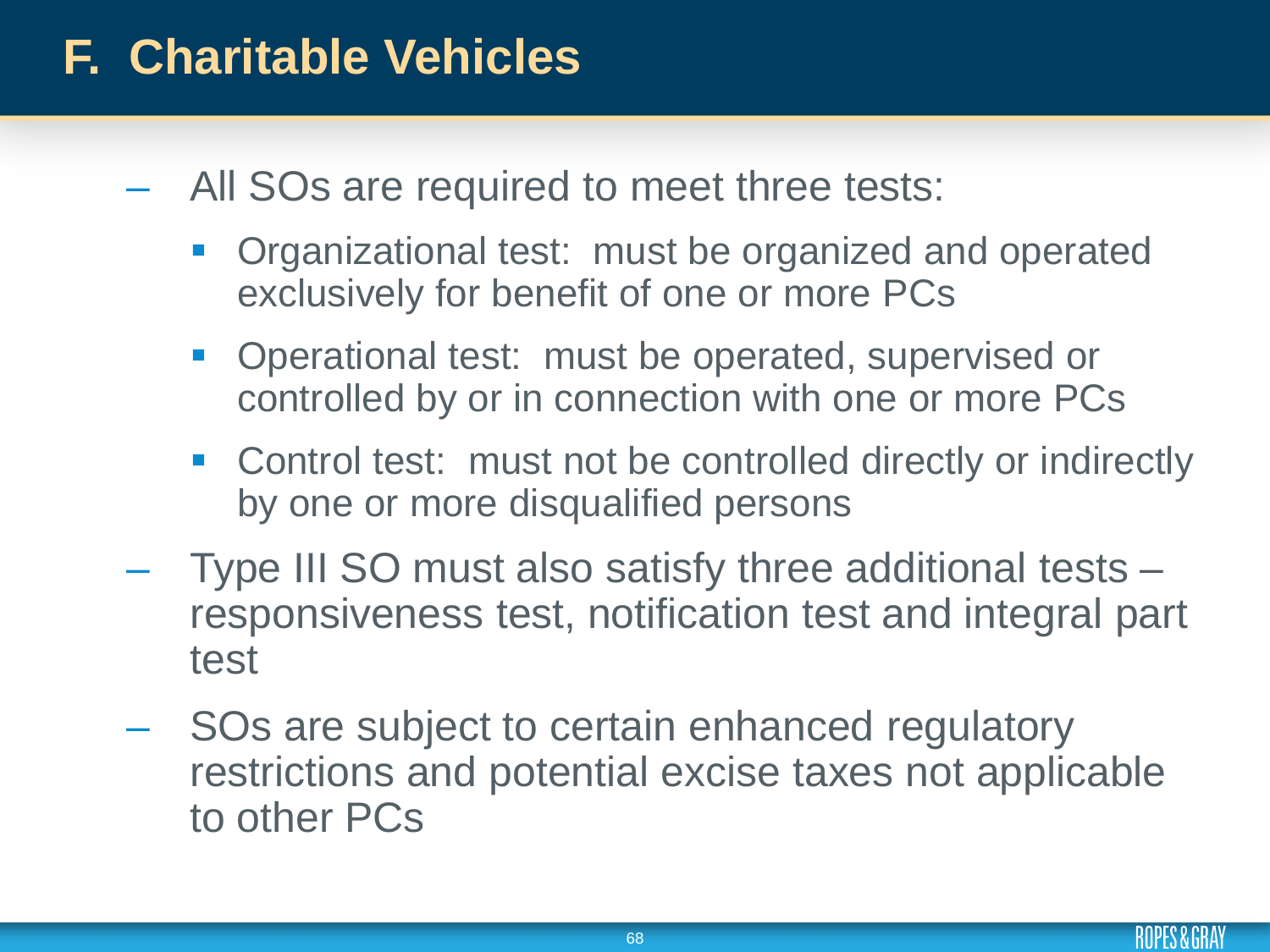- Donor advised fund (DAF) is not separate charitable entity for tax purposes; instead it is segregated fund owned and maintained by existing PC (sponsoring organization) which is separately identified by reference to contributions of one or more donors and over which donor or donor's designee retains advisory role over distributions from fund and/or investment of fund assets : IRC §4966(d)(2)(A)
	- Certain funds are not considered DAFs: funds which support single identified PC; non-donor controlled, non-discriminatory scholarship funds; certain employer-sponsored disaster relief funds
	- Income tax deduction rules are generally same rules that apply to gifts to PCs: I.R.C. §170(f)(18)(A)(i) and (ii)
	- Gift and estate tax deductions are no different
		- Assets held in DAF at time of donor's death are not includable in donor's estate because donor does not control assets
	- DAFs are subject to enhanced regulatory restrictions and potential excise taxes not applicable to other PCs: IRC §§4943, 4958, 4966(a), and 4967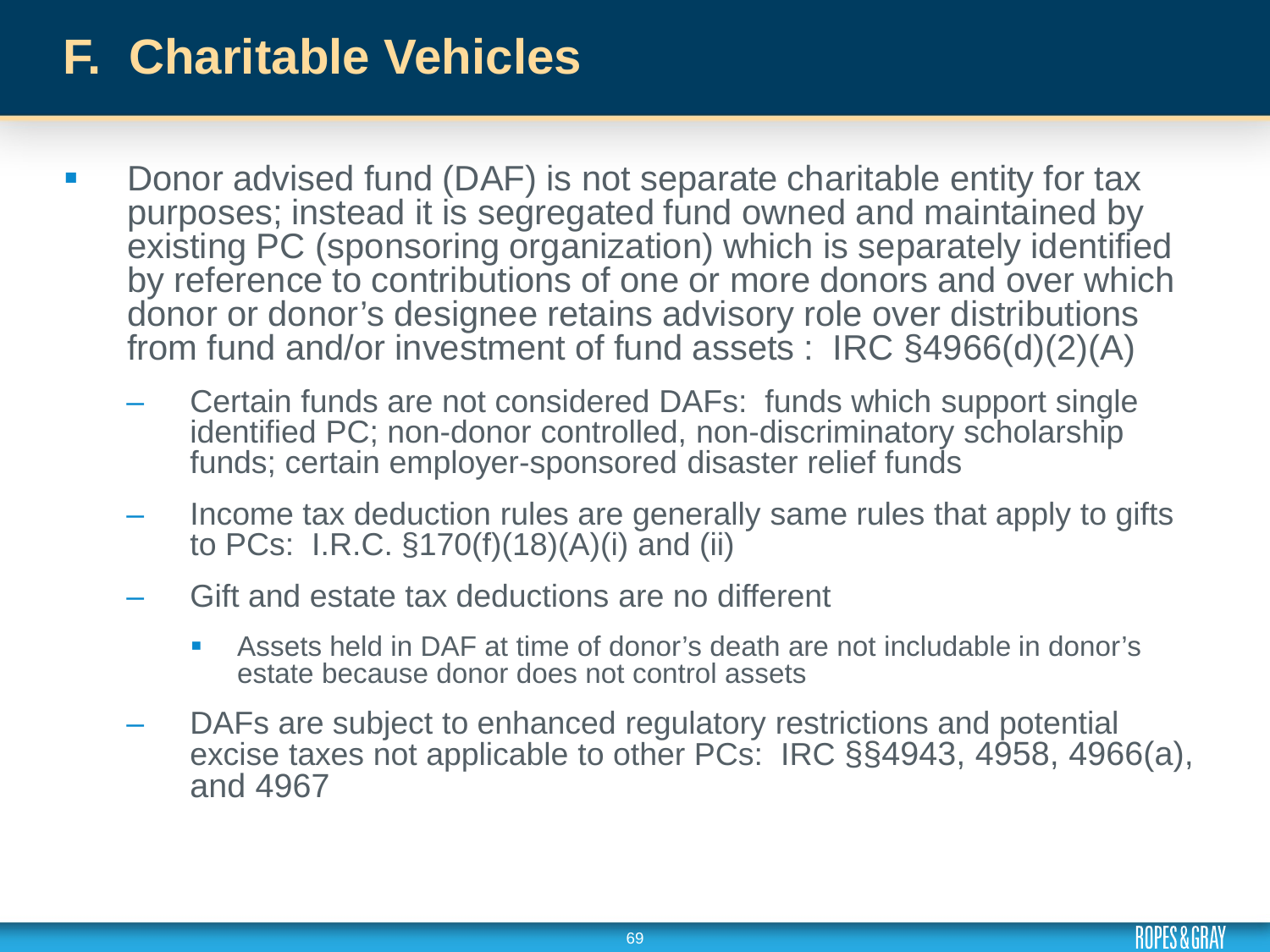- DAFs are subject to enhanced regulatory restrictions and potential excise taxes not applicable to other PCs:
	- Taxable distributions include distribution for any non-charitable purposes (e.g., lobbying), to any natural person, and to any organization other than PC, POF or pass-through foundation unless there is expenditure responsibility: IRC §4966
	- Prohibited benefits not defined but include direct/indirect economic benefits which would have reduced or eliminated charitable contribution income tax deduction if benefit were received as part of original contribution (so no quid pro quo grants permitted): IRC §4967
	- **Excess benefit transactions any grant, loan, compensation or** similar payment to any disqualified person, irrespective of reasonableness: IRC §4958
	- Excess business holdings IRC §4943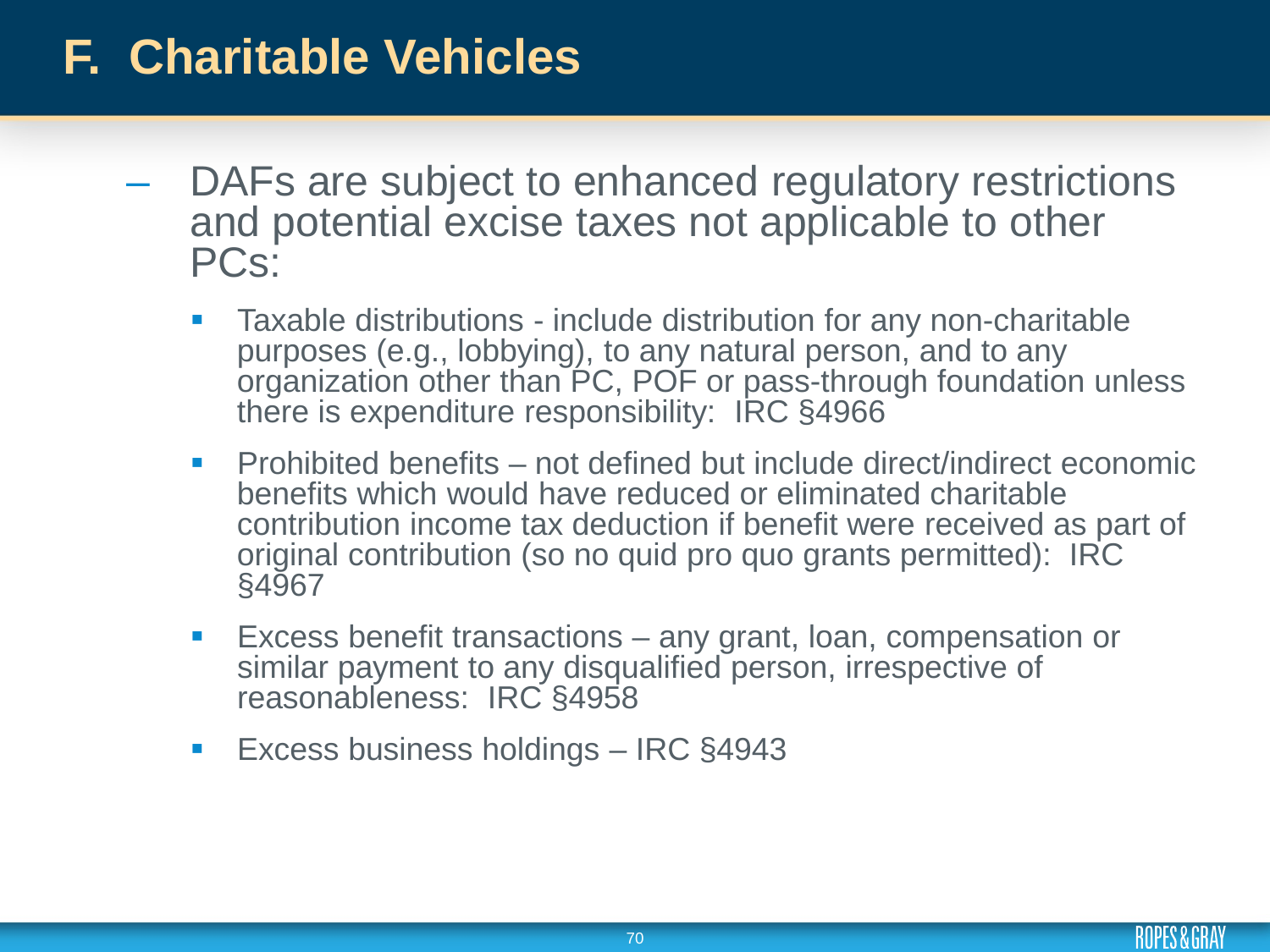- **Private foundations (PFs) are residual class of charitable** organizations
	- PFs have three characteristics
		- **Single or concentrated source of contributions in guise of** single individual or family or corporation; no public support test to satisfy
		- **PF relies on income earned by endowed fund to support its** charitable activities as opposed to annual fundraising
		- **PF carries out charitable purposes primarily through grant** making to other charities as opposed to direct operation of its own charitable programs
	- PF is typically controlled by contributor; no need for broad, independent board of directors/trustees
	- PF can be set up as trust, non-profit corporation, limited liability company or unincorporated association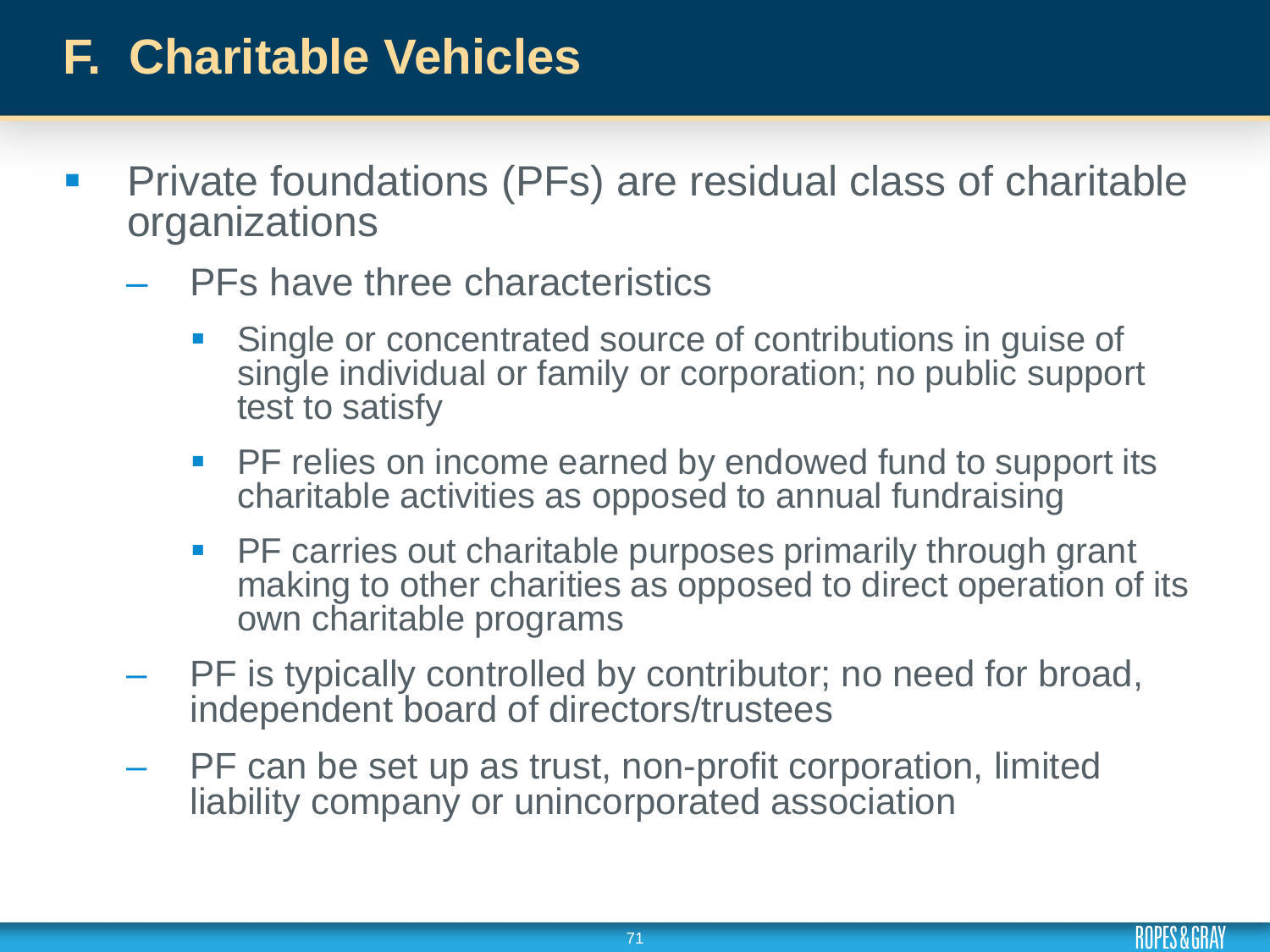- PFs suffer from several negative rule sets compared to other charitable organizations
	- **If all income tax deduction rules are less generous as previously** outlined
	- PF pays 1.39% excise tax on its net investment income, including dividends, interest, rents and royalties and long-term and short-term realized capital gains: IRC §4940(a)
	- **PH** is subject to broadest set of regulatory restrictions and potential excise taxes not applicable generally to PCs:
		- Self-dealing: IRC §4941
		- Minimum distribution requirements: IRC §4942
		- Excess business holdings: IRC §4943
		- Jeopardizing investments: IRC §4944
		- Taxable expenditures: IRC §4945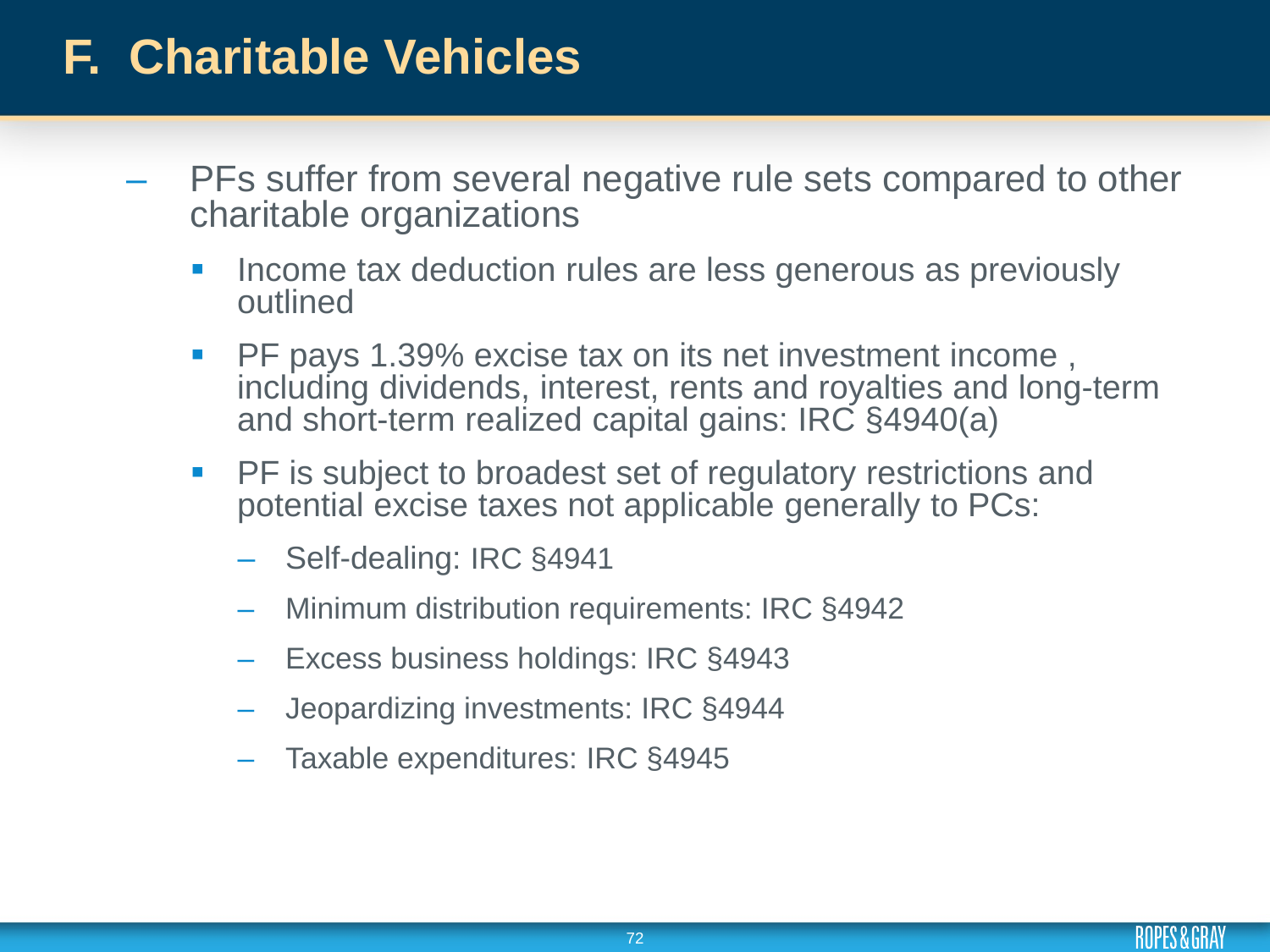#### **F. Charitable Vehicles**

- 501(c)(4) social welfare organization also available
	- Simple to establish; prior to 2016, no formal requirements to obtain tax-exempt status; must now provide notice no later than 60 days after established of intention to operate as social welfare organization on Form 8976
	- Must be exclusively (=primarily) engaged in promoting common good/general welfare of community; overlap with charitable purpose in that social welfare included in meaning of former under IRC §501(c)(3)
	- Can engage in unlimited lobbying/legislative activities; and not prohibited from engaging in political campaigns (although must be secondary to primary focus on social welfare)
	- Entity is exempt from income tax, although subject to tax on UBTI in same way as other tax-exempt entities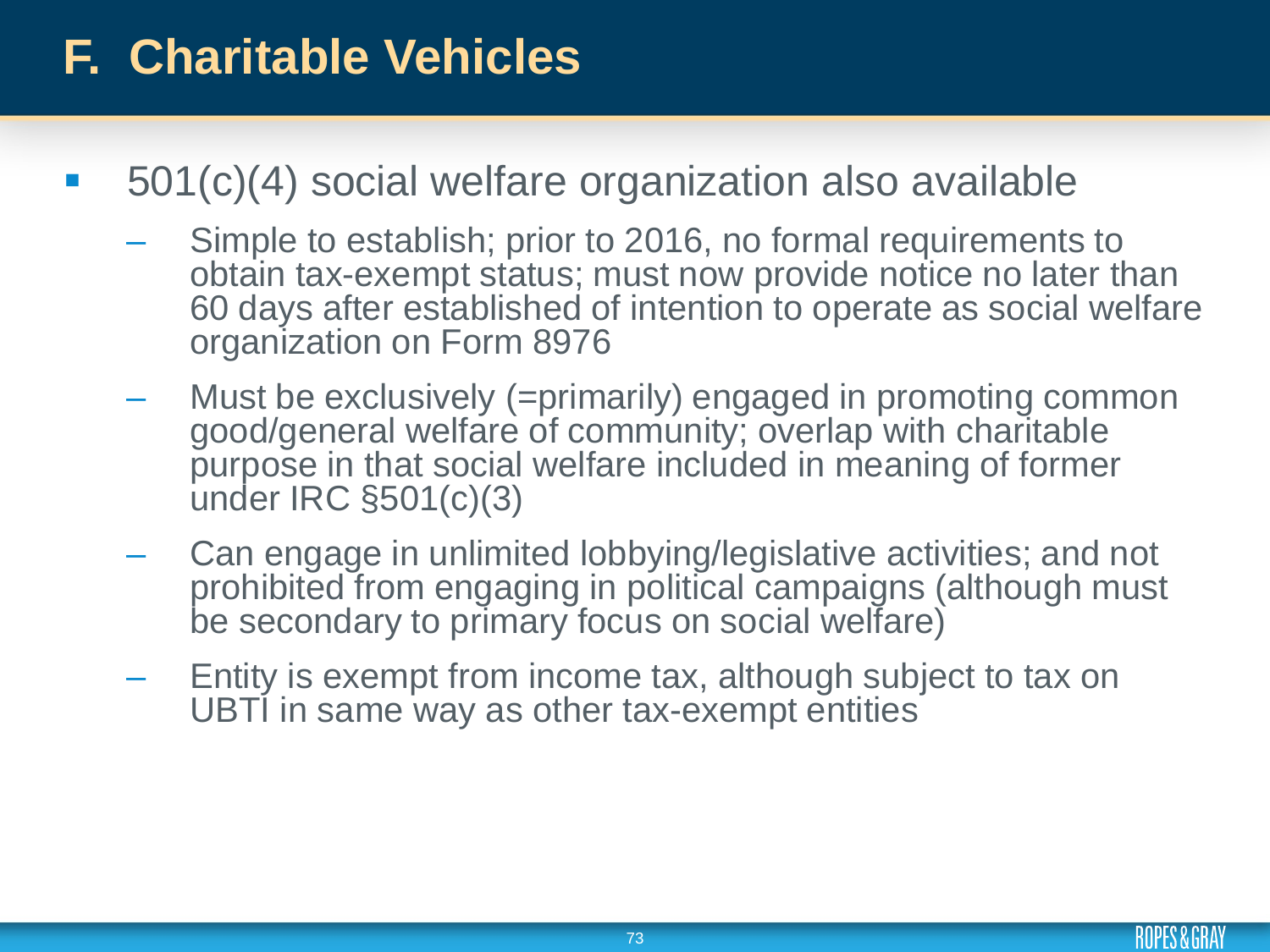#### **F. Charitable Vehicles**

- Entity must prohibit private inurement, and is subject to excise tax on excess benefit transactions between disqualified person and organization under IRC §4958(e)(1); otherwise other regulatory restrictions/excise taxes inapplicable
- Negative rule sets:
	- No income tax deduction for contribution; but no realization event when transfer appreciated asset: *cf.* appreciated asset gift to political organization under IRC §527(e)(1) results in taxable gain under IRC §84
	- **Trust may, however, receive income tax deduction under IRC** §661
	- No estate tax deduction
	- But transfer is excluded from taxable transfer definition for purposes of federal gift tax : IRC §2501(a)(6)
		- Partial interest rules do not apply; can transfer common stock to 501(c)(4) organization, retain voting rights and have excluded transfer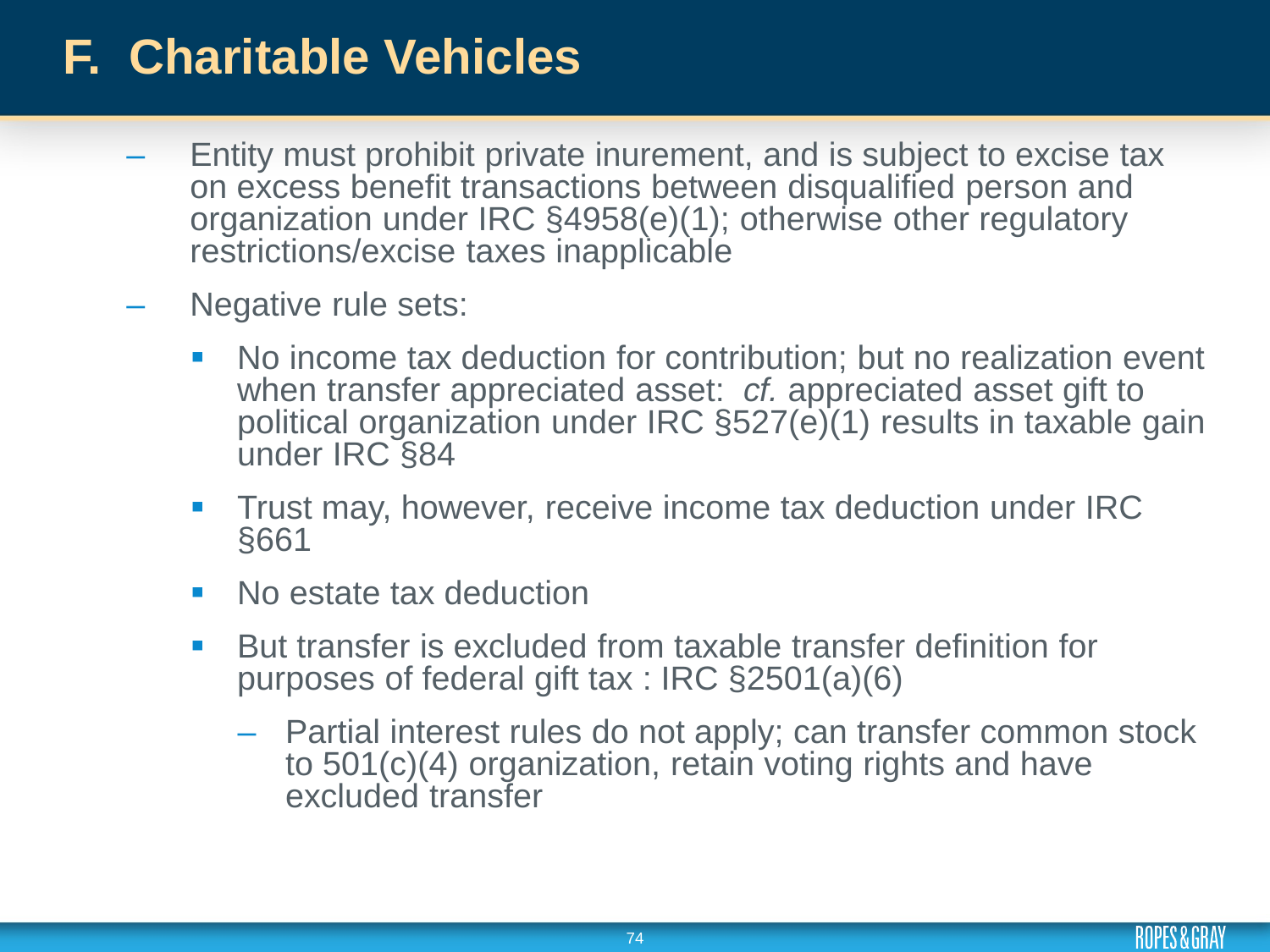#### **F. Charitable Vehicles**

- **E** "Zuckerberg" LLCs
	- Much publicity when announced
	- But just an LLC
	- No charitable tax benefits until LLC makes distribution of assets to another charity
	- Often set up for family office purposes and to assist family with future charitable planning/charitable grant making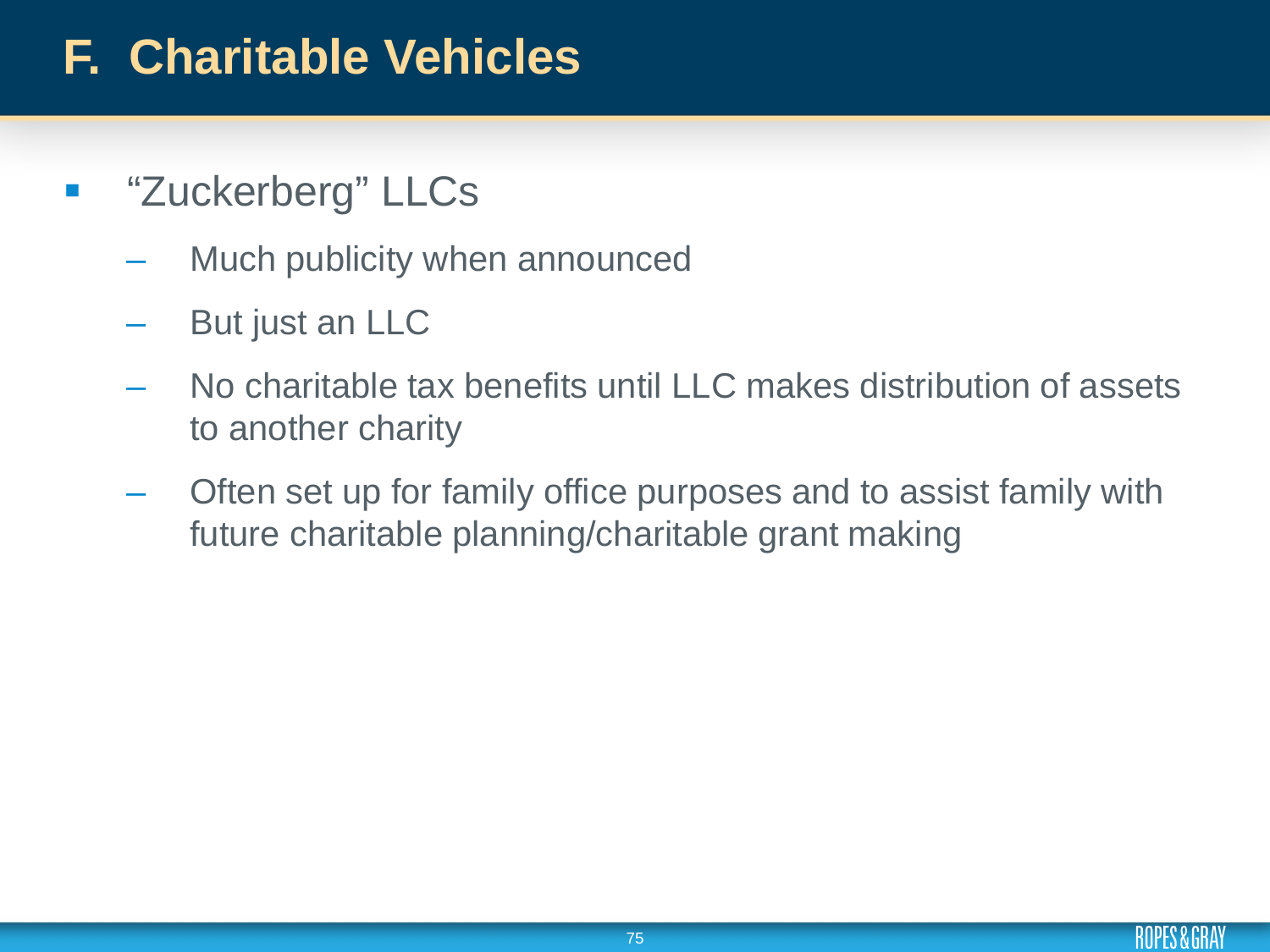|                                                                                                                                                          | <b>Federal Income Tax Charitable Contribution</b><br><b>Deduction Limitations for Individuals; Gift and Estate</b><br><b>Tax Treatment</b>                                                                                                                                                                                                                                                                                                                                                                                                                                                                  | <b>Qualified Charitable</b><br><b>Distribution (QCD)</b><br>from Individual<br><b>Retirement</b><br><b>Accounts (IRAs)</b>                                                           | <b>Controlled/Prohibited Activities</b>                                                                                                                                                                                                                                                                                                                                                                      |
|----------------------------------------------------------------------------------------------------------------------------------------------------------|-------------------------------------------------------------------------------------------------------------------------------------------------------------------------------------------------------------------------------------------------------------------------------------------------------------------------------------------------------------------------------------------------------------------------------------------------------------------------------------------------------------------------------------------------------------------------------------------------------------|--------------------------------------------------------------------------------------------------------------------------------------------------------------------------------------|--------------------------------------------------------------------------------------------------------------------------------------------------------------------------------------------------------------------------------------------------------------------------------------------------------------------------------------------------------------------------------------------------------------|
| <b>Public Charity -</b><br>509(a)(1) and 509(a)(2)<br><b>(Excluding Donor</b><br><b>Advised Fund (DAF)</b><br><b>Sponsoring</b><br><b>Organization</b> ) | Income tax deduction allowed for cash contributions to<br>public charities in an amount up to 60% of an individual's<br>adjusted gross income (AGI) for a taxable year. The<br>percentage is typically lowered to 30% for contributions of<br>long-term capital gain property.<br>Income tax deduction for long-term capital gain property is organizations to<br>typically based on fair market value (FMV) on the date of<br>contribution.<br>Gifts and bequests qualify for unlimited gift and estate tax<br>deductions.<br>Partial interest rule applies to all contributions.                          | Public charities (other<br>than DAF sponsoring<br>organizations and<br>supporting<br>organizations (SOs))<br>are qualified<br>which QCDs may be<br>made.                             | Regulated activities include:<br>Excess benefit transactions;<br>Excessive lobbying; and<br>Political expenditures.                                                                                                                                                                                                                                                                                          |
| <b>Foundation</b>                                                                                                                                        | <b>Private Non-Operating Income tax deduction allowed for cash contributions to</b><br>private non-operating foundations in an amount up to 30%<br>of an individual's AGI for a taxable year. The percentage<br>is lowered to 20% for contributions of long-term capital<br>gain property.<br>Contributions of long-term capital gain property (other<br>than qualified appreciated stock) are deductible only to<br>the extent of donor's tax basis in the property.<br>Gifts and bequests qualify for unlimited gift and estate tax<br>deductions.<br>Partial interest rule applies to all contributions. | QCDs may not be<br>made to a private<br>non-operating<br>foundation, unless<br>the foundation<br>qualifies as a pass-<br>through foundation or<br>is structured as a<br>common fund. | Regulated activities include:<br>Minimum distributions;<br>Self-dealing with disqualified persons (absolute<br>rule; no need to show detriment to foundation or<br>benefit to disqualified person);<br>Excess business holdings;<br>Jeopardy investments; and<br>Taxable expenditures, including any expenses to<br>influence legislation, influence outcome of election<br>or engage in voter registration. |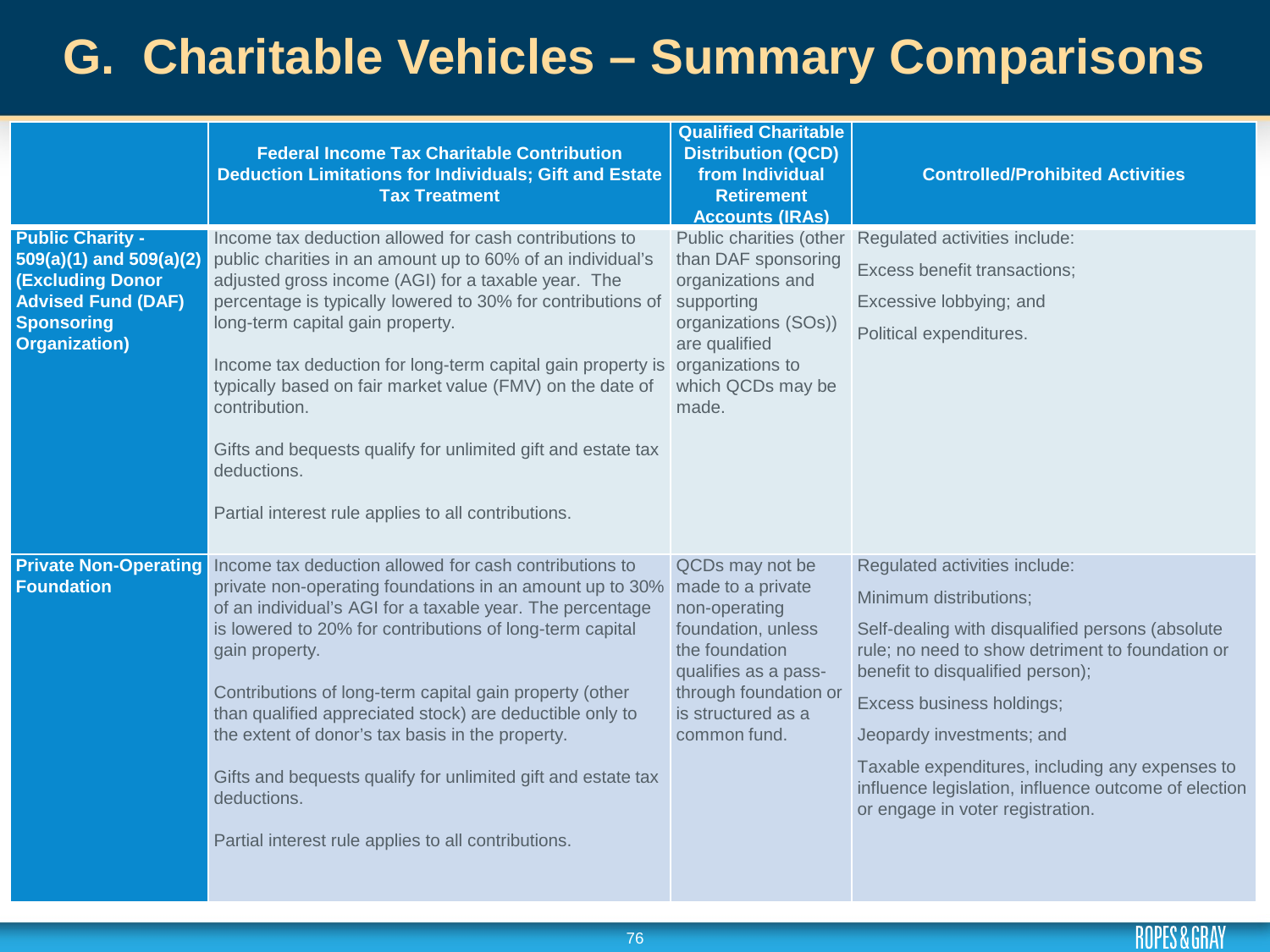| <b>Private Operating</b><br><b>Foundation</b> | Income tax deduction allowed for cash<br>contributions to private operating foundations in<br>an amount up to 60% of an individual's AGI for<br>a taxable year. The percentage is typically<br>lowered to 30% for contributions of long-term<br>capital gain property.<br>Income tax deduction for long-term capital gain<br>property is typically based on FMV on the date<br>of contribution.<br>Gifts and bequests qualify for unlimited gift and<br>estate tax deductions.<br>Partial interest rule applies to all contributions. | Private operating<br>foundations are<br>qualified<br>organizations to<br>which QCDs may<br>be made. | Regulated activities include:<br>Charitable expenditures/assets;<br>Self-dealing with disqualified persons (absolute rule; no need to show<br>detriment to foundation or benefit to disqualified person);<br>Excess business holdings;<br>Jeopardy investments; and<br>Taxable expenditures, including any expenses to influence legislation,<br>influence outcome of election or engage in voter registration.                                                                                                                                                                                                                                                                                                                                                                                                                                                                                                                                                                                                       |
|-----------------------------------------------|---------------------------------------------------------------------------------------------------------------------------------------------------------------------------------------------------------------------------------------------------------------------------------------------------------------------------------------------------------------------------------------------------------------------------------------------------------------------------------------------------------------------------------------|-----------------------------------------------------------------------------------------------------|-----------------------------------------------------------------------------------------------------------------------------------------------------------------------------------------------------------------------------------------------------------------------------------------------------------------------------------------------------------------------------------------------------------------------------------------------------------------------------------------------------------------------------------------------------------------------------------------------------------------------------------------------------------------------------------------------------------------------------------------------------------------------------------------------------------------------------------------------------------------------------------------------------------------------------------------------------------------------------------------------------------------------|
| <b>Donor Advised Fund</b>                     | Income tax deduction allowed for cash<br>contributions to DAFs in an amount up to 60%<br>of an individual's AGI for a taxable year. The<br>percentage is typically lowered to 30% for<br>contributions of long-term capital gain property.<br>Income tax deduction for long-term capital gain<br>property is typically based on FMV on the date<br>of contribution.<br>Gifts and bequests qualify for unlimited gift and<br>estate tax deductions.<br>Partial interest rule applies to all contributions.                             | QCDs may not be<br>made to a DAF.                                                                   | Regulated activities include:<br>Excess benefit transactions, expanded so that all grants, loans,<br>compensation or similar payments to a donor, donor-advisor or related<br>person/entity are automatically treated as an excess benefit in the full<br>amount of the transaction, regardless of reasonableness; an expanded<br>definition of disqualified person also applicable to ordinary excess benefit<br>transactions:<br>Excessive lobbying;<br>Political expenditures;<br>Excess business holdings; and<br>Taxable distributions:<br>Distributions to individuals,<br>Distributions to an organization that is not described in<br>170(b)(1)(A), namely a private non-operating foundation, tax-<br>exempt organization that is not a public charity, or disqualified SO,<br>unless expenditure responsibility is exercised, and<br>Distributions for non-charitable purposes; and<br>Distributions that result in a "more than incidental" benefit to a donor,<br>donor-advisor or related person/entity. |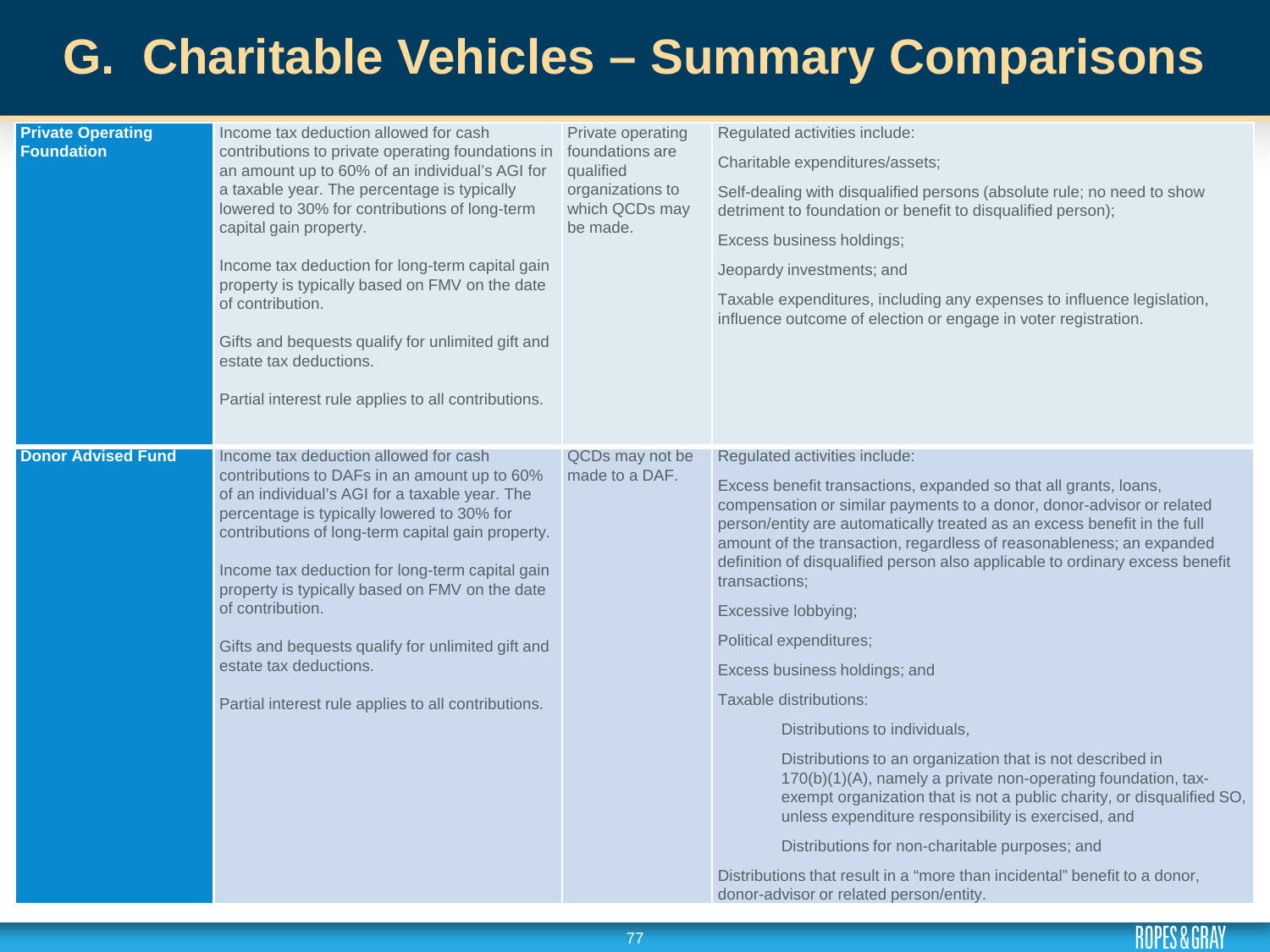| <b>Supporting Organization</b><br>(509(a)(3) Organization)     | Income tax deduction allowed for<br>cash contributions to SOs in an<br>amount up to 60% of an<br>individual's AGI for a taxable year.<br>The percentage is typically lowered<br>to 30% for contributions of long-<br>term capital gain property.<br>Income tax deduction for long-term<br>capital gain property is typically<br>based on FMV on the date of<br>contribution.<br>Gifts and bequests qualify for<br>unlimited gift and estate tax<br>deductions.<br>Partial interest rule applies to all<br>contributions. | QCDs may not be made to any type<br>of SO.                                                                         | Regulated activities include:<br>Type I:<br>Excess benefit transactions; general rule expanded so that<br>(i) any loan to a disqualified person and (ii) any grant, loan,<br>compensation or similar payment to a substantial contributor<br>or related person/entity is automatically treated as an excess<br>benefit in the full amount of the transaction, regardless of<br>reasonableness;<br>Excessive lobbying; and<br>Political expenditures.<br>Type II:<br>Same as Type I plus:<br>Excess business holdings, if SO accepts a contribution from<br>a donor who controls a supported organization or a related<br>person/entity.<br>Type III (functionally integrated):<br>Same as Type I.<br>Type III (Non-functionally integrated):<br>Same as Type I plus:<br>Excess business holdings. |
|----------------------------------------------------------------|--------------------------------------------------------------------------------------------------------------------------------------------------------------------------------------------------------------------------------------------------------------------------------------------------------------------------------------------------------------------------------------------------------------------------------------------------------------------------------------------------------------------------|--------------------------------------------------------------------------------------------------------------------|---------------------------------------------------------------------------------------------------------------------------------------------------------------------------------------------------------------------------------------------------------------------------------------------------------------------------------------------------------------------------------------------------------------------------------------------------------------------------------------------------------------------------------------------------------------------------------------------------------------------------------------------------------------------------------------------------------------------------------------------------------------------------------------------------|
| <b>Social Welfare Organization</b><br>(501(c)(4) Organization) | No income tax deduction.<br>Gifts are excluded from transfers<br>subject to gift tax.<br>Bequests are subject to estate tax.<br>Partial interest rule not applicable.                                                                                                                                                                                                                                                                                                                                                    | QCDs may not be made to social<br>welfare organizations (QCDs may<br>only be made to charitable<br>organizations). | Regulated activities include:<br>Excess benefit transactions; and<br>Payments for political campaign activities may be taxable.                                                                                                                                                                                                                                                                                                                                                                                                                                                                                                                                                                                                                                                                   |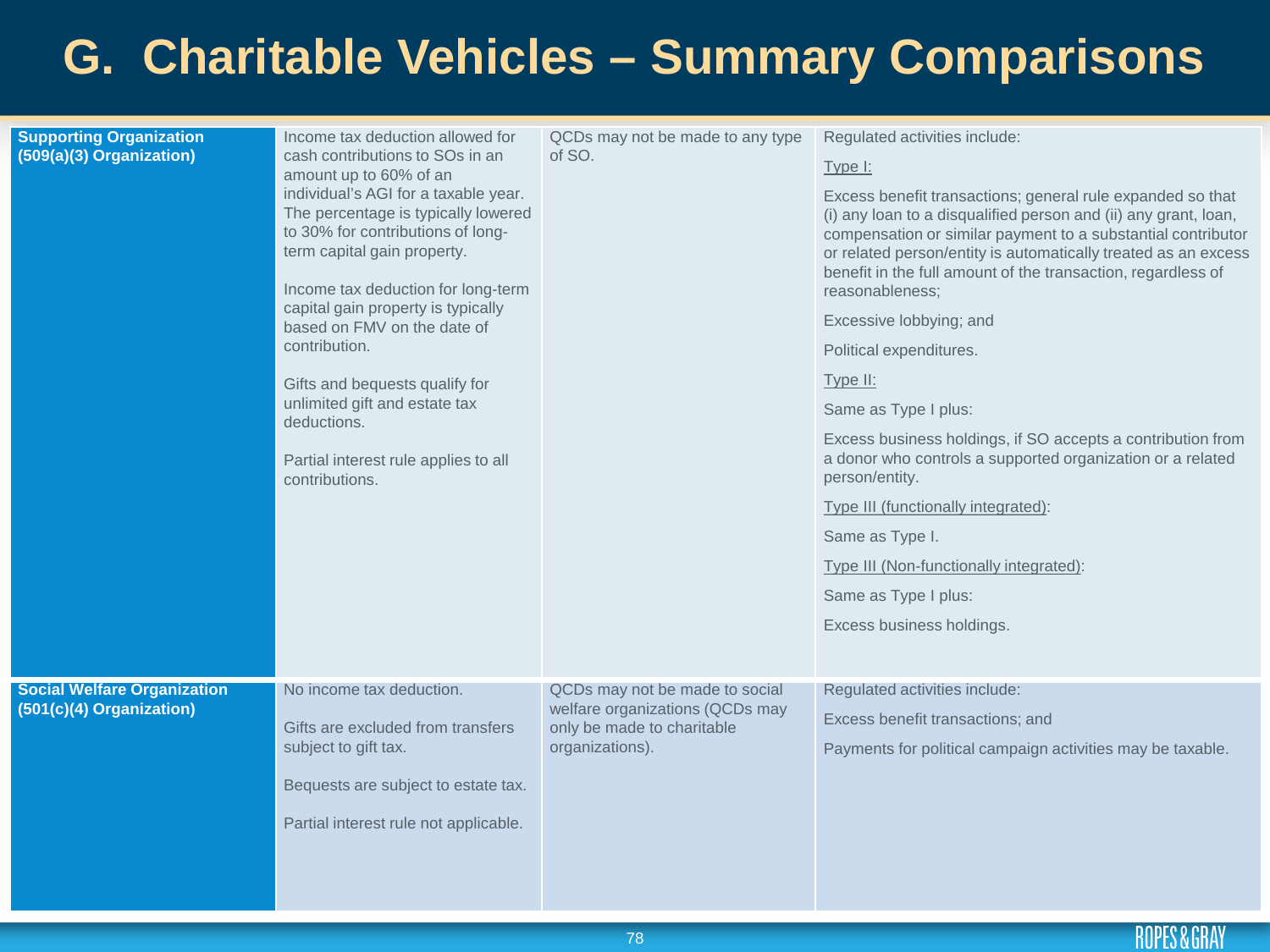|                                                                                                                      | <b>Entity Level Taxation</b>                                                                                                                                                                                                                                                                                                                                                                                              | <b>Distribution Requirements</b>                                                                                                                                                                                                                                                                                                                                                                                                                                                                    | <b>Disclosure of Donor Identity</b>                                                                                                                                                                                            | <b>Degree of Donor</b><br><b>Control</b>                                                                                                                            |
|----------------------------------------------------------------------------------------------------------------------|---------------------------------------------------------------------------------------------------------------------------------------------------------------------------------------------------------------------------------------------------------------------------------------------------------------------------------------------------------------------------------------------------------------------------|-----------------------------------------------------------------------------------------------------------------------------------------------------------------------------------------------------------------------------------------------------------------------------------------------------------------------------------------------------------------------------------------------------------------------------------------------------------------------------------------------------|--------------------------------------------------------------------------------------------------------------------------------------------------------------------------------------------------------------------------------|---------------------------------------------------------------------------------------------------------------------------------------------------------------------|
| <b>Public Charity -</b><br>$509(a)(1)$ and<br>509(a)(2) (Excluding<br><b>DAF Sponsoring</b><br><b>Organization</b> ) | None, unless charity realizes unrelated<br>business taxable income (UBTI) or<br>participates in an excess benefit transaction.                                                                                                                                                                                                                                                                                            | None (except for certain research<br>organizations).                                                                                                                                                                                                                                                                                                                                                                                                                                                | Although charity may be required to<br>include certain contributors' identifying<br>information on Schedule B of its Form 990<br>(due to the size of a donor's gift), such<br>information is exempt from public<br>disclosure. | Donor(s) do not typically<br>control, although donor(s)<br>may be members of<br>board and, in that<br>capacity, may help direct<br>investment and use of<br>assets. |
| <b>Private Non-</b><br><b>Operating</b><br><b>Foundation</b>                                                         | Private non-operating foundation must pay<br>tax on its net investment income. Otherwise,<br>entity is not subject to tax unless it realizes<br>UBTI or fails to comply with certain of the<br>excise tax provisions applicable to private<br>foundations.<br>Certain related persons may also be subject<br>to tax under the private foundation excise tax<br>rules.                                                     | Must make qualifying distributions<br>equal to at least 5% of the<br>average FMV of foundation's net<br>investment assets annually.<br>Distributions that constitute<br>taxable expenditures prohibited.<br>In particular, grants to non-<br>functionally integrated Type III<br>SOs and certain other SOs are<br>prohibited unless foundation<br>exercises expenditure<br>responsibility.                                                                                                          | Certain identifying information with respect<br>to donors must be included on Form 990-<br>PF and is subject to public disclosure.                                                                                             | Donor(s) may control.                                                                                                                                               |
| <b>Private Operating</b><br><b>Foundation</b>                                                                        | Private operating foundation must pay tax on<br>its net investment income (unless it qualifies<br>as an exempt operating foundation).<br>Otherwise, entity not subject to tax unless it<br>realizes UBTI or fails to comply with certain of<br>the excise tax provisions applicable to private<br>foundations.<br>Certain related persons may also be subject<br>to tax under the private foundation excise tax<br>rules. | Must (i) spend at least 85% of the<br>lesser of its adjusted net income<br>or minimum investment return on<br>expenditures directly for active<br>conduct of exempt activities and<br>(ii) meet either assets,<br>endowment or support test.<br>Distributions that constitute<br>taxable expenditures prohibited.<br>In particular, grants to non-<br>functionally integrated Type III<br>SOs and certain other SOs are<br>prohibited unless foundation<br>exercises expenditure<br>responsibility. | Certain identifying information with respect<br>to donors must be included on Form 990-<br>PF and is subject to public disclosure.                                                                                             | Donor(s) may control.                                                                                                                                               |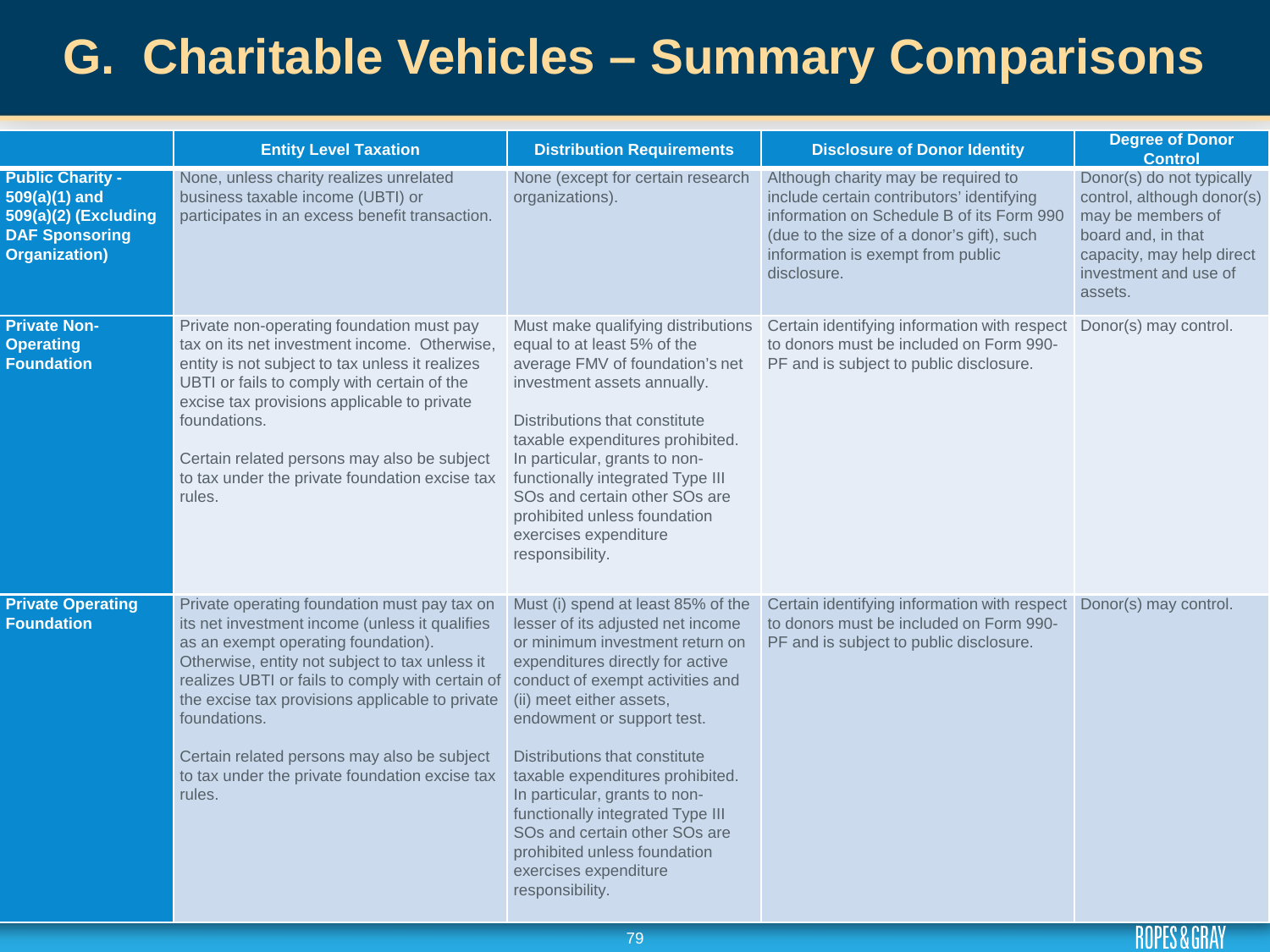| <b>Donor Advised Fund</b>                                                          | None, unless DAF<br>sponsoring organization<br>realizes UBTI or DAF or<br>sponsoring organization,<br>participates in an excess<br>benefit transaction.    | None, but many DAF sponsoring<br>organizations have policies that<br>require certain minimum activity<br>level.                                                                                                                                                                                                                                                                                                                                                                                                                                                                                                                                 | Although DAF sponsoring<br>organization may be<br>required to include certain<br>contributors' identifying<br>information on Schedule B of<br>its Form 990 (due to the size<br>of gift), such information is<br>exempt from public<br>disclosure. | DAF sponsoring organization owns the assets of DAF<br>and is ultimately responsible for control of DAF<br>(distribution and investment). Donor(s) (or donor-<br>advisor(s)) may offer non-binding investment and<br>distribution advice.                                                                                                                                                                                                                                                                                                                                                                                                                                                                                                                                              |
|------------------------------------------------------------------------------------|------------------------------------------------------------------------------------------------------------------------------------------------------------|-------------------------------------------------------------------------------------------------------------------------------------------------------------------------------------------------------------------------------------------------------------------------------------------------------------------------------------------------------------------------------------------------------------------------------------------------------------------------------------------------------------------------------------------------------------------------------------------------------------------------------------------------|---------------------------------------------------------------------------------------------------------------------------------------------------------------------------------------------------------------------------------------------------|---------------------------------------------------------------------------------------------------------------------------------------------------------------------------------------------------------------------------------------------------------------------------------------------------------------------------------------------------------------------------------------------------------------------------------------------------------------------------------------------------------------------------------------------------------------------------------------------------------------------------------------------------------------------------------------------------------------------------------------------------------------------------------------|
| <b>Supporting</b><br><b>Organization</b>                                           | All Types:<br>None, unless SO<br>realizes UBTI or<br>participates in an excess<br>benefit transaction.                                                     | Type I, Type II and Type III<br>(functionally integrated):<br>None, although SO must carry<br>out activities that benefit its<br>supported organization(s).<br><b>Type III (non-functionally</b><br>integrated):<br>Must annually distribute to or for<br>the use of one or more supported<br>organizations an amount equal to<br>or exceeding the greater of 85%<br>of its adjusted net income or<br>3.5% of the FMV of its<br>investment assets (calculated<br>based on the immediately<br>preceding tax year).<br>Must also meet attentiveness test<br>that requires certain levels of<br>support be provided to supported<br>organizations. | All Types:<br>Although SO may be<br>required to include certain<br>contributors' identifying<br>information on Schedule B of<br>its Form 990 (due to the size<br>of a donor's gift), such<br>information is exempt from<br>public disclosure.     | <u>Type I:</u><br>Substantial contributors may not control. SO is<br>controlled by its supported organization(s).<br>Type II:<br>Substantial contributors may not control. SO is<br>controlled by persons who control its supported<br>organization(s).<br>Type III (functionally integrated):<br>Substantial contributors may not control. SO is not<br>required to be controlled by its supported<br>organization(s), but must satisfy responsiveness, notice<br>and integral part requirements.<br>Type III (non-functionally integrated):<br>Substantial contributors may not control. SO is not<br>required to be controlled by its supported<br>organization(s), but must satisfy responsiveness, notice<br>and integral part (distribution and attentiveness)<br>requirements. |
| <b>Social Welfare</b><br><b>Organization</b><br>(501(c)(4)<br><b>Organization)</b> | None, unless<br>organization realizes<br>UBTI, participates in an<br>excess benefit<br>transaction or makes<br>taxable political<br>campaign expenditures. | None.                                                                                                                                                                                                                                                                                                                                                                                                                                                                                                                                                                                                                                           | Although organization may<br>be required to include<br>certain contributors'<br>identifying information on<br>Schedule B of its Form 990<br>(due to the size of gift), such<br>information is exempt from<br>public disclosure.                   | Donor(s) may control (but, if donor does control,<br>potential estate tax issues with respect to assets held in<br>501(c)(4) attributable to donor's contributions to<br>organization).                                                                                                                                                                                                                                                                                                                                                                                                                                                                                                                                                                                               |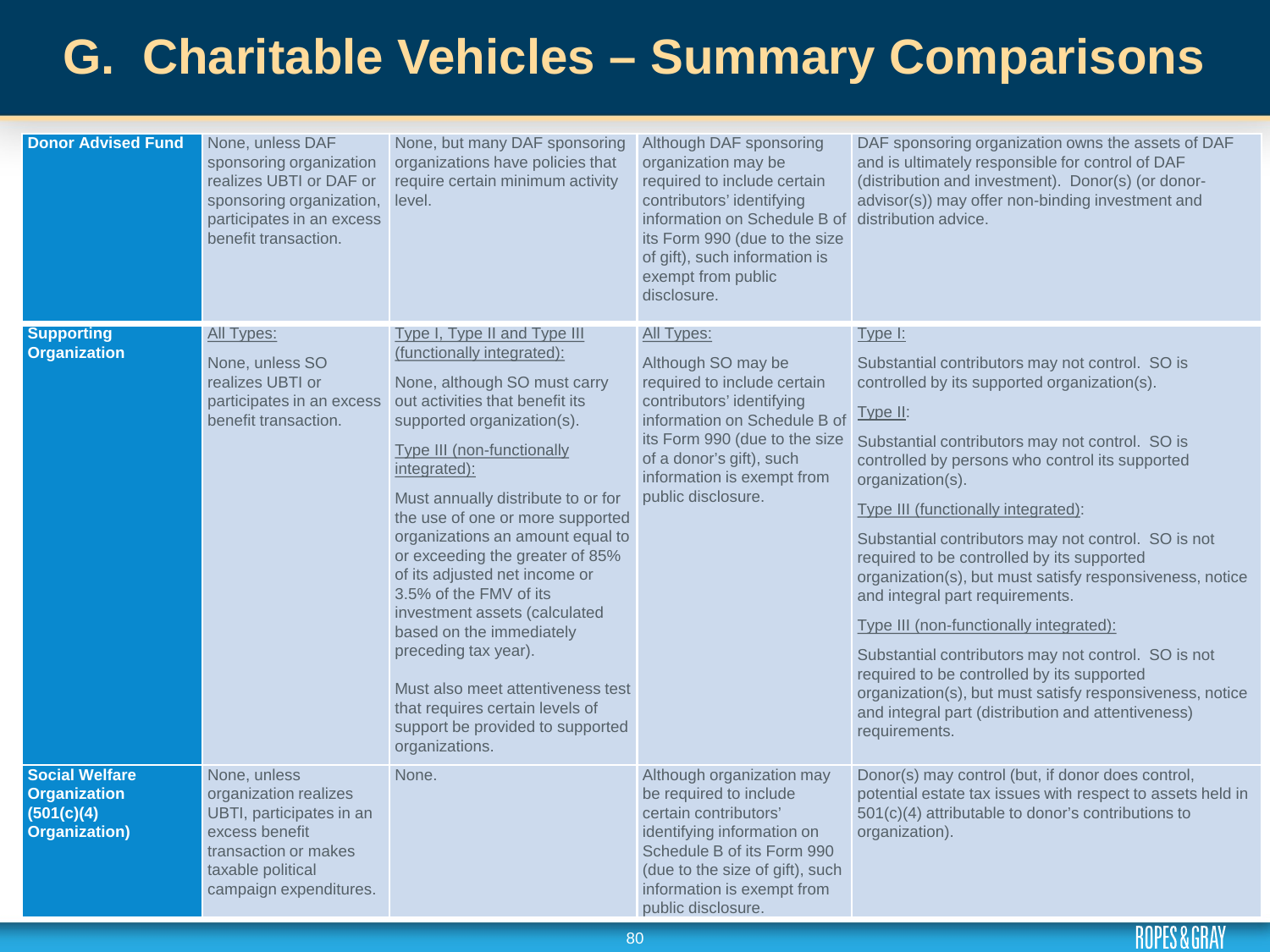#### **H. Common Charitable Objectives**

- How to Give to Foreign Charity and Get Income Tax deduction
- How to Best Create Endowment for Small or Newer **Charity**
- How to Support Benefit Event
- **-** How to Give Scholarship Grant to Individual
- **How to Help Needy Individual or Support Disaster Relief**
- **-** How to Give Anonymously
- **How to Satisfy Promise to Give**
- **How to Make Charitable Bequest During Lifetime and** Maintain Flexibility Over Recipient
- **How to Afford Making Charitable Bequest During Lifetime**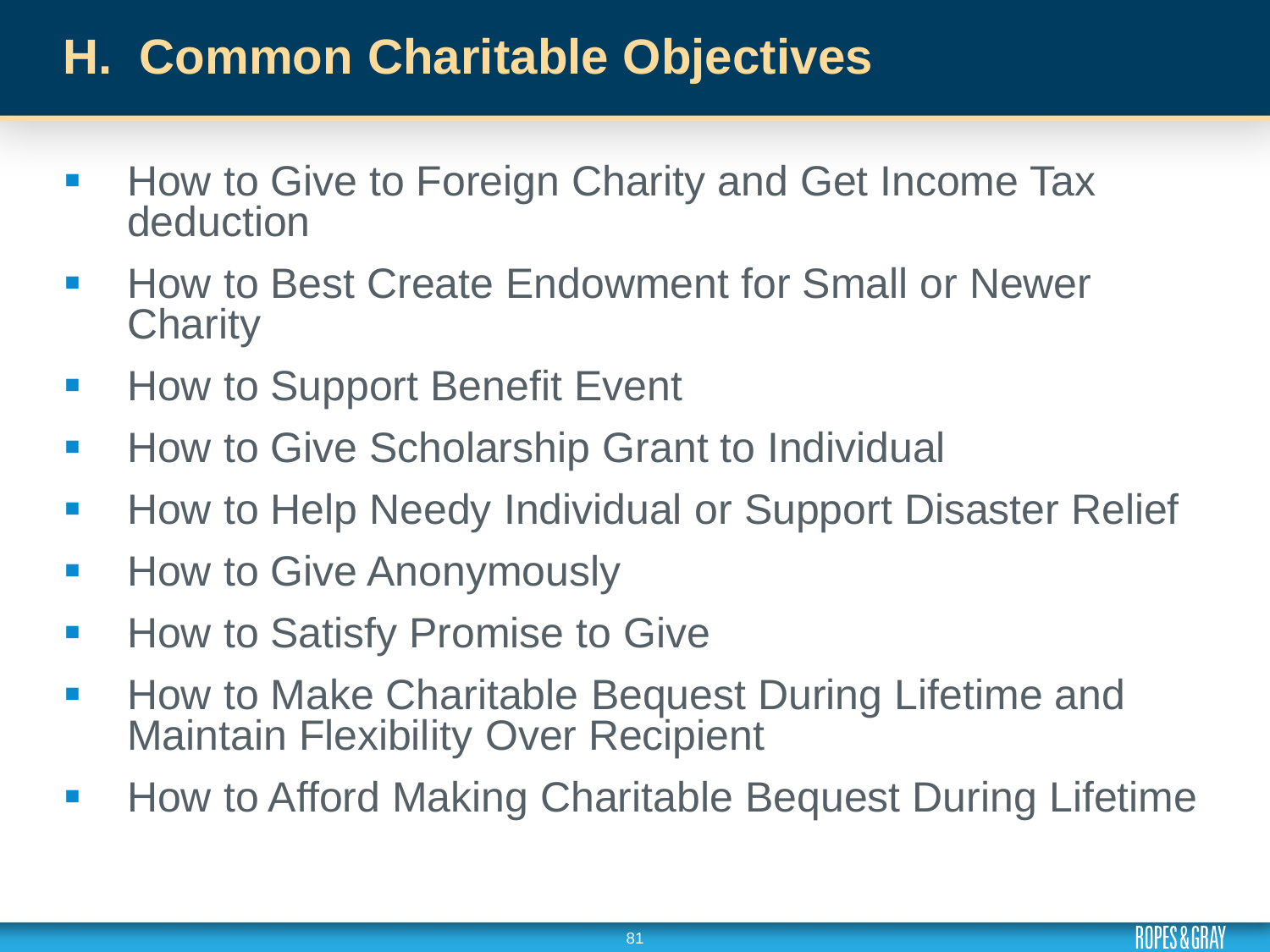# **H1. Foreign Charity Gifts**

- Is there "American friends of" 501(c)(3) PC (AFOO) for foreign charity?
	- Type of PC organized to support one or more foreign charities
	- Blueprint for qualification set out in Rev. Rul. 66-79, 1966-1 C.B. 48
	- Donor can claim charitable contribution income tax deduction so long as donor does not earmark contribution and AFOO exercises discretion and control
		- At least majority of AFOO board must be independent of foreign charity
		- AFOO board should approve (or pre-approve) grants to foreign charity for specific projects or specific administrative or operating expenses before soliciting or paying over funds
		- AFOO controls fundraising activities in US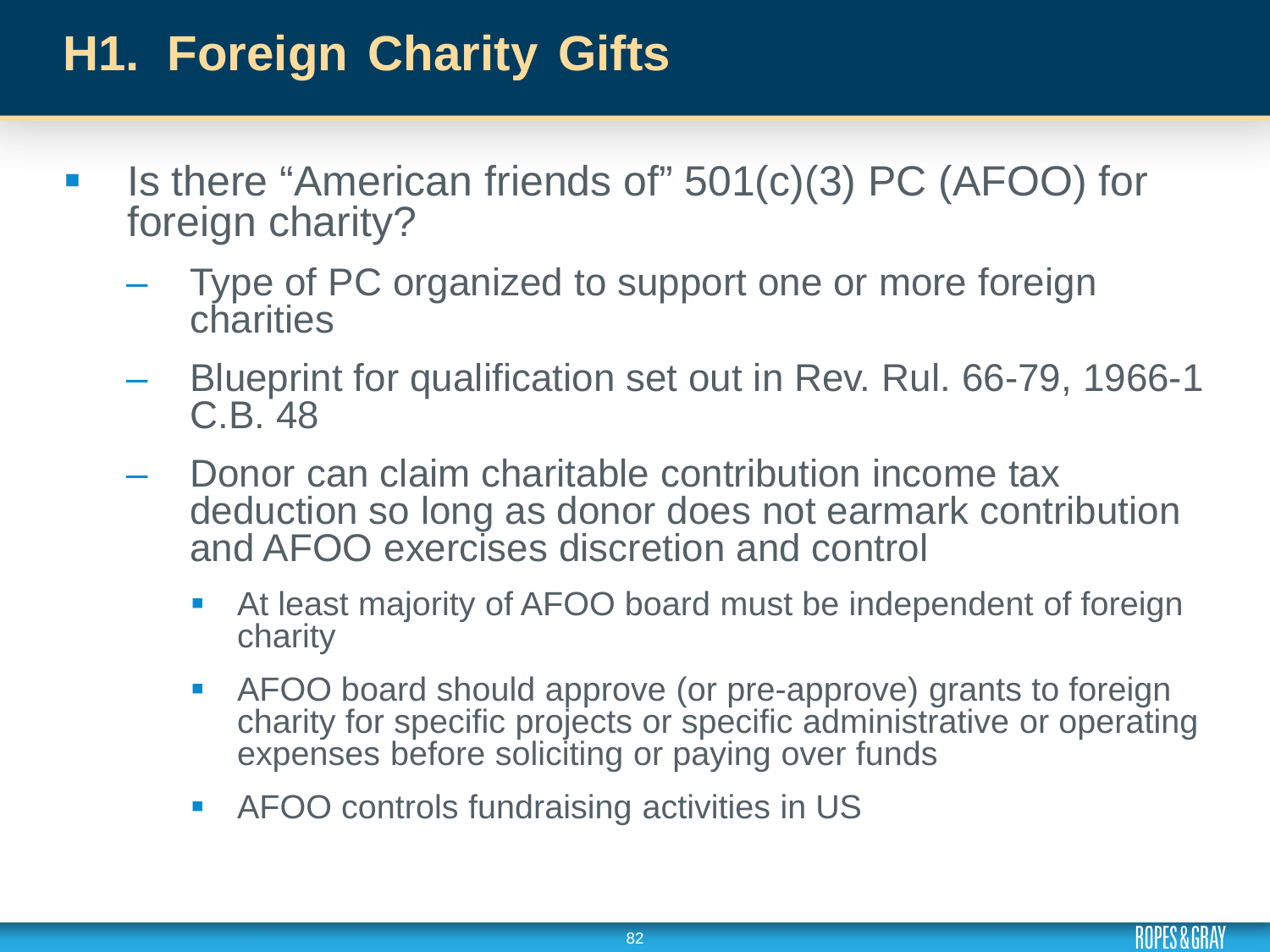# **H1. Foreign Charity Gifts**

- If no AFOO, possible to give through DAF or PF
	- DAF or PF distribution to foreign charity, however, requires expenditure responsibility (ER) or equivalency determination (ED): Rev. Proc. 2017-53, 2017-40 IRB
	- ER has five basic elements designed to ensure that grant will be used appropriately for charitable purposes
	- Databases on ED now exist to facilitate distributions
	- Some sponsoring organizations offer DAFs that specialized in foreign charity gifts
- Also possible to give through Subchapter J trust
	- IRC §642(c) deduction is available without AGI limits and without domesticity requirement for amounts paid from trust for charitable purposes under trust's governing instrument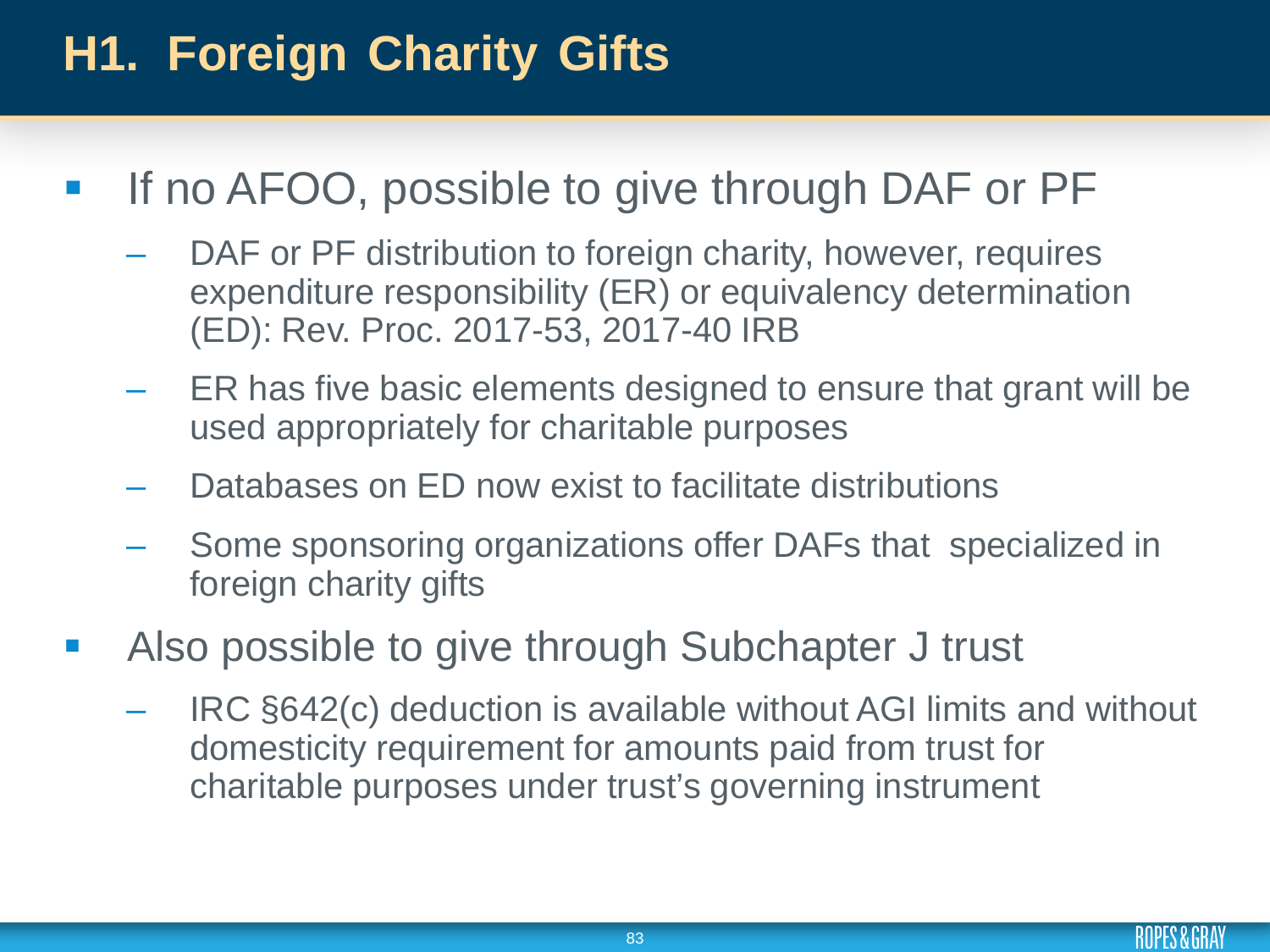#### **H2. Endowment for Small or Untested Organization**

- While anxious to support new entity or small charity, donor may be reluctant to part with significant gift directly to organization; options
	- Fund DAF and make regular distributions; terminate DAF once concerns pass
	- Fund through PF, but restrictions, administrative burdens and costs
	- Fund through SO, but limits on control retained by donor
	- Use CLT with discretionary lead beneficiary provisions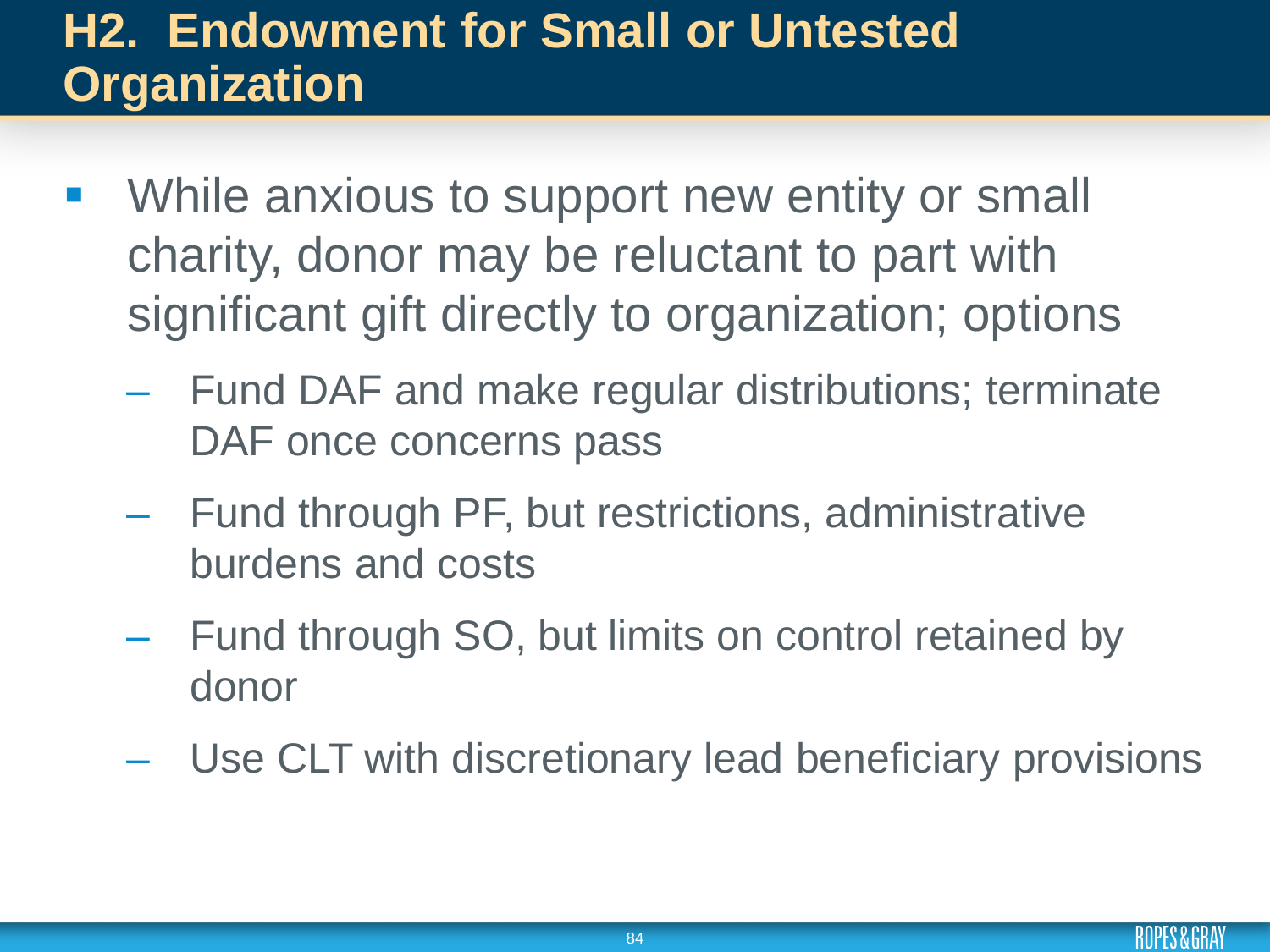# **H3. Supporting Benefit Event**

- **Give Directly to Public Charity** 
	- Amount of donor's deduction will be reduced by fair market value (not cost) of any return benefits received by donor under special quid pro quo rules
- Why not give through DAF or PF?
	- Could result in donor being subject to excise taxes for having received "more than incidental benefit" (DAF context) or "more than incidental or tenuous benefit" (PF context)
- Same analysis applies to charity membership dues (e.g., museum) where return benefits are more than incidental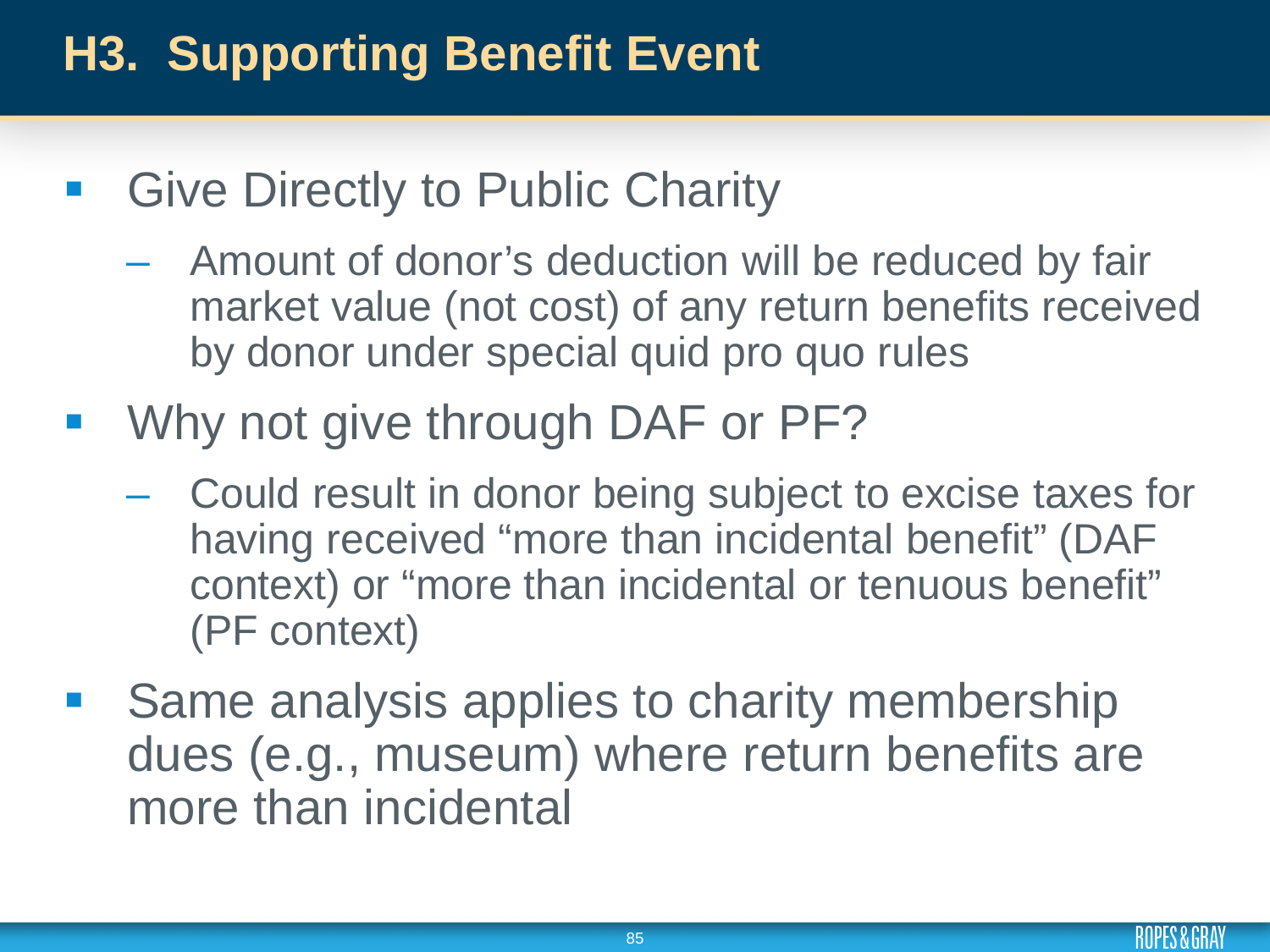### **H4. Scholarships**

- Give Directly to Public Charity
	- Caveat: Cannot earmark gift for a specific individual
- **Give Through PF** 
	- Caveat: PF must obtain IRS pre-approval of objective and non-discriminatory selection procedure before scholarships are paid
- Give Through Non-DAF Fund at Sponsoring Public **Charity** 
	- Exception in DAF rules allows donor to set up a fund that makes grants to individuals for travel and study so long as independent committee (not controlled by donor or family members and appointed by sponsoring organization) selects individuals using objective and non-discriminatory selection procedures similar to those for PF grants to individuals for travel and study: IRC §4966(d)(2)(B)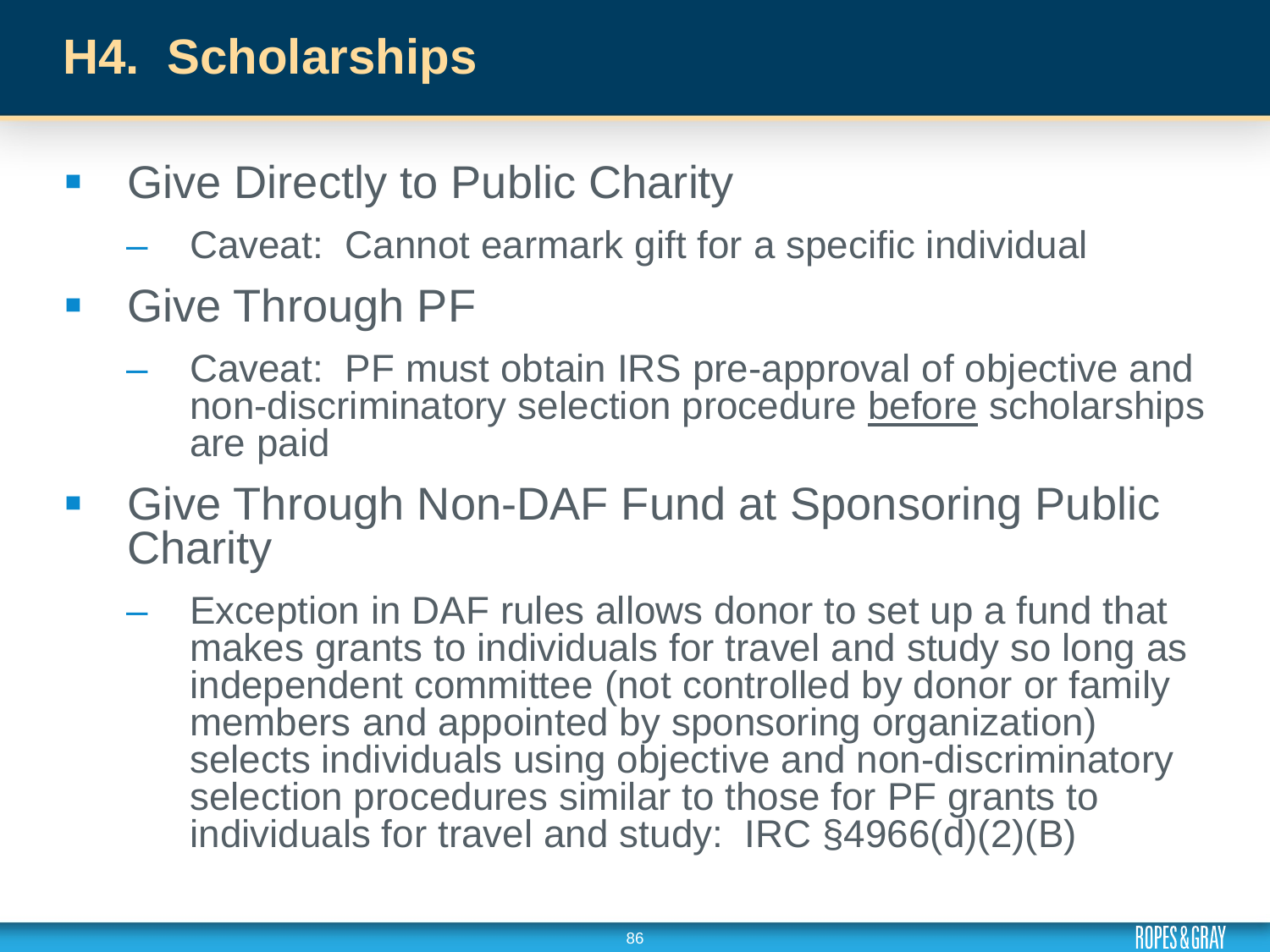#### **H5. Giving to a Needy Individual or Following Disaster or Accident**

- **Give Through Public Charity or PF** 
	- Caveat: Cannot earmark gift for a specific individual
	- Caveat: Public charity or PF must make determination of need
- **Why (sometimes) not DAF?** 
	- "Taxable distribution" excise tax will be imposed if DAF makes a grant to an individual: IRC §4966(c)(1)(A)
	- Exception exists for certain employer-sponsored disaster relief funds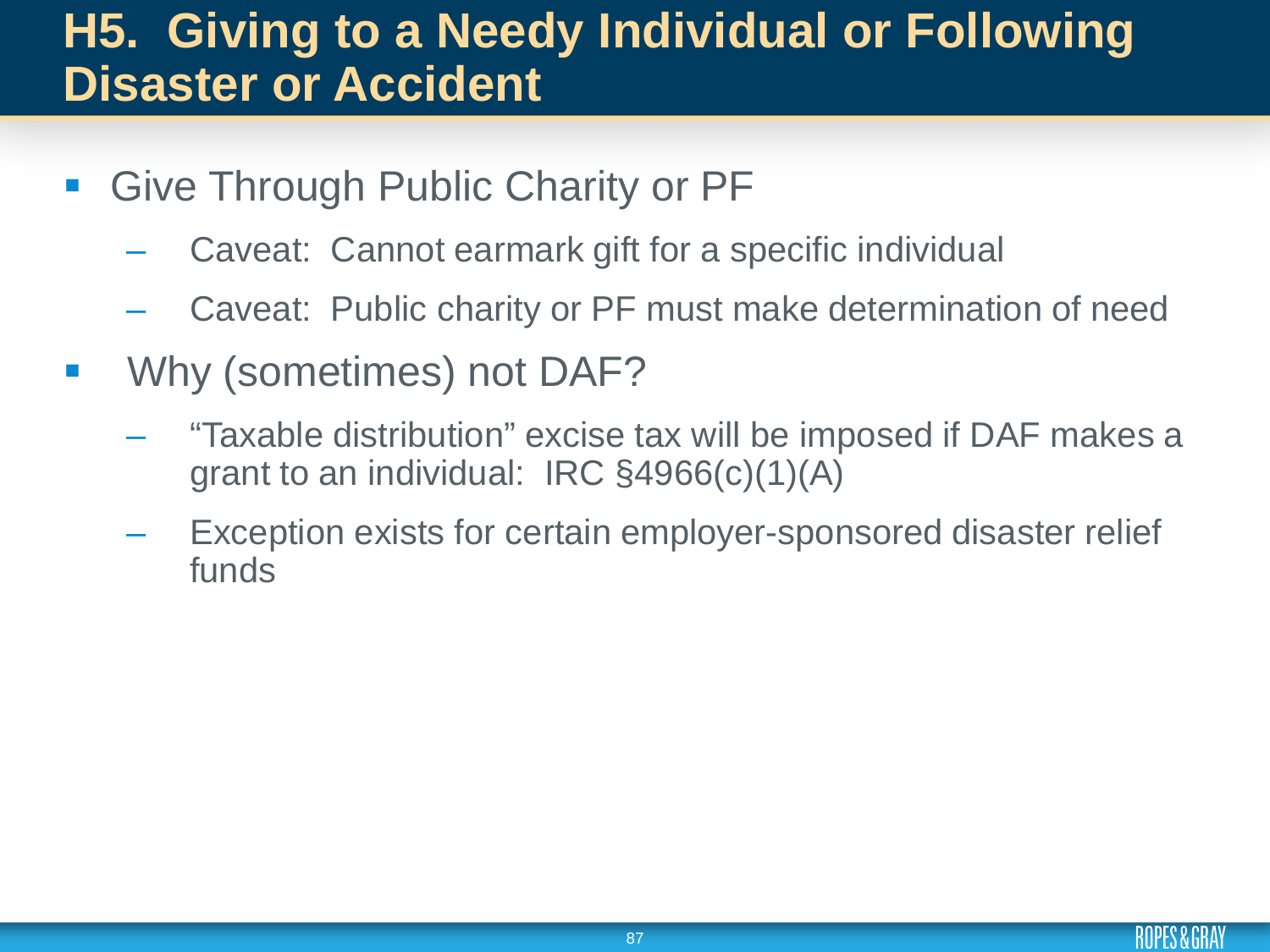# **H6. Giving Anonymously**

- **Give through DAF** 
	- Assumes DAF does not bear name of individual or family
- Give to PC below Form 990 Schedule B disclosure threshold
	- Threshold for "fundraising" public charity is the greater of \$5,000 or 2 percent of total contributions and grants received in given year
- **PHET information is in public domain under general** regulations that require disclosure of Forms 990 and 1023
- Use (c)(4) organization, but no income tax deduction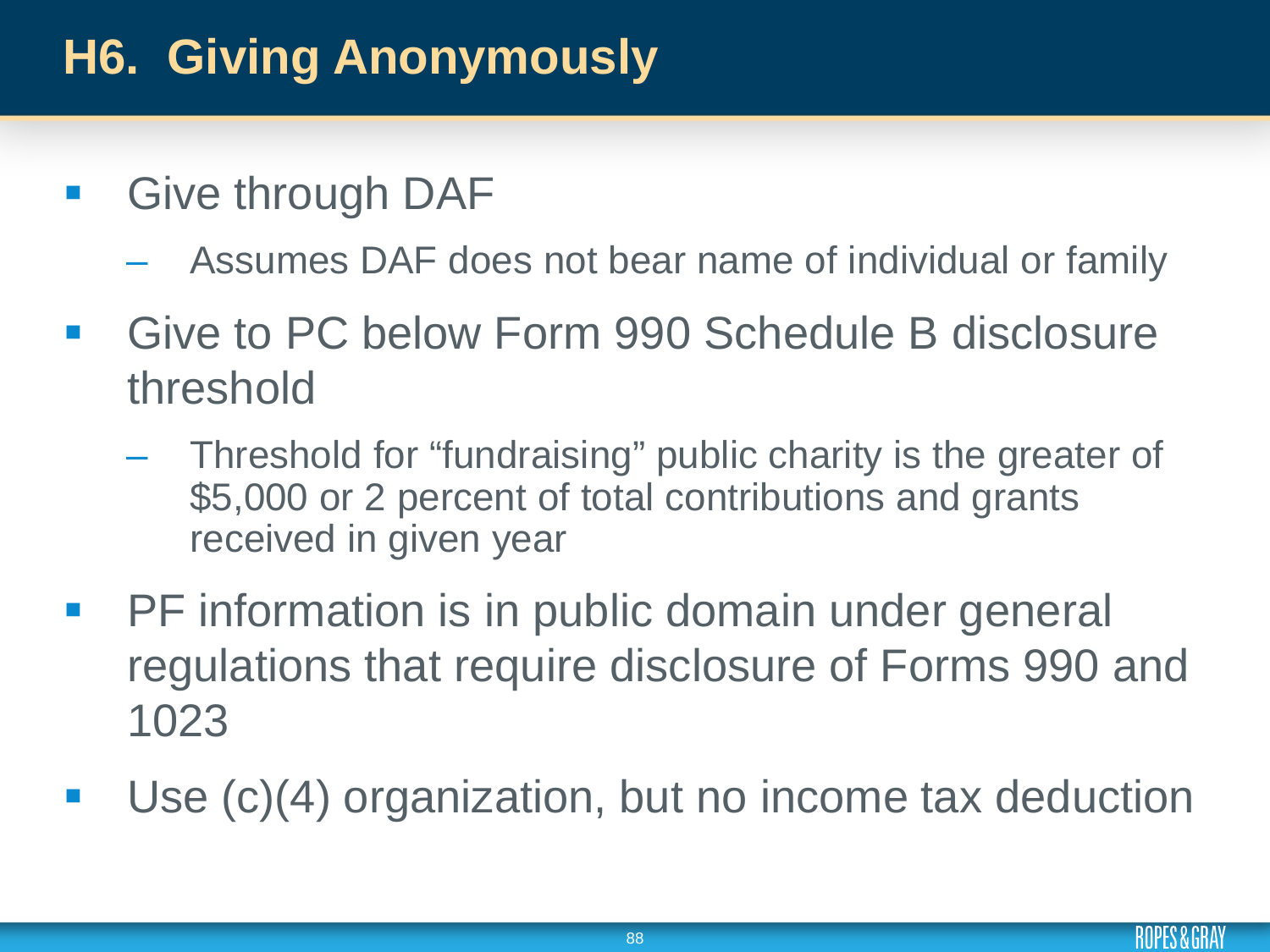# **H7. Satisfying Binding Pledge**

- **Give directly to PC** 
	- If donor has set up CRT and retains right to designate remainder charities, donor cannot satisfy pledge by making subsequent irrevocable remainder designation (impermissible self-dealing)
- **Why not give through PF?** 
	- Could result in donor being subject to excise taxes for having received "more than incidental or tenuous benefit"
	- If donor wants to use, PF must enter into pledge at outset; donor's later partial satisfaction of PF's pledge not problematic
- **Can DAF be used?** 
	- Thought that same analysis applied "more than incidental benefit" – but IRS Notice 2017-73 suggests otherwise if sponsoring organization makes no reference to pledge when making distribution
	- Some sponsoring organizations will not, however, permit grant to satisfy binding pledge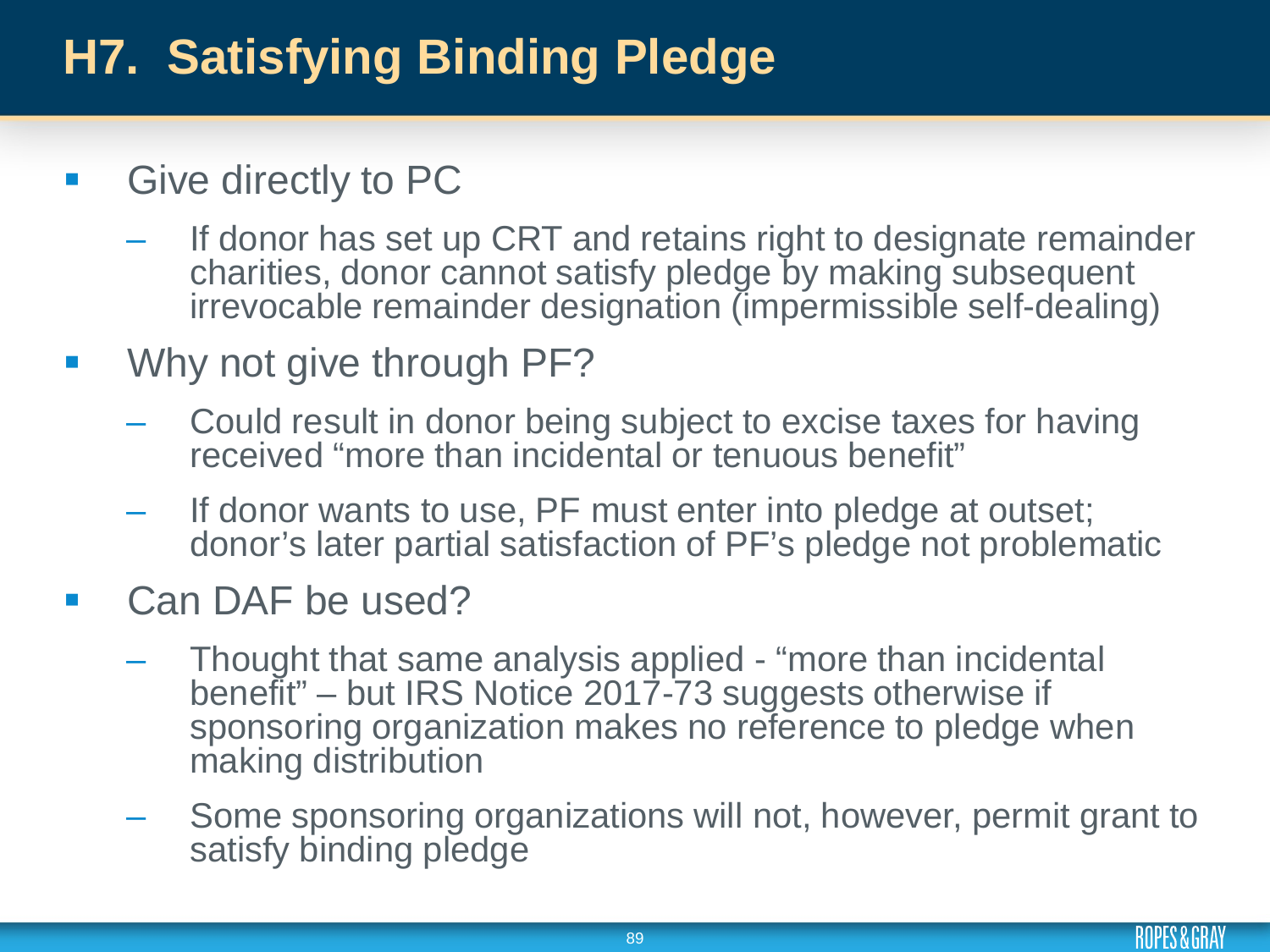#### **H8. Prefunded Flexible Charitable Bequest**

- Give to DAF
- No required distributions
- In most cases, can either leave directions for what should happen to fund at death (revocable until death), or name successor advisors to make recommendations for distributions from fund
- But remember, it is "advised" fund, not "directed" fund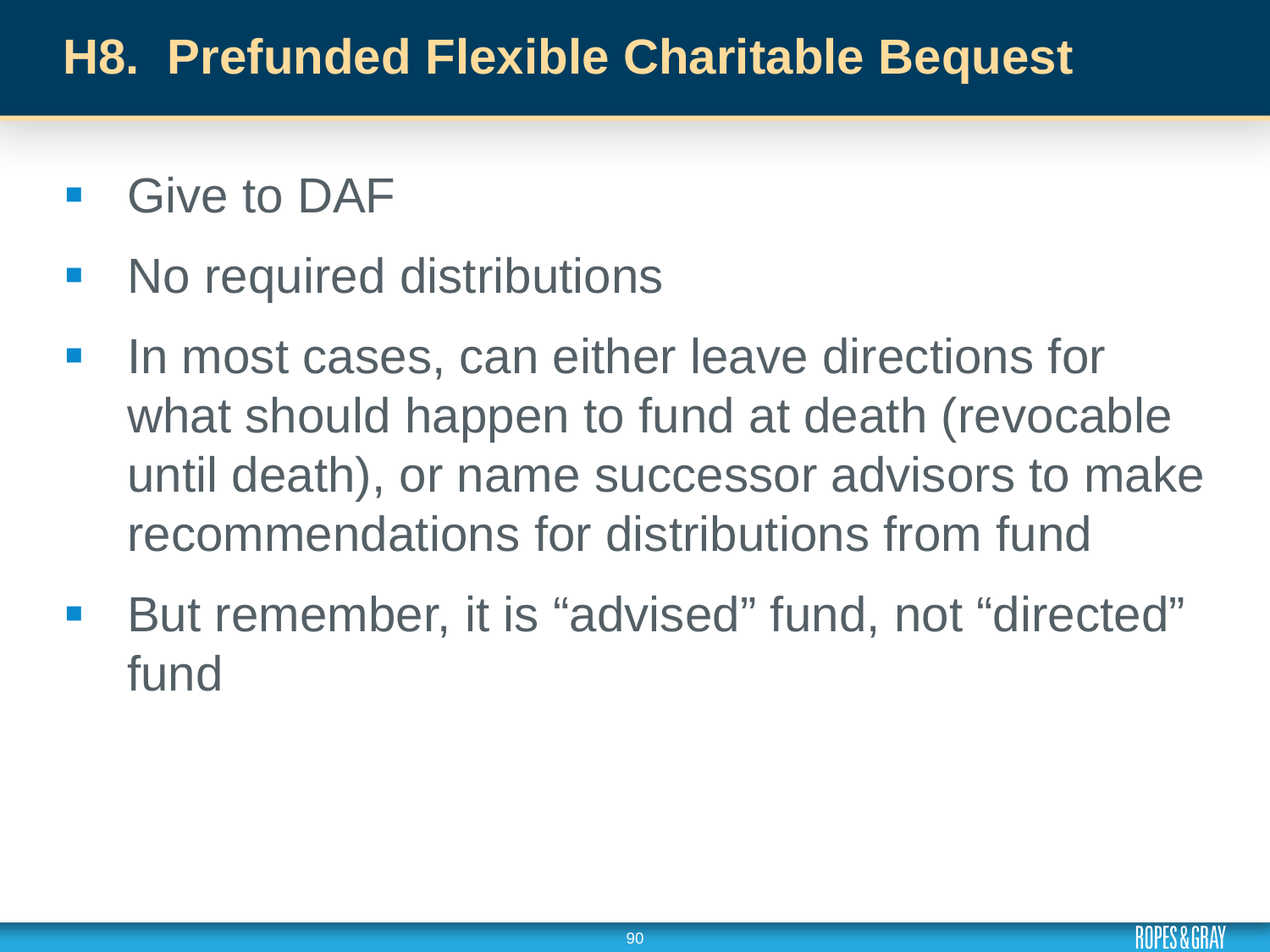#### **H9. Addressing Economic Benefit Concerns of Making Larger Charitable Lifetime Gift**

- Would like deduction, but concerned about financial impact of gift
- Don't make outright gift; use one of split interest gift vehicles or CGA
- May be able to turn capital into higher yielding investment, particularly when deduction benefit is factored in, and consequently feel "better off"